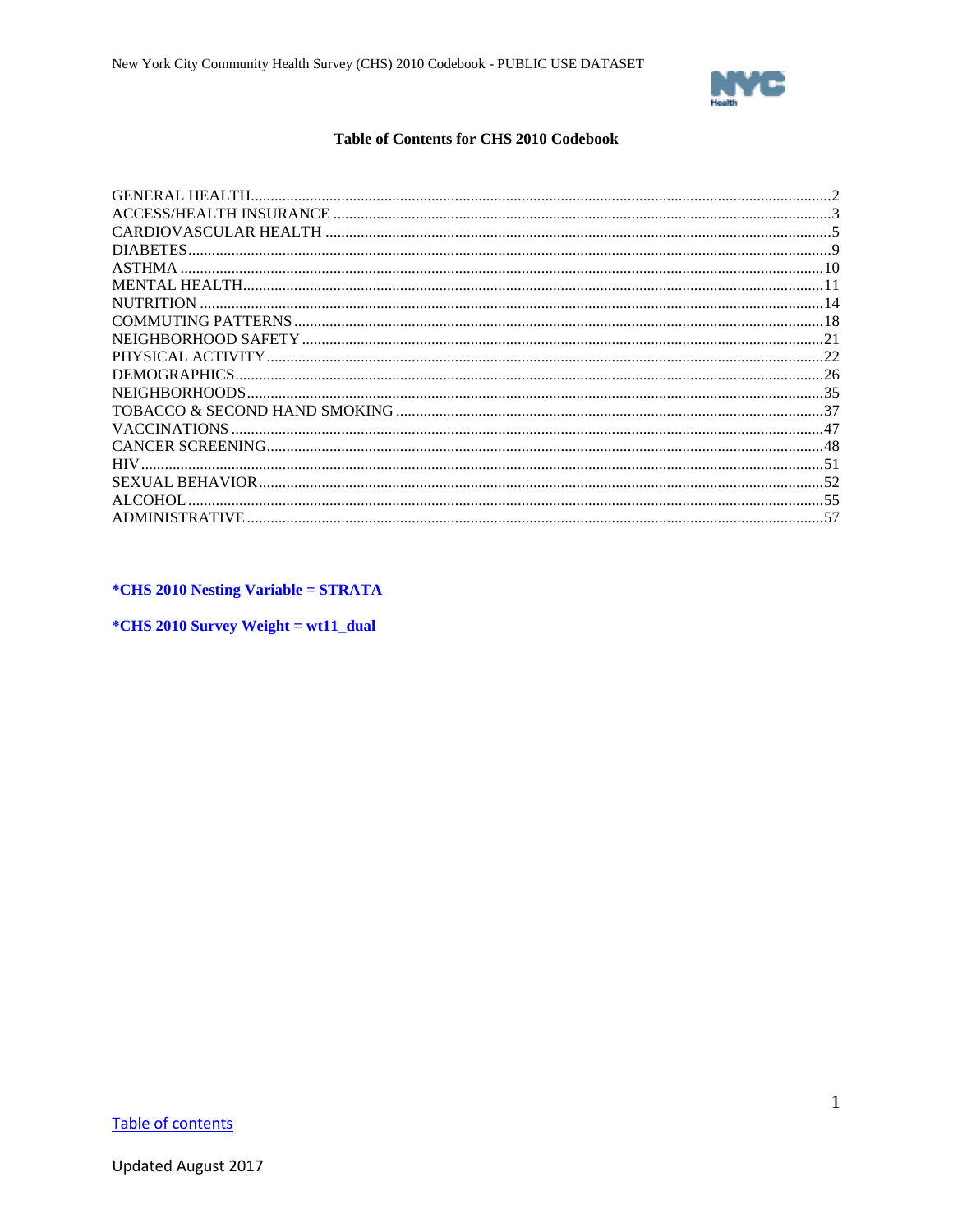

<span id="page-1-0"></span>

| <b>GENERAL HEALTH</b>   |                   |               |                                 |      |                     |              |  |  |
|-------------------------|-------------------|---------------|---------------------------------|------|---------------------|--------------|--|--|
| <b>Recoded Variable</b> | Question          | <b>Source</b> | <b>Frequencies (unweighted)</b> |      | <b>Prior years</b>  | <b>NOTES</b> |  |  |
| generalhealth           | Would you say in  | Q1.1          | 1=Excellent                     | 1544 | 2002: generalhealth |              |  |  |
|                         | general that your |               | $2=V$ ery good                  | 2241 | 2003: generalhealth |              |  |  |
|                         | health is:        |               | $3 = Good$                      | 2707 | 2004: generalhealth |              |  |  |
|                         | excellent, very   |               | $4 = \text{Fair}$               | 1436 | 2005: generalhealth |              |  |  |
|                         | good              |               | $5 = Poor$                      | 679  | 2006: generalhealth |              |  |  |
|                         |                   |               | $d = DK$                        | 53   | 2007: generalhealth |              |  |  |
|                         |                   |               | $r =$ Refused                   |      | 2008: generalhealth |              |  |  |
|                         |                   |               |                                 |      | 2009: generalhealth |              |  |  |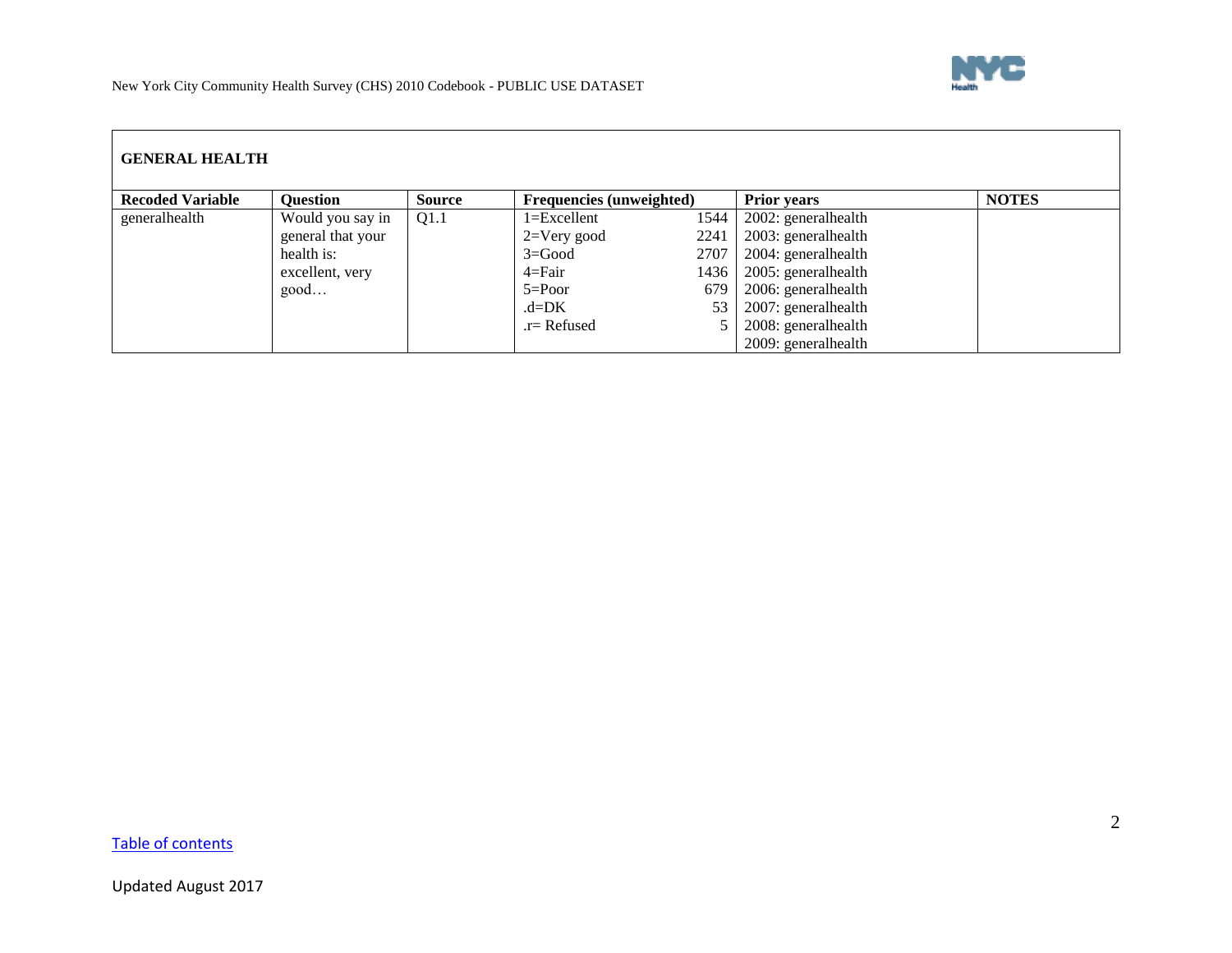

<span id="page-2-0"></span>

| <b>ACCESS/HEALTH INSURANCE</b> |                                                                                                                                                                                                   |               |                                                                                                                                                                                                             |                                                                    |                                                                                                                                                                                                                    |                                                                                                                    |
|--------------------------------|---------------------------------------------------------------------------------------------------------------------------------------------------------------------------------------------------|---------------|-------------------------------------------------------------------------------------------------------------------------------------------------------------------------------------------------------------|--------------------------------------------------------------------|--------------------------------------------------------------------------------------------------------------------------------------------------------------------------------------------------------------------|--------------------------------------------------------------------------------------------------------------------|
| <b>Recoded Variable</b>        | <b>Question</b>                                                                                                                                                                                   | <b>Source</b> | Frequencies (unweighted)                                                                                                                                                                                    |                                                                    | Prior years                                                                                                                                                                                                        | <b>NOTES</b>                                                                                                       |
| insuredgateway10               | Do you have any<br>kind of health<br>insurance coverage,<br>including private<br>health insurance,<br>prepaid plans such as<br>H-M-Os, or<br>government plans<br>such as Medicare or<br>Medicaid? | Q2.1          | $1 = Yes$<br>$2=N0$<br>.d=Don't know<br>.r=Refused                                                                                                                                                          | 7587<br>1049<br>21<br>8                                            | $2002: -$<br>2003 spg: healthcover<br>2003 fall: healthcover<br>2004: insuredgateway<br>2005: insuredgateway<br>2006: insuredgateway<br>2007: insuredgateway07<br>2008: insuredgateway08<br>2009: insuredgateway09 | Question<br>wording has<br>changed over<br>time                                                                    |
| insure10                       | What type of health<br>insurance do you use<br>to pay for your<br>doctor or hospital<br>bills? Is it insurance<br>through                                                                         | Q2.2          | 1=Employer (yours/someone<br>else's)<br>2=Self-purchase<br>3=Medicare<br>4=Medicaid/Family Health+<br>5=Milit/CHAMPUS/Tricare<br>6=COBRA/Other<br>7=Uninsured<br>.d=Don't know<br>.r=Refused<br>$=$ Missing | 3741<br>349<br>1924<br>1198<br>45<br>274<br>1049<br>32<br>24<br>29 | 2002: insure02<br>2003: insure03<br>2004: insure04<br>2005: insure05<br>$2006$ : insure $06$<br>2007: insure07<br>2008: insure08<br>2009: insure09                                                                 | Question<br>wording and<br>response<br>options for<br>health<br>insurance<br>coverage have<br>changed over<br>time |
| insured                        | Any type of<br><i>insurance?</i>                                                                                                                                                                  | insure10      | $1 = Yes$<br>$2=N0$<br>.d=Don't know<br>.r=Refused<br>$=$ Missing                                                                                                                                           | 7531<br>1049<br>32<br>24<br>29                                     | 2002: insured<br>2003: insured<br>2004: insured<br>2005: insured<br>2006: insured<br>2007: insured<br>2008: insured<br>2009: insured                                                                               | Based on<br>insure10;<br>question<br>wording and<br>response<br>options<br>changed over<br>time                    |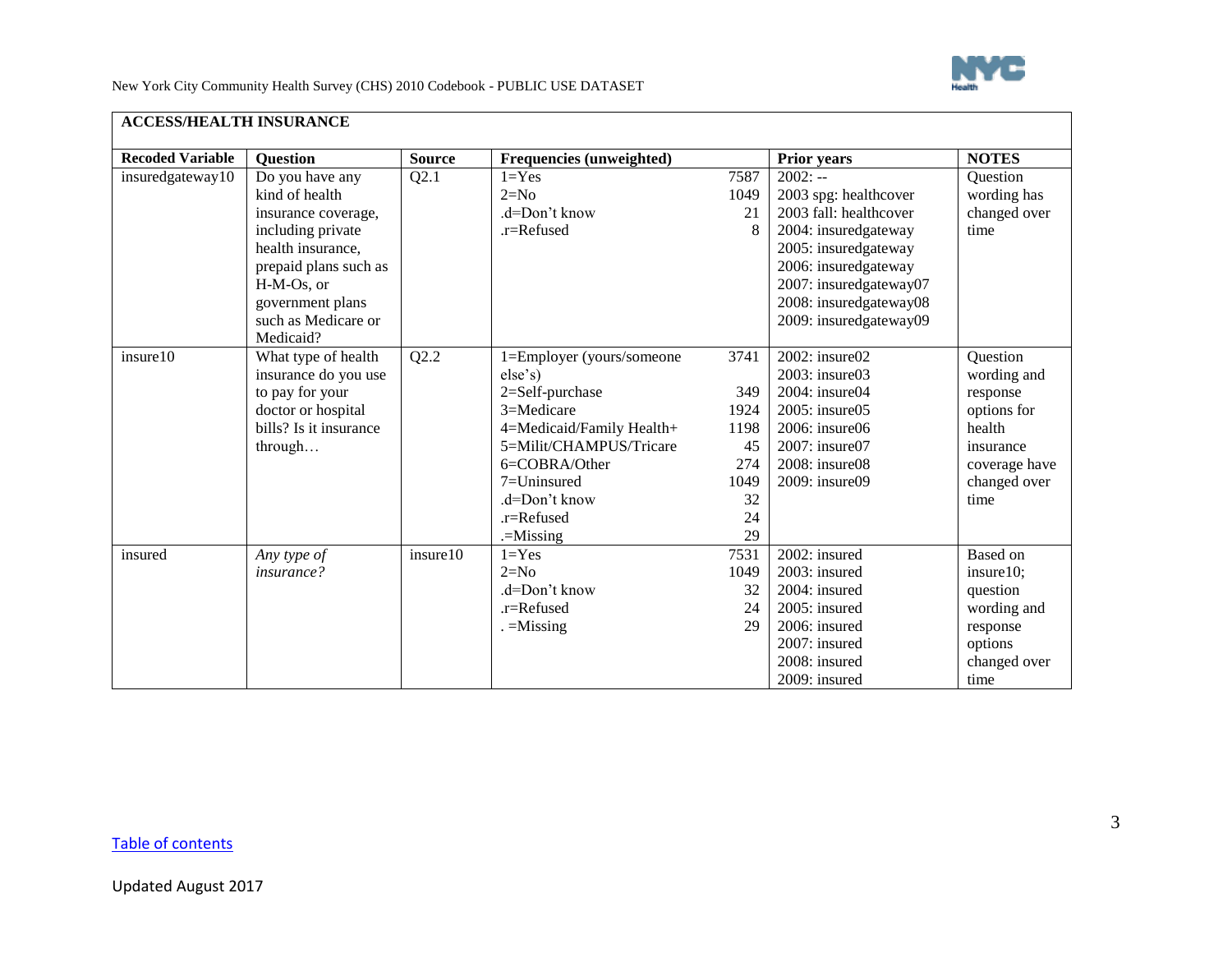

| <b>ACCESS/HEALTH INSURANCE</b> |                           |               |                                 |      |                      |                 |
|--------------------------------|---------------------------|---------------|---------------------------------|------|----------------------|-----------------|
| <b>Recoded Variable</b>        | <b>Question</b>           | <b>Source</b> | <b>Frequencies (unweighted)</b> |      | <b>Prior years</b>   | <b>NOTES</b>    |
| insure5                        | Type of health            | insure10      | $1 =$ Private                   | 4090 | 2002-2009: insure5   | Variable used   |
|                                | <i>insurance coverage</i> |               | 2=Medicare                      | 1924 |                      | on EQ           |
|                                |                           |               | 3=Medicaid                      | 1198 |                      |                 |
|                                |                           |               | $4 = Others$                    | 319  |                      |                 |
|                                |                           |               | $5=$ Uninsured                  | 1049 |                      |                 |
|                                |                           |               | .d=Don't know                   | 35   |                      |                 |
|                                |                           |               | .r=Refused                      | 24   |                      |                 |
|                                |                           |               | $=$ Missing                     | 29   |                      |                 |
| didntgetcare10                 | Was there a time in       | Q2.4          | $1 = Yes$                       | 814  | 2002: neededcare     | Question        |
|                                | the past 12 months        |               | $2=N0$                          | 7808 | $2003: -$            | wording and     |
|                                | when you needed           |               | .d=Don't know                   | 40   | $2004: -$            | response        |
|                                | medical care but did      |               | .r=Refused                      | 3    | 2005: didntgetcare   | options         |
|                                | NOT get it? Medical       |               |                                 |      | $2006: -$            | changed over    |
|                                | care includes             |               |                                 |      | 2007: didntgetcare07 | time. Question  |
|                                | doctor's visits, tests,   |               |                                 |      | $2008: -$            | wording for     |
|                                | procedures,               |               |                                 |      | 2009: didntgetcare09 | <b>CHS 2006</b> |
|                                | prescription              |               |                                 |      |                      | (didntgetcare0) |
|                                | medication and            |               |                                 |      |                      | 6) not directly |
|                                | hospitalizations.         |               |                                 |      |                      | comparable to   |
|                                |                           |               |                                 |      |                      | other years.    |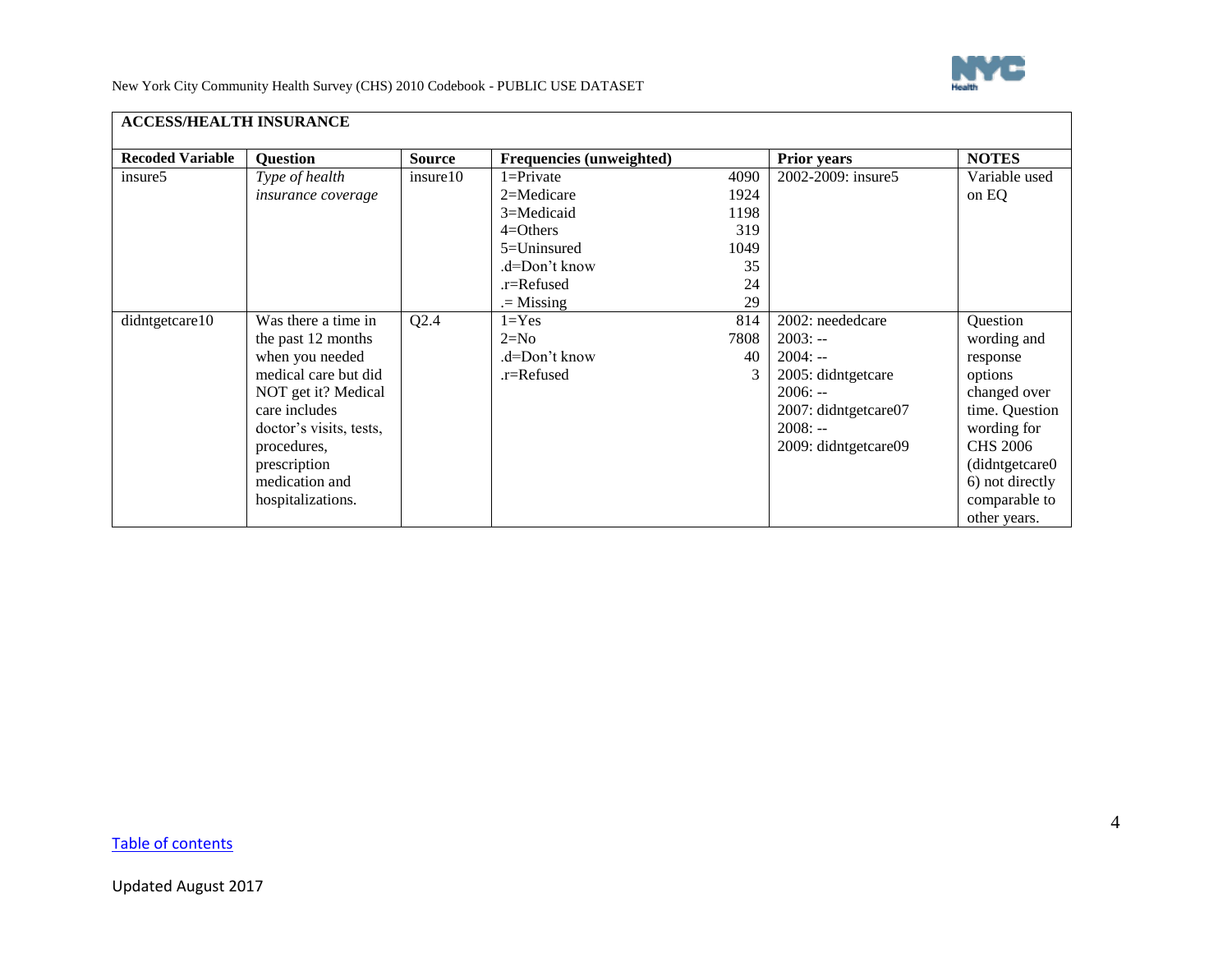

<span id="page-4-0"></span>

| <b>Recoded Variable</b> | <b>Question</b>         | <b>Source</b> | Frequencies (unweighted) |                | <b>Prior years</b>       | <b>NOTES</b>             |
|-------------------------|-------------------------|---------------|--------------------------|----------------|--------------------------|--------------------------|
| toldhighbp10            | Have you ever been      | Q3.1          | $1 = Yes$                | 3044           | 2002: toldhighbp02       | Question wording differs |
|                         | told by a doctor, nurse |               | $2=N0$                   | 5594           | $2003: -$                | from 2002, 2005          |
|                         | or other health         |               | .d=Don't know            | 14             | $2004: -$                |                          |
|                         | professional that you   |               | .r=Refused               | 13             | 2005: toldhighbp05       |                          |
|                         | have hypertension, also |               |                          |                | 2006: toldhighbp06       |                          |
|                         | called high blood       |               |                          |                | 2007: toldhighbp07       |                          |
|                         | pressure?               |               |                          |                | 2008: toldhighbp08       |                          |
|                         |                         |               |                          |                | 2009: toldhighbp09       |                          |
| toldprescription10      | Have you ever been      | Q3.2          | $1 = Yes$                | 2736           | $2002: -$                | Question wording         |
|                         | told by a doctor, nurse |               | $2=N0$                   | 302            | $2003: -$                | modified over time       |
|                         | or other health         |               | .d=Don't know            | 5              | $2004: -$                |                          |
|                         | professional that you   |               | .r=Refused               |                | 2005: toldprescription   | Denominator is persons   |
|                         | need to take medicine   |               | . = Missing/Not asked    | 5621           | 2006: toldprescription   | ever told high BP        |
|                         | for your high blood     |               |                          |                | 2007: toldprescription07 |                          |
|                         | pressure?               |               |                          |                | $2008: -$                |                          |
|                         |                         |               |                          |                | 2009: toldprescription09 |                          |
| takingmeds10            | Are you currently       | Q3.3          | $1 = Yes$                | 2475           | $2002: -$                | Denominator is persons   |
|                         | taking medication for   |               | $2=N0$                   | 257            | $2003: -$                | with high BP told they   |
|                         | your high blood         |               | .d=Don't know            | $\overline{4}$ | $2004: -$                | needed meds for high     |
|                         | pressure?               |               | . = Missing/Not asked    | 5929           | 2005: takingmeds05       | BP.                      |
|                         |                         |               |                          |                | 2006: takingmeds06       | CHS 08 BP meds           |
|                         |                         |               |                          |                | 2007: takingmeds07       | question is not          |
|                         |                         |               |                          |                | $2008: -$                | comparable to other yrs  |
|                         |                         |               |                          |                | 2009: takingmeds09       |                          |
| takingbpmedsall10       | Are you currently       | Q3.3          | $1 = Yes$                | 2475           | $2002: -$                | Denominator is persons   |
|                         | taking medication for   |               | $2=N0$                   | 559            | $2003: -$                | ever told high BP.       |
|                         | your high blood         |               | .d=Don't know            | 4              | $2004: -$                |                          |
|                         | pressure?               |               | . = Missing/Not asked    | 5627           | 2005: takingbpmedsall05  | 'Takingbpmedsall' is     |
|                         |                         |               |                          |                | 2006: takingbpmedsall06  | created to be comparable |
|                         |                         |               |                          |                | 2007: takingbpmedsall07  | with denominator for     |
|                         |                         |               |                          |                | 2008: takingbpmedsall08  | <b>CHS 08</b>            |
|                         |                         |               |                          |                | $2009: -$                |                          |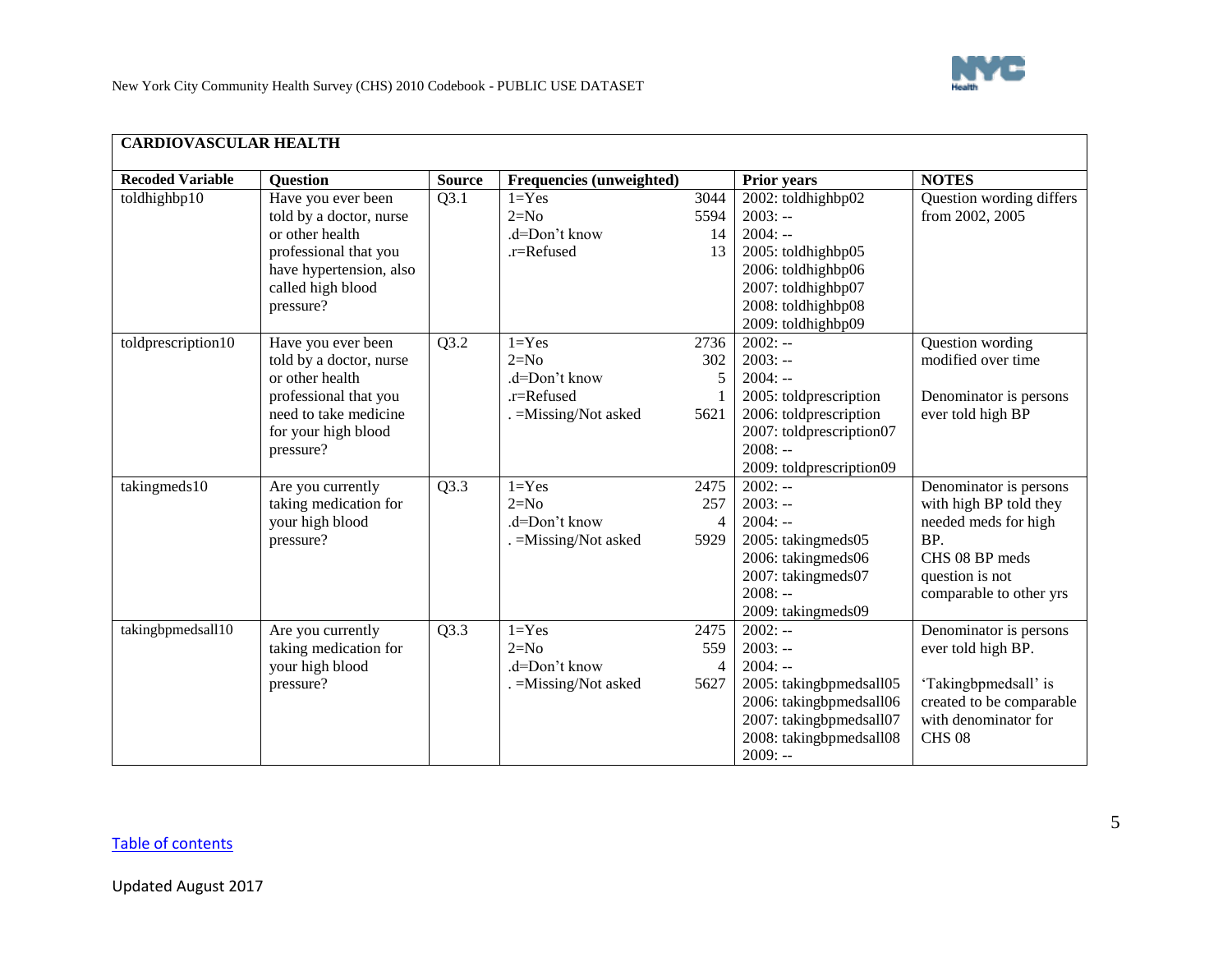

| <b>Recoded Variable</b> | <b>Question</b>          | <b>Source</b> | Frequencies (unweighted)     |                | <b>Prior years</b>       | <b>NOTES</b>              |
|-------------------------|--------------------------|---------------|------------------------------|----------------|--------------------------|---------------------------|
| aspirin                 | Do you take aspirin      | Q3.4          | $1 = Yes$                    | 1985           | 2002: aspirin            |                           |
|                         | daily or every other day |               | $2=N0$                       | 6645           | $2003: -$                |                           |
|                         | for your heart?          |               | .d=Don't know                | 32             | $2004: -$                |                           |
|                         |                          |               | . = Missing/Not asked        | 3              | $2005: -$                |                           |
|                         |                          |               |                              |                | $2006: -$                |                           |
|                         |                          |               |                              |                | $2007: -$                |                           |
|                         |                          |               |                              |                | 2008: aspirin            |                           |
|                         |                          |               |                              |                | $2009: -$                |                           |
| everchol10              | Cholesterol is a fatty   | Q3.5          | $1 = Yes$                    | 7542           | 2002: chol1              | Question wording differs  |
|                         | substance found in the   |               | $2=N0$                       | 1016           | $2003: -$                | from CHS 2002.            |
|                         | blood. Have you ever     |               | .d=Don't know                | 107            | $2004: -$                |                           |
|                         | had your cholesterol     |               |                              |                | 2005: chol9              |                           |
|                         | checked?                 |               |                              |                | $2006: -$                |                           |
|                         |                          |               |                              |                | 2007: everchol07         |                           |
|                         |                          |               |                              |                | $2008: -$                |                           |
|                         |                          |               |                              |                | $2009: -$                |                           |
| timecholesterol10       | About how long has it    | Q3.6;         | 1=Less than 12mth ago        | 5791           | $2002$ : timecholesterol | Denominator is among      |
|                         | been since you last had  | chol9         | $2=1$ yr to less than 2 yrs  | 1025           | $2003: -$                | ever checked (chol9=1)    |
|                         | your cholesterol         |               | $3=2$ yrs to less than 3 yrs | 302            | $2004: -$                |                           |
|                         | checked?                 |               | $4=3$ yrs to less than 5 yrs | 164            | 2005: timecholesterol05  | Response options are      |
|                         |                          |               | $5=5$ or more yrs            | 157            | $2006: -$                | different in 2002 and     |
|                         |                          |               | .d=Don't know                | 101            | 2007: timecholesterol07  | 2005, compared with       |
|                         |                          |               | $.r =$ Refused               | $\overline{2}$ | $2008: -$                | 2007 and 2010             |
|                         |                          |               | . = Missing/Not asked        | 1123           | $2009: -$                |                           |
| cholesterol5yrs10       | Cholesterol checked      | Q3.6;         | $1 = Yes$                    | 7282           | 2002: cholesterol5yrs02  | Denominator is all adults |
|                         | within past 5 yrs        | chol9         | $2=N0$                       | 1173           | $2003: -$                |                           |
|                         |                          |               | .d=Don't know                | 101            | $2004: -$                |                           |
|                         |                          |               | $.r =$ Refused               |                | 2005: cholesterol5yrs05  |                           |
|                         |                          |               | . = Missing/Not asked        | 107            | $2006: -$                |                           |
|                         |                          |               |                              |                | 2007: cholesterol5yrs07  |                           |
|                         |                          |               |                              |                | $2008: -$                |                           |
|                         |                          |               |                              |                | $2009: -$                |                           |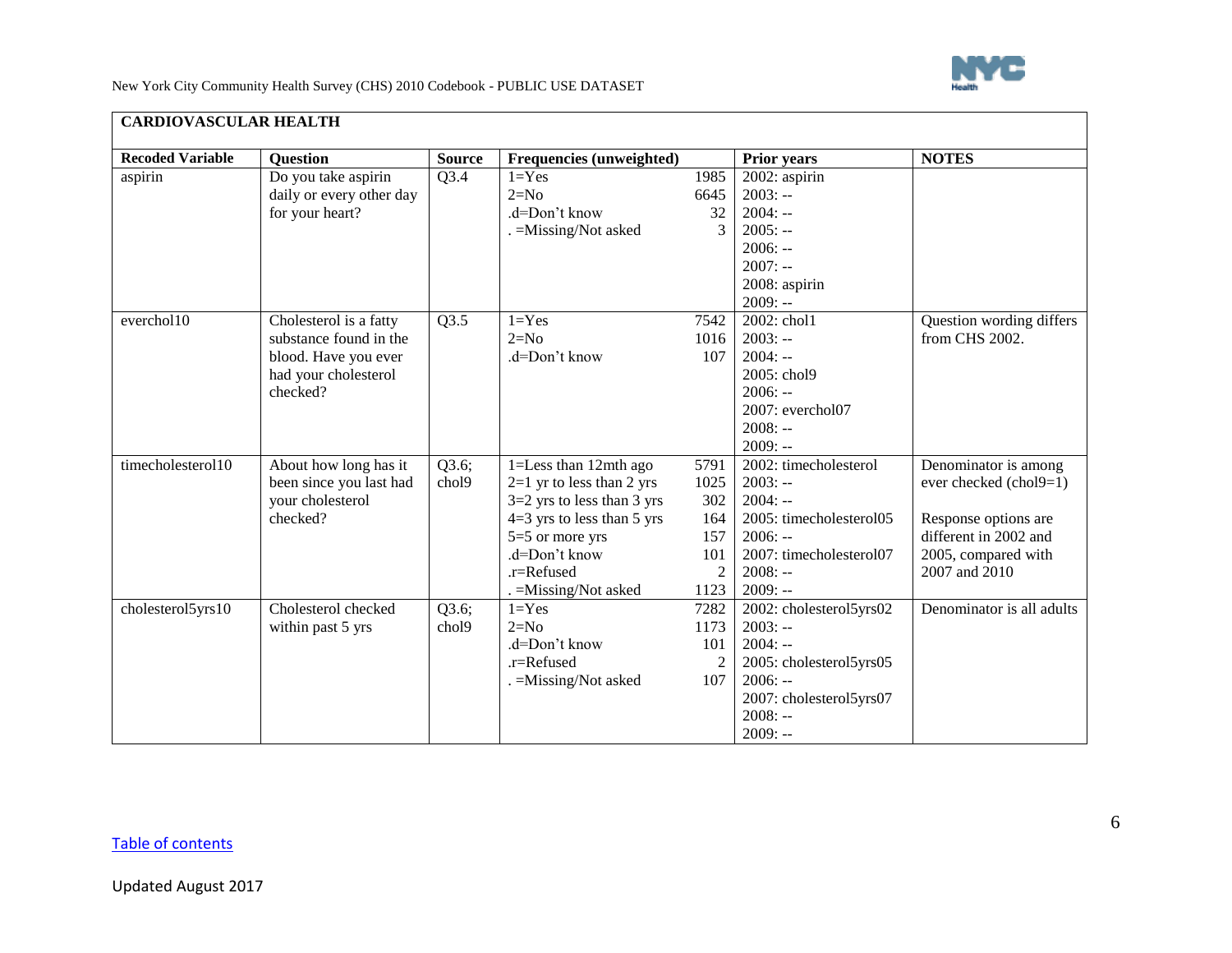

| <b>CARDIOVASCULAR HEALTH</b> |                                                                                                                                                     |                |                                                                              |                                              |                                                                                                                                                                                                 |                                                                                                                                                                                                                                                       |
|------------------------------|-----------------------------------------------------------------------------------------------------------------------------------------------------|----------------|------------------------------------------------------------------------------|----------------------------------------------|-------------------------------------------------------------------------------------------------------------------------------------------------------------------------------------------------|-------------------------------------------------------------------------------------------------------------------------------------------------------------------------------------------------------------------------------------------------------|
| <b>Recoded Variable</b>      | <b>Question</b>                                                                                                                                     | <b>Source</b>  | Frequencies (unweighted)                                                     |                                              | Prior years                                                                                                                                                                                     | <b>NOTES</b>                                                                                                                                                                                                                                          |
| cholesterolfive10            | Cholesterol checked<br>within the past 5 years                                                                                                      | Q3.6;<br>chol9 | $1 = Yes$<br>$2=N0$<br>$d=Don't know$<br>.r=Refused<br>. = Missing/Not asked | 7282<br>157<br>101<br>$\mathfrak{D}$<br>1123 | 2002: cholesterolfive02<br>$2003: -$<br>$2004: -$<br>2005: cholesterolfive05<br>$2006: -$<br>2007: cholesterolfive07<br>$2008: -$                                                               | Denominator is among<br>ever checked<br>cholesterol.                                                                                                                                                                                                  |
| toldhighcholesterol10        | Have you ever been<br>told by a doctor, nurse<br>or other health<br>professional that your<br>blood cholesterol is<br>high?                         | Q3.7           | $1 = Yes$<br>$2=N0$<br>.d=Don't know<br>.r=Refused                           | 3057<br>5524<br>77                           | $2009: -$<br>2002: toldhighcholesterol02<br>$2003: -$<br>$2004: -$<br>$2005: -$<br>$2006: -$<br>2007: toldhighcholesterol07<br>2008: toldhighcholesterol08<br>2009:<br>toldhighcholesterol09_w2 | Question wording and<br>denominators change<br>over time.<br>2010, among all adults<br>In 2009 ever told high<br>cholesterol was asked<br>only of wave 2 RDD and<br>cell-only respondents.<br>Use special weights to<br>produce correct<br>estimates. |
| toldcholprescription         | Have you ever been<br>told by a doctor, nurse<br>or other health<br>professional that you<br>need to take medicine<br>for your high<br>cholesterol? | Q3.8           | $1 = Yes$<br>$2=N0$<br>d=Don't know<br>.r=Refused<br>. = Missing/Not asked   | 2133<br>911<br>12<br>5608                    | 2002-2009: --                                                                                                                                                                                   | New in $2010$                                                                                                                                                                                                                                         |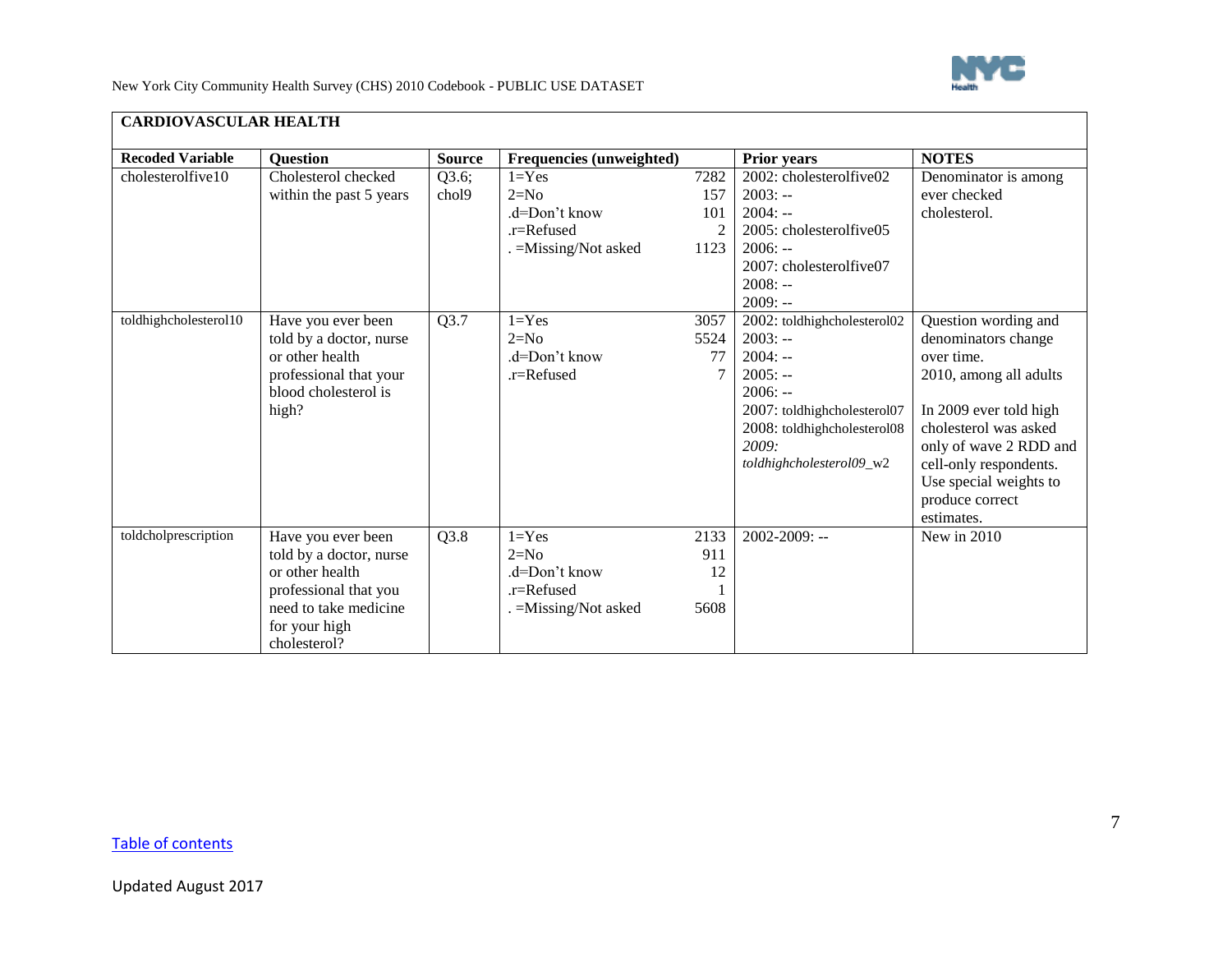

| <b>CARDIOVASCULAR HEALTH</b> |                      |               |                          |          |                          |                          |
|------------------------------|----------------------|---------------|--------------------------|----------|--------------------------|--------------------------|
| <b>Recoded Variable</b>      | <b>Question</b>      | <b>Source</b> | Frequencies (unweighted) |          | Prior years              | <b>NOTES</b>             |
| takingcholmeds10             | Are you currently    | Q3.9;         | $1 = Yes$                | 1705     | 2002: chol8              | Question wording differs |
|                              | taking medication to | Q3.7          | $2=N0$                   | 1338     | $2003: -$                | over time.               |
|                              | lower your high      |               | .d=Don't know            | 14       | $2004: -$                | In 2009 currently taking |
|                              | cholesterol? Among   |               | .r=Refused               | $\Omega$ | $2005: -$                | meds for high            |
|                              | ever told high       |               | . = Missing/Not asked    | 5608     | $2006: -$                | cholesterol was asked    |
|                              | cholesterol (TCNY    |               |                          |          | 2007: takingcholmeds07   | only of wave 2 RDD and   |
|                              | indicator).          |               |                          |          | 2008: takingcholmeds08   | cell-only respondents.   |
|                              |                      |               |                          |          | 2009:                    | (use special weights)    |
|                              |                      |               |                          |          | takingcholmeds $09_{w2}$ |                          |
| toldtakecholmeds             | Are you currently    | Q3.9;         | $1 = Yes$                | 1678     | 2002-2009: --            | New in 2010.             |
|                              | taking medication to | $chol17=1$    | $2=N0$                   | 448      |                          |                          |
|                              | lower your high      |               | .d=Don't know            |          |                          | Asked among those ever   |
|                              | cholesterol? Among   |               | .r=Refused               |          |                          | told needed meds for     |
|                              | told needed meds for |               | . =Missing/Not asked     | 6532     |                          | high cholesterol.        |
|                              | high cholesterol)    |               |                          |          |                          |                          |
|                              |                      |               |                          |          |                          |                          |
|                              |                      |               |                          |          |                          |                          |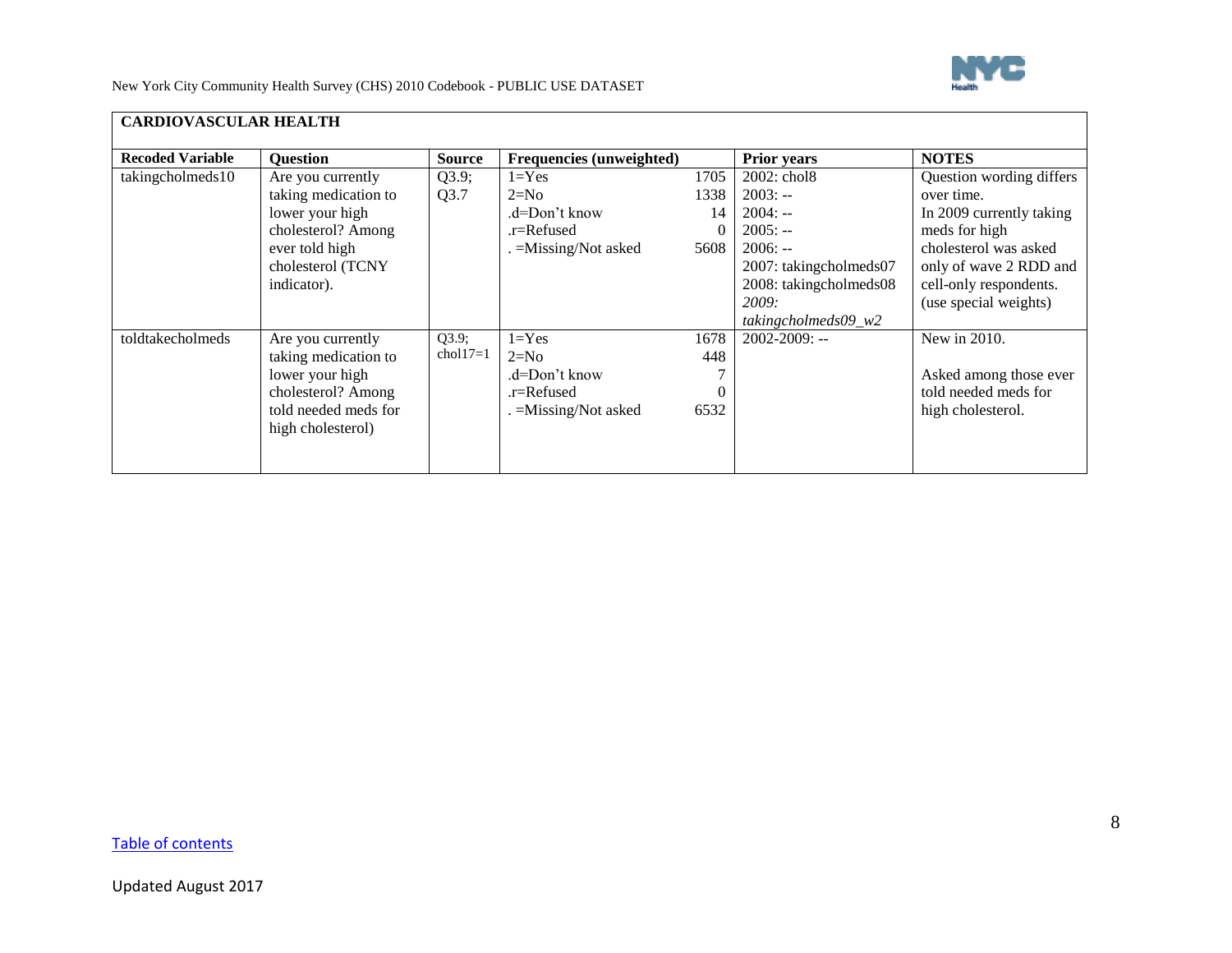

<span id="page-8-0"></span>

| <b>DIABETES</b>         |                             |               |                                 |      |                        |                          |
|-------------------------|-----------------------------|---------------|---------------------------------|------|------------------------|--------------------------|
| <b>Recoded Variable</b> | <b>Ouestion</b>             | <b>Source</b> | <b>Frequencies</b> (unweighted) |      | <b>Prior years</b>     | <b>NOTES</b>             |
| diabetes10              | Have you ever been told     | Q4.1          | $1 = Yes$                       | 1079 | 2002: diabetes         | Women who had            |
|                         | by a doctor, nurse or other |               | $2=$ No                         | 7563 | 2003: diabetes         | diabetes only while      |
|                         | health professional that    |               | .d= Don't know                  | 19   | 2004: diabetes         | pregnant are included in |
|                         | you have diabetes?          |               | .r=Refused                      |      | $2005: -$              | 'no' category            |
|                         |                             |               |                                 |      | 2006: diabetes         |                          |
|                         |                             |               |                                 |      | $2007$ : diabetes $07$ |                          |
|                         |                             |               |                                 |      | 2008: diabetes08       |                          |
|                         |                             |               |                                 |      | $2009:$ diabetes 09    |                          |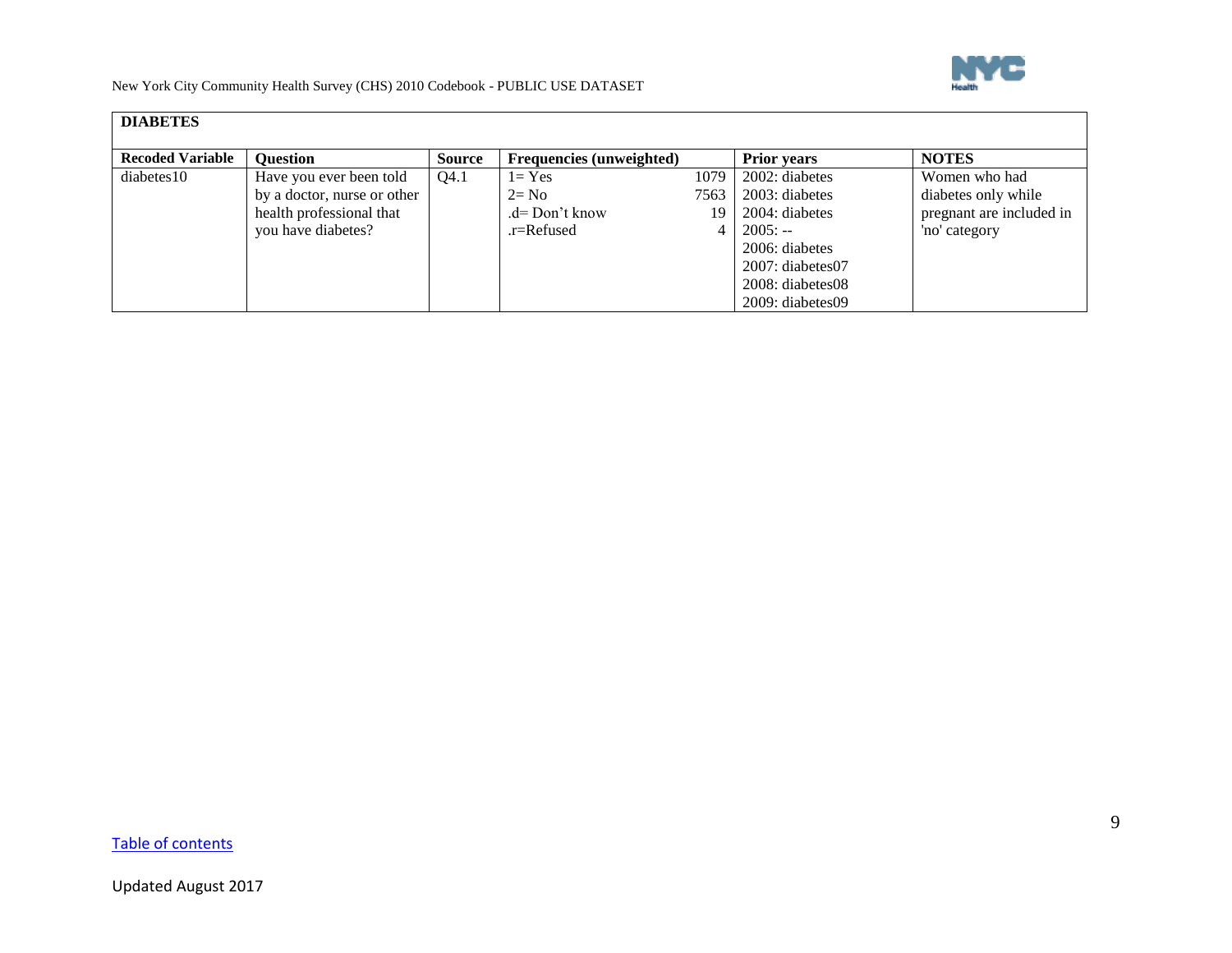

<span id="page-9-0"></span>

| <b>ASTHMA</b>           |                                                                                                                                   |                  |                                                                                                                                          |                                      |                                                                                                                                                                                  |                                                                                                                                                          |
|-------------------------|-----------------------------------------------------------------------------------------------------------------------------------|------------------|------------------------------------------------------------------------------------------------------------------------------------------|--------------------------------------|----------------------------------------------------------------------------------------------------------------------------------------------------------------------------------|----------------------------------------------------------------------------------------------------------------------------------------------------------|
| <b>Recoded Variable</b> | <b>Question</b>                                                                                                                   | <b>Source</b>    | Frequencies (unweighted)                                                                                                                 |                                      | <b>Prior years</b>                                                                                                                                                               | <b>NOTES</b>                                                                                                                                             |
| everasthma              | Have you ever been<br>told by a doctor, nurse<br>or other health<br>professional that you<br>had asthma?                          | Q4.2             | $1 = Yes$<br>$2 = No$<br>.d= Don't know<br>.r= Refused                                                                                   | 1036<br>7612<br>13<br>$\overline{4}$ | 2002: asthma1<br>2003: asthma1<br>2004: asthma1<br>$2005: -$<br>2006: asthma1<br>2007: everasthma<br>2008: everasthma<br>2009: everasthma                                        |                                                                                                                                                          |
| currentasthma10         | In the last 12 months,<br>have you had an<br>episode of asthma or an<br>asthma attack?                                            | Q4.3;<br>asthma1 | $1 = Yes$<br>$2 = No$<br>$d=$ Don't know<br>$=$ Missing/Not asked                                                                        | 412<br>8231<br>17                    | 2002: currentasthma<br>2003: currentasthma<br>2004: currentasthma<br>$2005: -$<br>2006: currentasthma<br>2007: currentasthma07<br>2008: currentasthma08<br>2009: currentasthma09 | Question wording<br>modified over time.<br>Denominator is all adults                                                                                     |
| asthma16                | During the past 12<br>months, how many<br>times did you visit an<br>emergency room or<br>urgent care center<br>because of asthma? | Q4.4;<br>asthma9 | $0 - 50$<br>$d = Don't know$<br>$.r =$ Refused<br>$=$ Missing/Not asked                                                                  | 1026<br>7629                         | 2002: asthma3<br>2003: asthma3<br>2004: asthma3<br>$2005: -$<br>2006: asthma16<br>$2007: -$<br>$2008: -$<br>2009: asthma16                                                       | Asked among ever told<br>asthma.<br>Skip pattern different in<br>2002-2004 than in 2006-<br>2009; use caution when<br>using asthma16 with<br>other years |
| edvisit                 | During the past 12<br>months, how many<br>times did you visit an<br>emergency room or<br>urgent care center<br>because of asthma? | Q4.4;<br>asthma9 | $1=0$ visits<br>$2=1$ visit<br>$3=2$ visits<br>$4=3$ or more visits<br>.d= Don't know<br>$\mathbf{r}$ = Refused<br>$=$ Missing/Not asked | 233<br>70<br>45<br>58<br>8253        | 2002: edvisit<br>2003: edvisit<br>2004: edvisit<br>$2005: -$<br>2006: edvisit<br>$2007: -$<br>$2008: -$<br>2009: edvisit                                                         | Edvisit restricted to<br>those with current<br>asthma.                                                                                                   |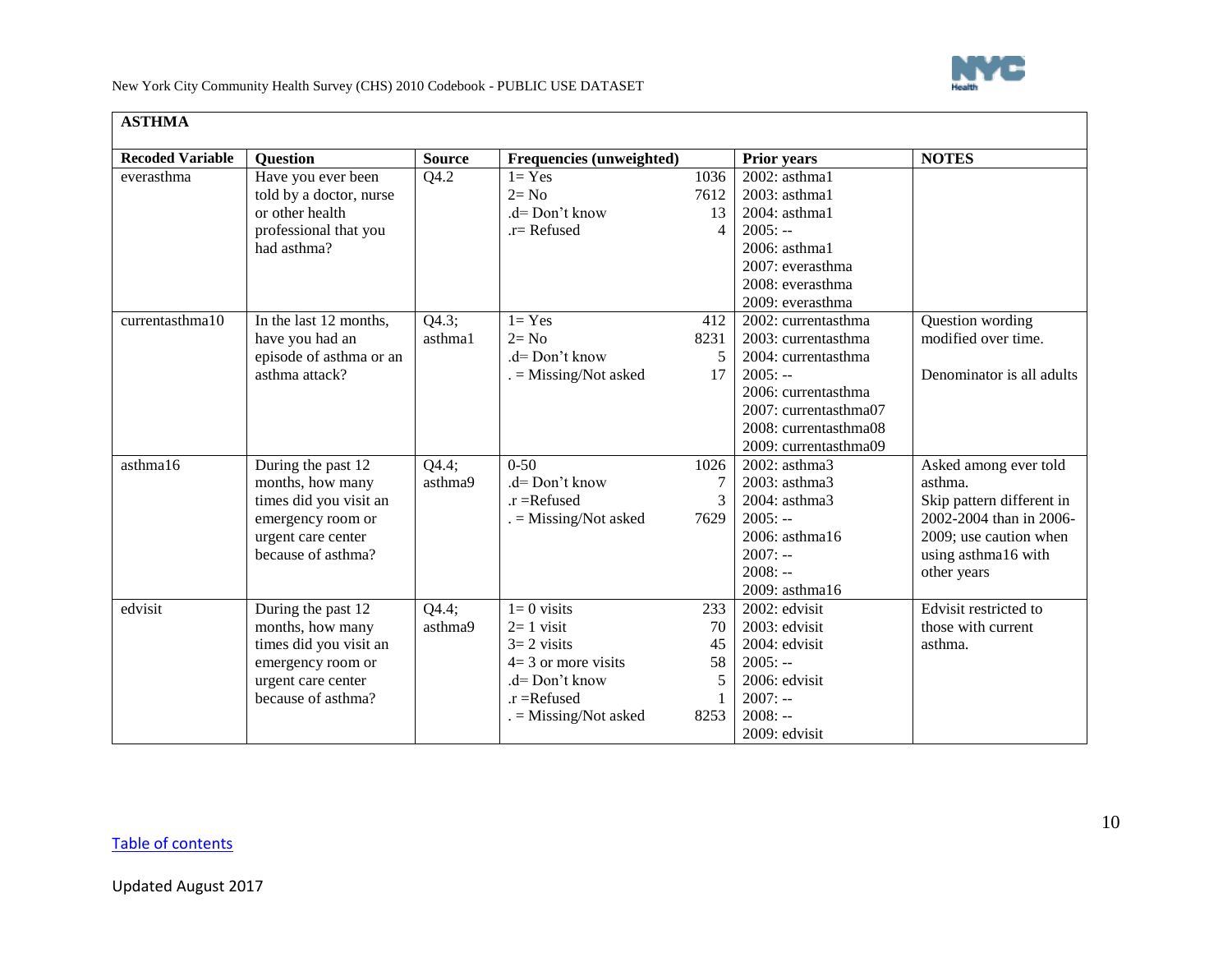

<span id="page-10-0"></span>

| <b>Recoded Variable</b> | <b>Question</b>           | <b>Source</b> | Frequencies (unweighted)   |      | <b>Prior years</b> | <b>NOTES</b> |
|-------------------------|---------------------------|---------------|----------------------------|------|--------------------|--------------|
| mood1                   | During the past 30        | Q5.1          | $1 = All$ of the time      | 199  | 2002-03: mood1     |              |
|                         | days, how often did you   |               | $2=$ Most of the time      | 296  | $2004: -$          |              |
|                         | feel so sad or depressed  |               | $3=$ Some of the time      | 910  | 2005-06: mood1     |              |
|                         | that nothing could cheer  |               | $4 = A$ little of the time | 1513 | $2007: -$          |              |
|                         | you up?                   |               | $5 =$ None of the time     | 5714 | 2008-09: mood1     |              |
|                         |                           |               | $.r = Refused$             | 33   |                    |              |
| mood2                   | During the past 30        | Q5.2          | $l = All of the time$      | 226  | 2002-03: mood2     |              |
|                         | days, how often did you   |               | $2=$ Most of the time      | 277  | $2004: -$          |              |
|                         | feel nervous?             |               | $3=$ Some of the time      | 1426 | 2005-06: mood2     |              |
|                         |                           |               | $4 = A$ little of the time | 2165 | $2007: -$          |              |
|                         |                           |               | $5 =$ None of the time     | 4541 | 2008-09: mood2     |              |
|                         |                           |               | $.r = Refused$             | 30   |                    |              |
| mood3                   | During the past 30        | Q5.3          | $l = All$ of the time      | 267  | 2002-03: mood3     |              |
|                         | days, how often did you   |               | $2=$ Most of the time      | 339  | $2004: -$          |              |
|                         | feel restless or fidgety? |               | $3 =$ Some of the time     | 1285 | 2005-06: mood3     |              |
|                         |                           |               | $4 = A$ little of the time | 1780 | $2007: -$          |              |
|                         |                           |               | $5 =$ None of the time     | 4970 | 2008-09: mood3     |              |
|                         |                           |               | $.r = Refused$             | 24   |                    |              |
| mood4                   | During the past 30        | Q5.4          | $l = All$ of the time      | 136  | 2002-03: mood4     |              |
|                         | days, how often did you   |               | $2=$ Most of the time      | 176  | $2004: -$          |              |
|                         | feel hopeless?            |               | $3=$ Some of the time      | 620  | 2005-06: mood4     |              |
|                         |                           |               | $4=$ A little of the time  | 787  | $2007: -$          |              |
|                         |                           |               | $5 =$ None of the time     | 6917 | 2008-09: mood4     |              |
|                         |                           |               | $.r = Refused$             | 29   |                    |              |
| mood <sub>5</sub>       | During the past 30        | Q5.5          | $l = All$ of the time      | 588  | 2002-03: mood5     |              |
|                         | days, how often did you   |               | $2=$ Most of the time      | 494  | $2004: -$          |              |
|                         | feel that everything was  |               | $3=$ Some of the time      | 1327 | 2005-06: mood5     |              |
|                         | an effort?                |               | $4 = A$ little of the time | 1420 | $2007: -$          |              |
|                         |                           |               | $5 =$ None of the time     | 4798 | 2008-09: mood5     |              |
|                         |                           |               | $.r = Refused$             | 38   |                    |              |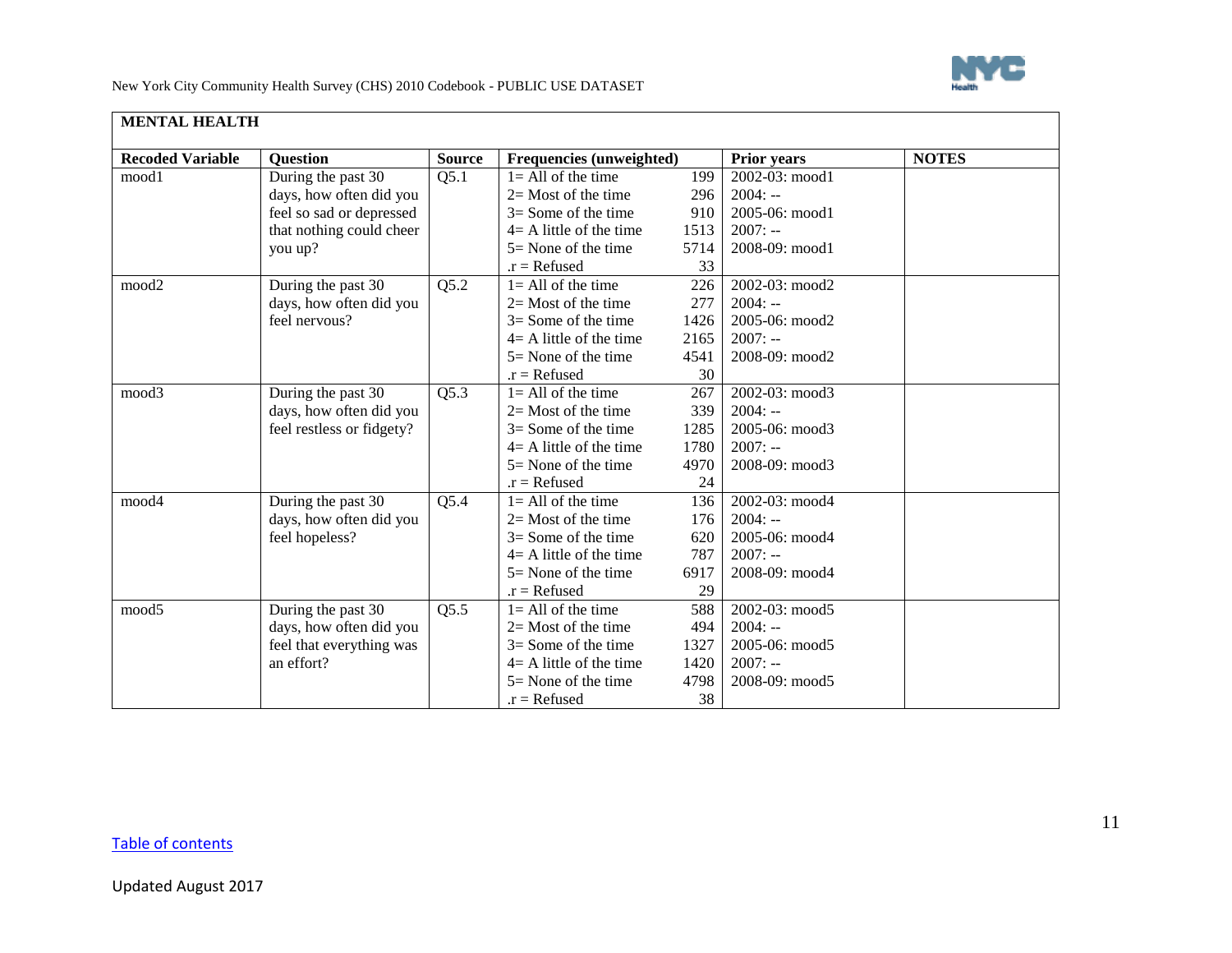

| <b>MENTAL HEALTH</b>    |                             |               |                            |      |                          |                        |
|-------------------------|-----------------------------|---------------|----------------------------|------|--------------------------|------------------------|
| <b>Recoded Variable</b> | <b>Question</b>             | <b>Source</b> | Frequencies (unweighted)   |      | <b>Prior years</b>       | <b>NOTES</b>           |
| mood6                   | During the past 30          | Q5.6          | $1 = All of the time$      |      | 2002-03: mood6           |                        |
|                         | days, how often did you     |               | $2=$ Most of the time      |      | $2004: -$                |                        |
|                         | feel down on yourself,      |               | $3 =$ Some of the time     |      | 2005-06: mood6           |                        |
|                         | no good or worthless?       |               | $4 = A$ little of the time |      | $2007: -$                |                        |
|                         |                             |               | $5 =$ None of the time     |      | 2008-09: mood6           |                        |
|                         |                             |               | $.r = Refused$             |      |                          |                        |
| nspd                    | Non specific                | $Q5.1-$       | $1 = Yes$                  | 417  | 2002: nspd               |                        |
|                         | psychological distress      | Q5.6          | $2=N0$                     | 8177 | 2003: nspd               |                        |
|                         |                             |               | $=$ Missing                | 71   | $2004: -$                |                        |
|                         |                             |               |                            |      | 2005: nspd               |                        |
|                         |                             |               |                            |      | 2006: nspd               |                        |
|                         |                             |               |                            |      | $2007: -$                |                        |
|                         |                             |               |                            |      | 2008: nspd               |                        |
|                         |                             |               |                            |      | 2009: nspd               |                        |
| nspdinterfere10         | We just talked about a      | Q5.7          | $1 = Yes$ , a lot or some  | 327  | $2002: -$                | Denominator is         |
|                         | number of feelings you      |               | 2=No, a little/not at all  | 85   | 2003: mood7              | adults with nspd       |
|                         | had during the PAST 30      |               | .d=Don't know              | 5    | $2004: -$                | .d and .r coded        |
|                         | DAYS. Altogether, how       |               | .=Missing/Not asked        | 8248 | $2005: -$                | differently in '09/'10 |
|                         | MUCH did these              |               |                            |      | $2006: -$                | than '03               |
|                         | feelings interfere w        |               |                            |      | $2007: -$                |                        |
|                         | your life/activities: a     |               |                            |      | $2008: -$                | Skip pattern different |
|                         | lot, some, a little, or not |               |                            |      | 2009: nspdinterfere09    | in '09-'10 than '03    |
|                         | at all?                     |               |                            |      |                          |                        |
| nspdinterfere10all      | We just talked about a      | Q5.7          | $1 = Yes$ , a lot or some  | 327  | $2002: -$                | Denominator is all     |
|                         | number of feelings you      |               | 2=No, a little/not at all  | 8262 | 2003: mood7              | adults                 |
|                         | had during the PAST 30      |               | .d=Don't know              | 5    | $2004: -$                | .d and .r coded        |
|                         | DAYS. Altogether, how       |               | .=Missing/Not asked        | 71   | $2005: -$                | differently in '09/'10 |
|                         | MUCH did these              |               |                            |      | $2006: -$                | than '03               |
|                         | feelings interfere w        |               |                            |      | $2007: -$                |                        |
|                         | your life/activities: a     |               |                            |      | $2008: -$                | Skip pattern different |
|                         | lot, some, a little, or not |               |                            |      | 2009: nspdinterfere09all | in '09/'10 than '03    |
|                         | at all?                     |               |                            |      |                          |                        |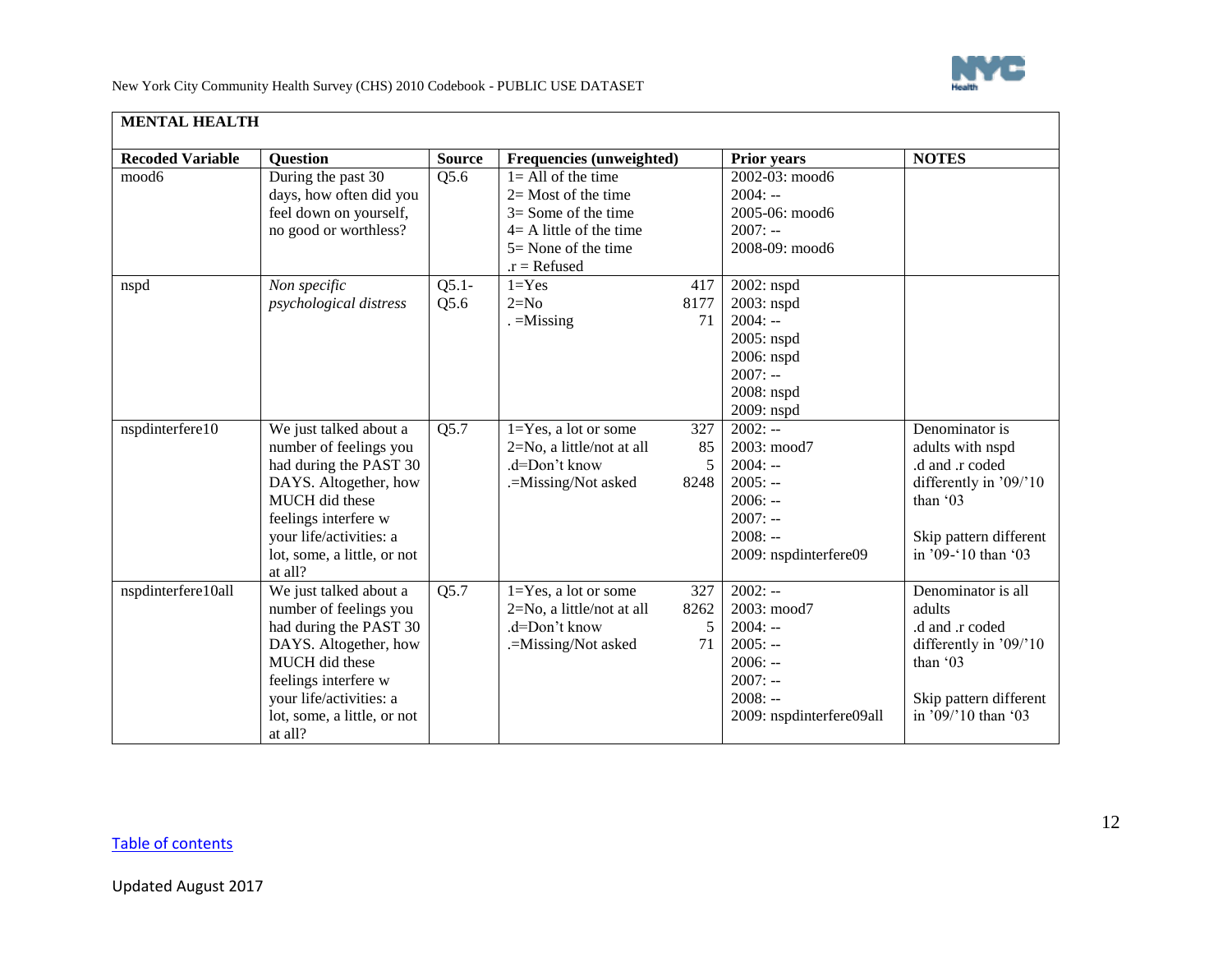

| <b>MENTAL HEALTH</b>    |                                             |                 |                                 |                |                         |                      |
|-------------------------|---------------------------------------------|-----------------|---------------------------------|----------------|-------------------------|----------------------|
| <b>Recoded Variable</b> | <b>Ouestion</b>                             | <b>Source</b>   | <b>Frequencies (unweighted)</b> |                | <b>Prior years</b>      | <b>NOTES</b>         |
| mhtreatment30days       | <b>DURING THE PAST</b>                      | Q5.8;           | $1 = Yes$                       | 165            | $2002 - 2008$ : --      | New in 2009          |
|                         | 30 DAYS, have you                           | nspd            | $2=N0$                          | 248            | 2009: mhtreatment30days |                      |
|                         | received any counseling                     |                 | .d=Don't know                   | 3              |                         | Among nspd=1         |
|                         | or taken prescription                       |                 | .r=Refused                      | 1              |                         |                      |
|                         | medication for a mental                     |                 | .=Missing/Not asked             | 8248           |                         |                      |
|                         | health problem?                             |                 |                                 |                |                         |                      |
| mhtreat30days_all       | <b>DURING THE PAST</b>                      | Q5.8            | $1 = Yes$                       | 838            | $2002 - 2008$ : --      | Denominator is all   |
|                         | 30 DAYS, have you                           |                 | $2=N0$                          | 7800           | 2009: mhtreat30days_all | adults               |
|                         | received any counseling                     |                 | .d=Don't know                   | 12             |                         |                      |
|                         | or taken prescription                       |                 | .r=Refused                      | 15             |                         |                      |
|                         | medication for a mental                     |                 |                                 |                |                         |                      |
|                         | health problem?                             |                 | $1 = Yes$                       |                | $2002: -$               |                      |
| mhtreatment10           | IN THE LAST 12                              | Q5.9;<br>mood25 | $2=N0$                          | 186<br>229     | 2003: mhtreatment03     | Among nspd=1         |
|                         | MONTHS, have you<br>received any counseling |                 | .d=Don't know                   | $\overline{2}$ | $2004: -$               | Skip logic change in |
|                         | or taken prescription                       |                 | .=Missing/Not asked             | 8248           | 2005: mhtreatment05     | 2009; in 2003        |
|                         | medication for a mental                     |                 |                                 |                | 2006: mhtreatment06     | question on          |
|                         | health problem?                             |                 |                                 |                | $2007: -$               | counseling and       |
|                         |                                             |                 |                                 |                | $2008: -$               | prescription meds    |
|                         |                                             |                 |                                 |                | 2009: mhtreatment09     | asked separately     |
| mhtreat10_all           | IN THE LAST 12                              | Q5.9            | $1 = Yes$                       | 1037           | $2002 - 2008$ : --      | Denominator is all   |
|                         | MONTHS, have you                            | mood25          | $2=N0$                          | 7595           | 2009: mhtreat10_all     | adults               |
|                         | received any counseling                     |                 | .d=Don't know                   | 17             |                         |                      |
|                         | or taken prescription                       |                 | .r=Refused                      | 16             |                         |                      |
|                         | medication for a mental                     |                 |                                 |                |                         |                      |
|                         | health problem?                             |                 |                                 |                |                         |                      |
| tolddepression          | Have you ever been                          | Q5.10           | $1 = Yes$                       | 1288           | $2002: -$               |                      |
|                         | told by a doctor, nurse,                    |                 | $2=N0$                          | 7329           | $2003: -$               |                      |
|                         | or other health                             |                 | .d=Don't know                   | 22             | $2004: -$               |                      |
|                         | professional that you                       |                 | .r=Refused                      | 26             | 2005: tolddepression    |                      |
|                         | have depression?                            |                 |                                 |                | 2006: tolddepression    |                      |
|                         |                                             |                 |                                 |                | 2007: tolddepression    |                      |
|                         |                                             |                 |                                 |                | 2008: tolddepression    |                      |
|                         |                                             |                 |                                 |                | 2009: tolddepression    |                      |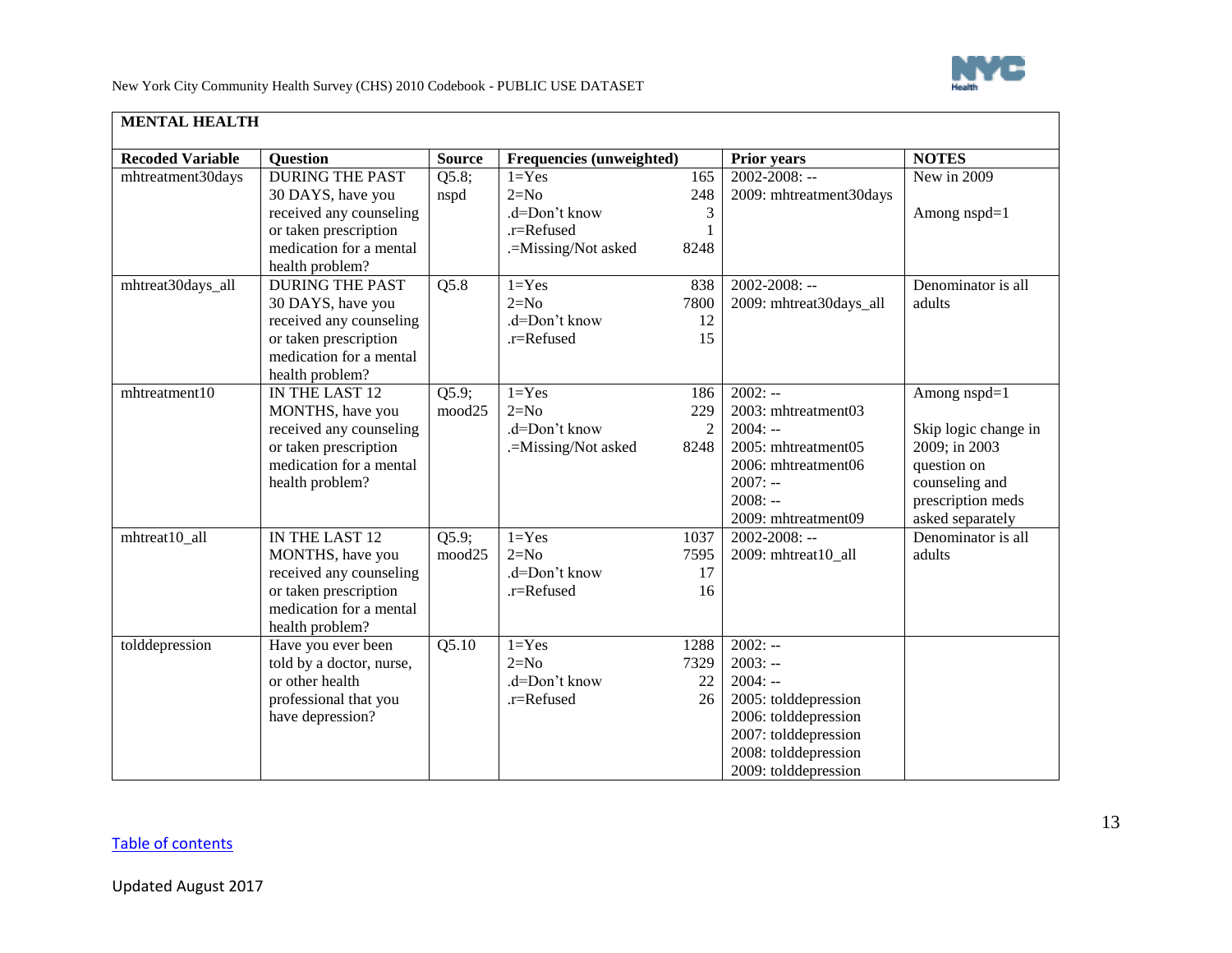

<span id="page-13-0"></span>

| <b>Recoded variable</b> | <b>Question</b>                                                                                                                                                                                   | <b>Source</b> | Frequencies (unweighted)                                                                                                                                       |                                                             | Prior years                                                                                                              | <b>NOTES</b>                                                |
|-------------------------|---------------------------------------------------------------------------------------------------------------------------------------------------------------------------------------------------|---------------|----------------------------------------------------------------------------------------------------------------------------------------------------------------|-------------------------------------------------------------|--------------------------------------------------------------------------------------------------------------------------|-------------------------------------------------------------|
| overalldiet             | In general, how healthy is your overall<br>diet?                                                                                                                                                  | Q6.1          | $1 =$ Excellent<br>$2 = V$ ery good<br>$3 = Good$<br>$4 = Fair$<br>$5 = Poor$<br>$d=Don't know$<br>.r=Refused                                                  | 1223<br>2287<br>3044<br>1696<br>348<br>66                   | 2002-2009: --                                                                                                            | New in 2010                                                 |
| walktoproduce10         | If you were to walk from your home to<br>purchase fresh fruits and vegetables,<br>how long would it take you to get<br>there?                                                                     | Q6.2          | $1 = 5$ min or less<br>$2 =$ More than 5 to less than<br>$10 \text{ min}$<br>$3 = 10$ min or more<br>$4 = [VOL]$ Unable to walk<br>.d=Don't know<br>.r=Refused | 3733<br>1546<br>3109<br>181<br>94<br>$\mathcal{D}_{\alpha}$ | $2002: -$<br>$2003: -$<br>$2004: -$<br>$2005: -$<br>$2006: -$<br>$2007: -$<br>2008: walktoproduce<br>$2009: -$           | Response<br>options<br>differ in<br>2010 than<br>prior year |
| nutrition1              | Thinking about nutritionhow many<br>total servings of fruit and/or vegetables<br>did you eat yesterday? A serving<br>would equal one medium apple, a<br>handful of broccoli, or a cup of carrots. | Q6.3          | $0 - 50$<br>$d = Don't know$<br>.r=Refused                                                                                                                     | 8487<br>159<br>19                                           | 2002: nutrition1<br>$2003: -$<br>2004: nutrition1<br>$2005 - 07$ : --<br>$2008-09$ : nutrition1                          | Continuous                                                  |
| fruitveg                | Thinking about nutritionhow many<br>total servings of fruit and/or vegetables<br>did you eat yesterday? A serving<br>would equal one medium apple, a<br>handful of broccoli, or a cup of carrots. | Q6.3          | $l = None$<br>$2=1-4$ servings<br>$3 = \ge 5$ servings<br>.d=Don't know<br>$.r =$ Refused                                                                      | 906<br>6509<br>1072<br>159<br>19                            | 2002: fruitveg<br>$2003: -$<br>2004: fruitveg<br>$2005: -$<br>$2006: -$<br>$2007: -$<br>2008: fruitveg<br>2009: fruitveg |                                                             |

## [Table of contents](#page-0-1)

г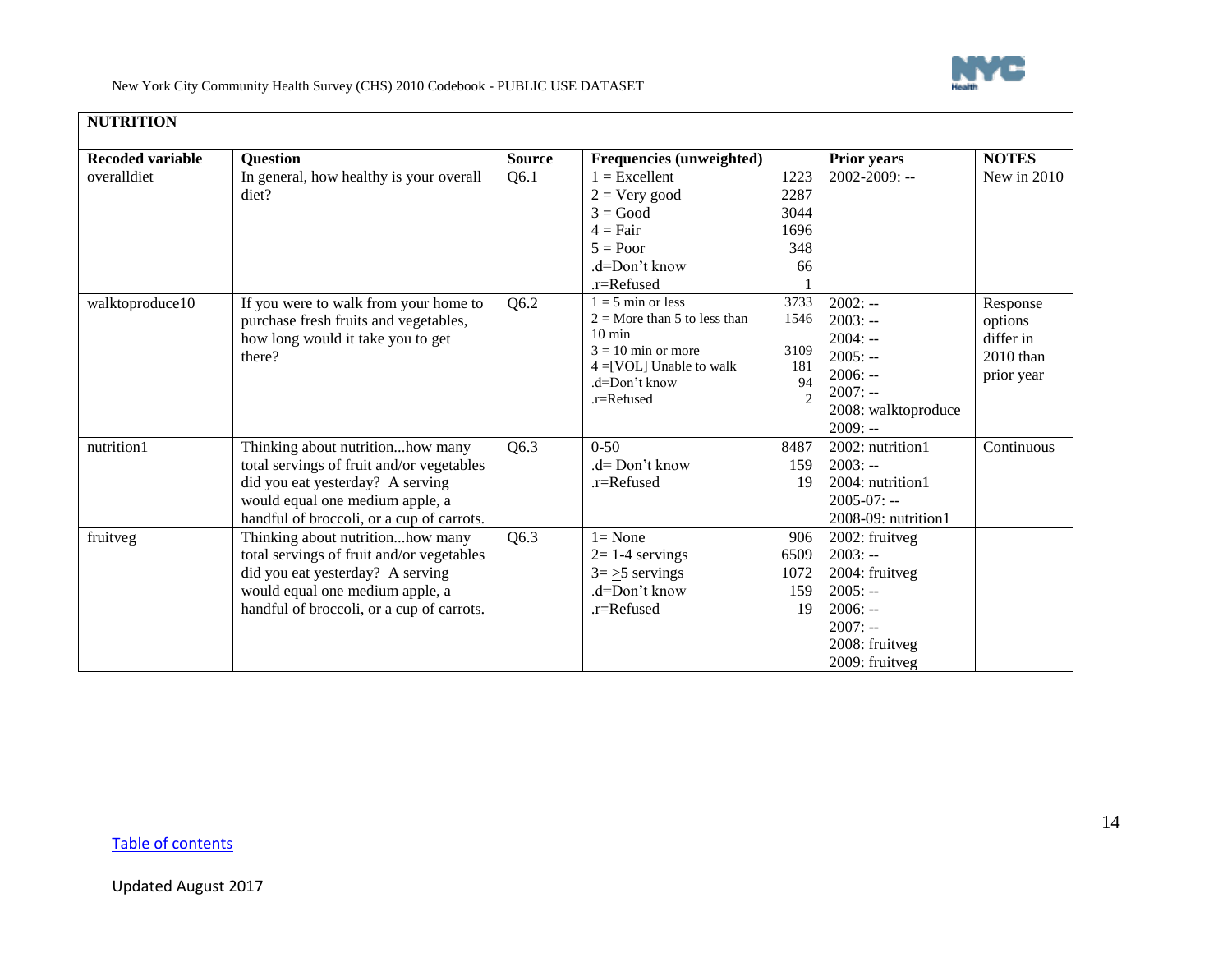

| <b>NUTRITION</b>        |                                                                                                                                                                                                              |                     |                                                                                                                                       |                                                         |                                                                                                                                      |                                                                                |
|-------------------------|--------------------------------------------------------------------------------------------------------------------------------------------------------------------------------------------------------------|---------------------|---------------------------------------------------------------------------------------------------------------------------------------|---------------------------------------------------------|--------------------------------------------------------------------------------------------------------------------------------------|--------------------------------------------------------------------------------|
| <b>Recoded variable</b> | <b>Question</b>                                                                                                                                                                                              | <b>Source</b>       | Frequencies (unweighted)                                                                                                              |                                                         | Prior years                                                                                                                          | <b>NOTES</b>                                                                   |
| nsodaperday10           | How often do you drink sugar<br>sweetened soda? Do not include diet<br>soda or seltzer. Standardized to per day                                                                                              | Q6.4                | $0 - 15$<br>$d=Don't know$<br>.r=Refused<br>$=$ Missing/outliers                                                                      | 8617<br>43<br>3<br>$\overline{c}$                       | $2002: -$<br>$2003: -$<br>$2004: -$<br>$2005: -$<br>$2006: -$<br>2007: nsodaperday07<br>2008: nsodaperday08<br>2009: nsodaperday09   | Response<br>options in<br>$2005$ not<br>directly<br>comparable to<br>$07 - 10$ |
| avgsodaperday10         | Average number of sodas per day                                                                                                                                                                              | nsodaperd<br>ay10   | $\overline{1}$ None<br>$2 = \langle 1 \rangle$ (more than none)<br>$3=$ One<br>$4 = >1$<br>.d=Don't know<br>.r=Refused<br>$=$ Missing | 5785<br>1736<br>583<br>513<br>43<br>3<br>$\overline{c}$ | $2002 - 2006$ : --<br>2007: avgsodaperday07<br>2008: avgsodaperday08<br>2009: avgsodaperday09                                        | Response<br>options in<br>$2005$ not<br>directly<br>comparable to<br>$07 - 10$ |
| twoplussoda             | Drink two or more sodas per day                                                                                                                                                                              | avgsodape<br>rday10 | $1 = \geq 2$ sodas<br>$2 = 2$ sodas<br>$d=Don't know$<br>.r=Refused<br>$=$ Missing                                                    | 506<br>8111<br>43<br>$\overline{2}$                     | $2002: -$<br>$2003: -$<br>$2004: -$<br>2005: twoplussoda<br>$2006: -$<br>2007: twoplussoda<br>2008: twoplussoda<br>2009: twoplussoda | Recommend<br>twoplussoda<br>for comparing<br>$05 \times 07 - 10$               |
| nsugardrinkperday10     | How often do you drink other<br>sweetened drinks like sweetened iced<br>tea, sports drinks, fruit punch or other<br>fruit-flavored drinks? Do not include<br>diet soda, sugar free drinks, or 100%<br>juice. | Q6.5                | $0 - 21$<br>.d=Don't know<br>.r=Refused<br>$=$ Missing/outliers                                                                       | 8591<br>67<br>4<br>3                                    | $2002 - 2006$ : --<br>2007::nsugardrinkperday<br>2008: nsugardrinkperday08<br>2009: nsugardrinkperday09                              |                                                                                |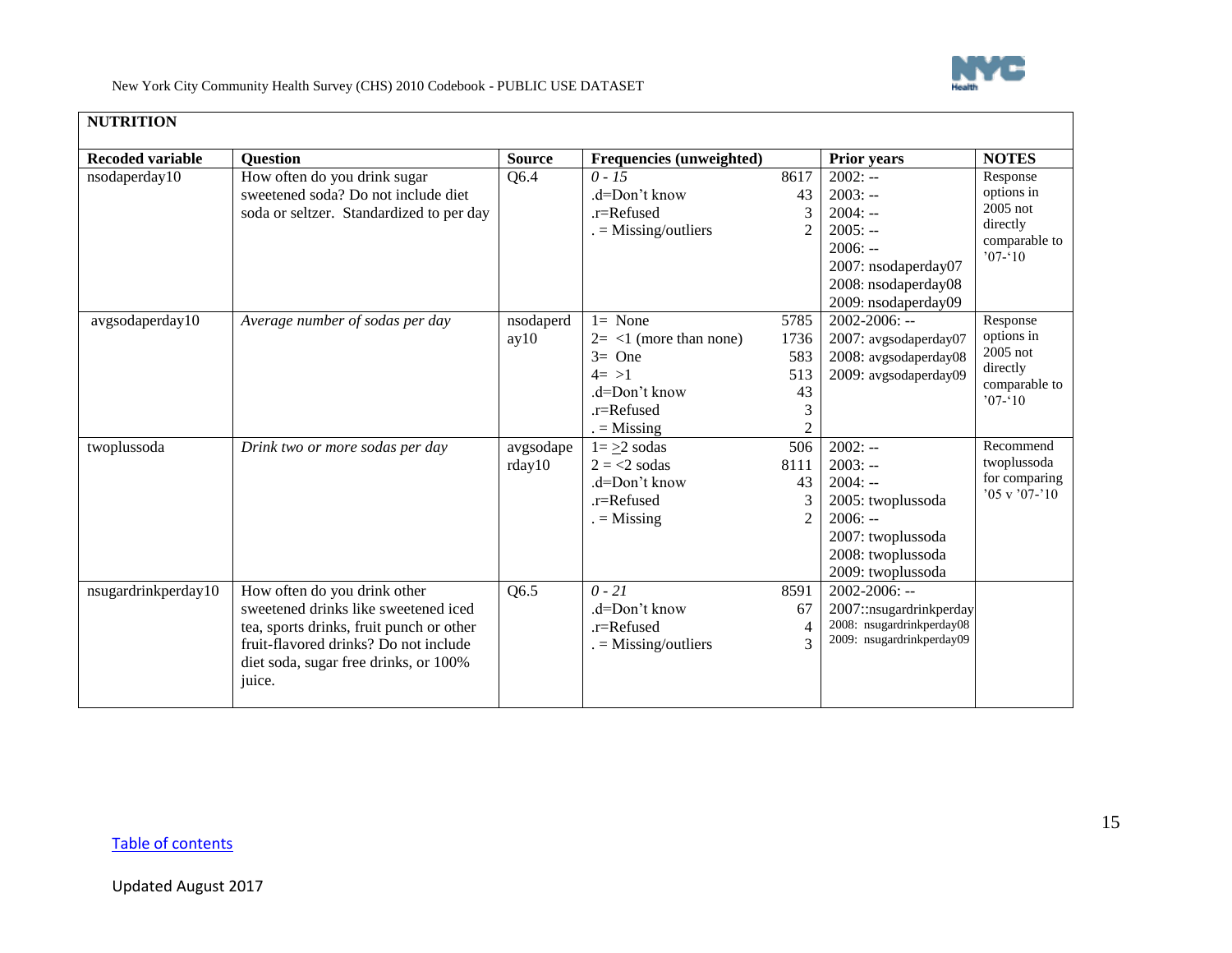

| <b>NUTRITION</b>        |                                                                      |               |                                     |              |                               |                            |
|-------------------------|----------------------------------------------------------------------|---------------|-------------------------------------|--------------|-------------------------------|----------------------------|
| <b>Recoded variable</b> | <b>Ouestion</b>                                                      | <b>Source</b> | Frequencies (unweighted)            |              | <b>Prior years</b>            | <b>NOTES</b>               |
| avgsugarperday10        | Average number of sweetened drinks                                   | nsugardrin    | $l = None$                          | 5063         | $2002 - 2006$ : --            |                            |
|                         | per day                                                              | kperday10     | $2 = 1$ (more than none)            | 1887         | 2007: avgsugarperday          |                            |
|                         |                                                                      |               | $3=$ One                            | 825          | 2008: avgsugarperday08        |                            |
|                         |                                                                      |               | $4 = >1$                            | 816          | 2009: avgsugarperday09        |                            |
|                         |                                                                      |               | $d=Don't know$                      | 67           |                               |                            |
|                         |                                                                      |               | .r=Refused                          | 4            |                               |                            |
|                         |                                                                      |               | $=$ Missing                         | 3            |                               |                            |
| nsodasugarperday10      | How often are sugar sweetened sodas                                  | nsodaperd     | $0 - 21$                            | 8597         | $2002 - 2007$ : --            | To create for              |
|                         | and other sweetened drinks consumed?                                 | ay10,         | $.d = Don't know$                   | 9            | 2008: nsodasugarperday08      | 2007,                      |
|                         |                                                                      | nsugardrin    | $.r = Refused$                      | $\Omega$     | 2009: nsodasugarperday09      | combine                    |
|                         |                                                                      | kperday10     | $=$ Missing                         | 59           |                               | nsodaperday                |
|                         |                                                                      |               |                                     |              |                               | 07 and                     |
|                         |                                                                      |               |                                     |              |                               | nsugardrinkpe              |
|                         |                                                                      |               |                                     |              |                               | rday                       |
| avgsodasugarperday10    | Average number of sodas plus<br>sweetened drinks per day             | nsodasuga     | $l = None$                          | 4108         | $2002 - 2007$ : --            | To create for              |
|                         |                                                                      | rdrinkperd    | $2 = 1$ (more than none)            | 2181         | 2008:                         | 2007.                      |
|                         |                                                                      | ay10          | $3=$ One                            | 656          | avgsodasugarperday08<br>2009: | combine                    |
|                         |                                                                      |               | $4 = >1$                            | 1652         | avgsodasugarperday09          | avgsugarperd               |
|                         |                                                                      |               | .d=Don't know                       | 9            |                               | ay and                     |
|                         |                                                                      |               | .r=Refused                          | $\mathbf{0}$ |                               | avgsugarperd<br>ay08       |
|                         |                                                                      |               | $=$ Missing                         | 59           |                               |                            |
| ssb                     | Consumes one or more sugar                                           | nsodasuga     | $1 = Yes$                           | 2308         | $2002 - 2006$ : --            |                            |
|                         | sweetened beverages (soda + other                                    | rdrinkperd    | $2=N0$                              | 6289         | 2007-2009: ssb                |                            |
|                         | sweetened drinks) on average per day                                 | ay10          | .d=Don't know                       | 9            |                               |                            |
|                         |                                                                      |               | $.r =$ Refused                      | $\Omega$     |                               |                            |
|                         |                                                                      |               | $=$ Missing                         | 59           | $2002 - 2006$ : --            |                            |
| lowsodiumfood10         | When buying canned or packaged                                       | Q6.6          | $1 =$ Frequently<br>$2 =$ Sometimes | 2583         | 2007: lowsodiumfood           | Response<br>options differ |
|                         | products, how often do you choose                                    |               |                                     | 2080         | $2008: -$                     | from 2007.                 |
|                         | products because you believe they are<br>'low salt' or 'low sodium'? |               | $3 =$ Hardly ever<br>$4 =$ Never    | 1565<br>1624 | $2009: -$                     | Voluntary                  |
|                         |                                                                      |               | .d=Don't know                       | 128          |                               | response                   |
|                         |                                                                      |               | .r=Refused                          | 5            |                               | option set to              |
|                         |                                                                      |               |                                     | 680          |                               | missing in                 |
|                         |                                                                      |               | $=$ Missing                         |              |                               | 2010.                      |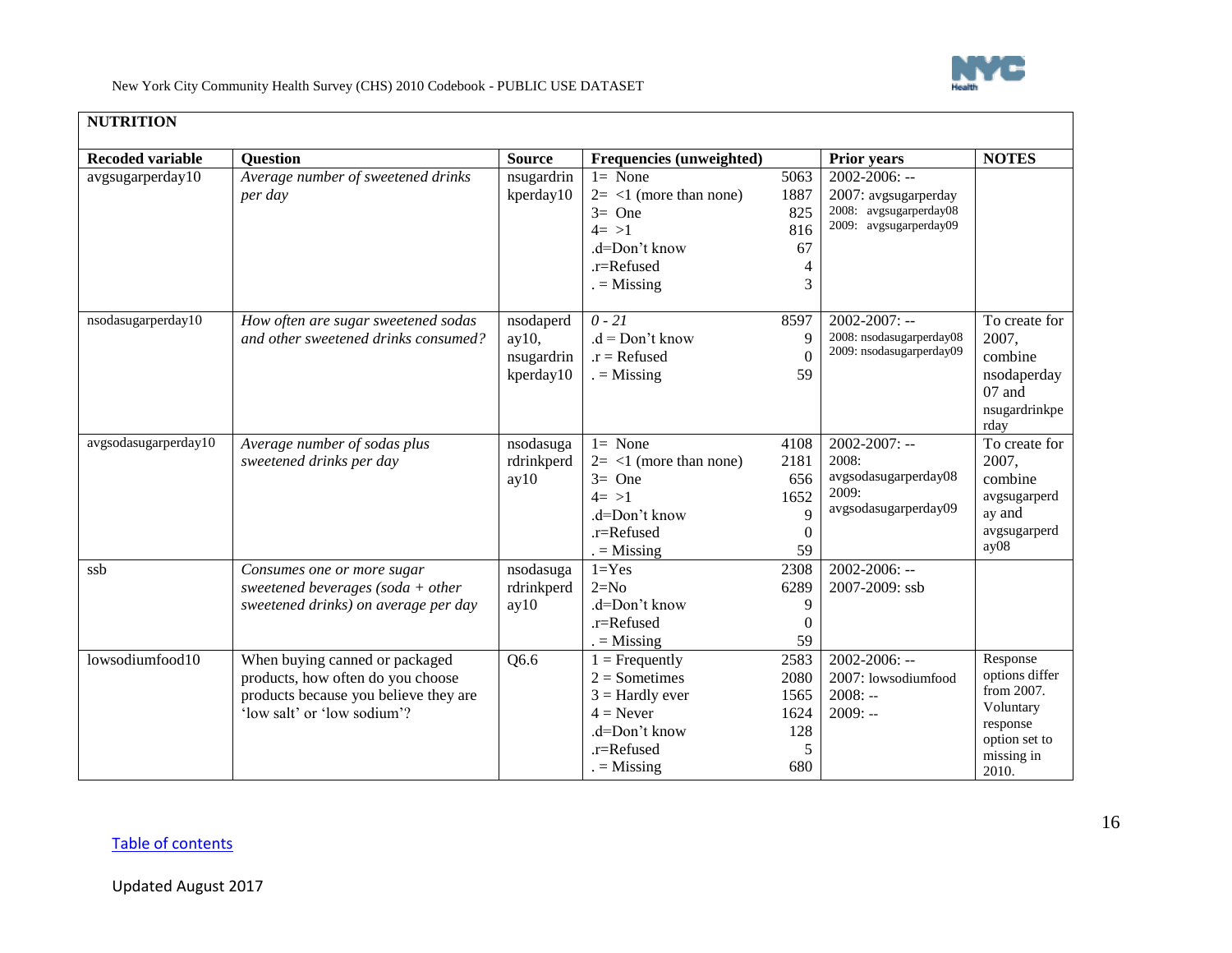

| <b>NUTRITION</b>        |                                        |               |                                 |      |                    |                       |
|-------------------------|----------------------------------------|---------------|---------------------------------|------|--------------------|-----------------------|
| <b>Recoded variable</b> | <b>Question</b>                        | <b>Source</b> | <b>Frequencies (unweighted)</b> |      | <b>Prior years</b> | <b>NOTES</b>          |
| lowsodfoodall           | When buying canned or packaged         | Q6.6          | $1 =$ Frequently                | 2583 | $2002 - 2009$ : -- | Voluntary             |
|                         | products, how often do you choose      |               | $2 =$ Sometimes                 | 2080 |                    | response              |
|                         | products because you believe they are  |               | $3 =$ Hardly ever               | 1565 |                    | option not            |
|                         | 'low salt' or 'low sodium'?            |               | $4 =$ Never                     | 1624 |                    | available in<br>2007. |
|                         |                                        |               | $5 = [VOL]$ never buy           | 680  |                    |                       |
|                         |                                        |               | canned/packaged foods           |      |                    |                       |
|                         |                                        |               | $d=Don't know$                  | 128  |                    |                       |
|                         |                                        |               | .r=Refused                      |      |                    |                       |
| addsalt                 | How often do you add salt to your food | Q6.7          | $1 =$ Always                    | 613  | $2002 - 2009$ : -- | New in 2010.          |
|                         | at the table?                          |               | $2 =$ Most of the time          | 614  |                    |                       |
|                         |                                        |               | $3 =$ Sometimes                 | 1643 |                    |                       |
|                         |                                        |               | $4 =$ Rarely                    | 1988 |                    |                       |
|                         |                                        |               | $5 =$ Never                     | 3791 |                    |                       |
|                         |                                        |               | .d=Don't know                   | 15   |                    |                       |
|                         |                                        |               | .r=Refused                      |      |                    |                       |
| reducesalt              | Are you cutting down on salt to help   | Q6.8          | $1 = Yes$                       | 4619 | $2002 - 2009$ : -- | New in $2010$         |
|                         | [lower or control high blood pressure; |               | $2 = No$                        | 3246 |                    |                       |
|                         | prevent high blood pressure]           |               | $3=$ Do not use salt            | 753  |                    |                       |
|                         |                                        |               | $d=Don't know$                  | 44   |                    |                       |
|                         |                                        |               | .r=Refused                      |      |                    |                       |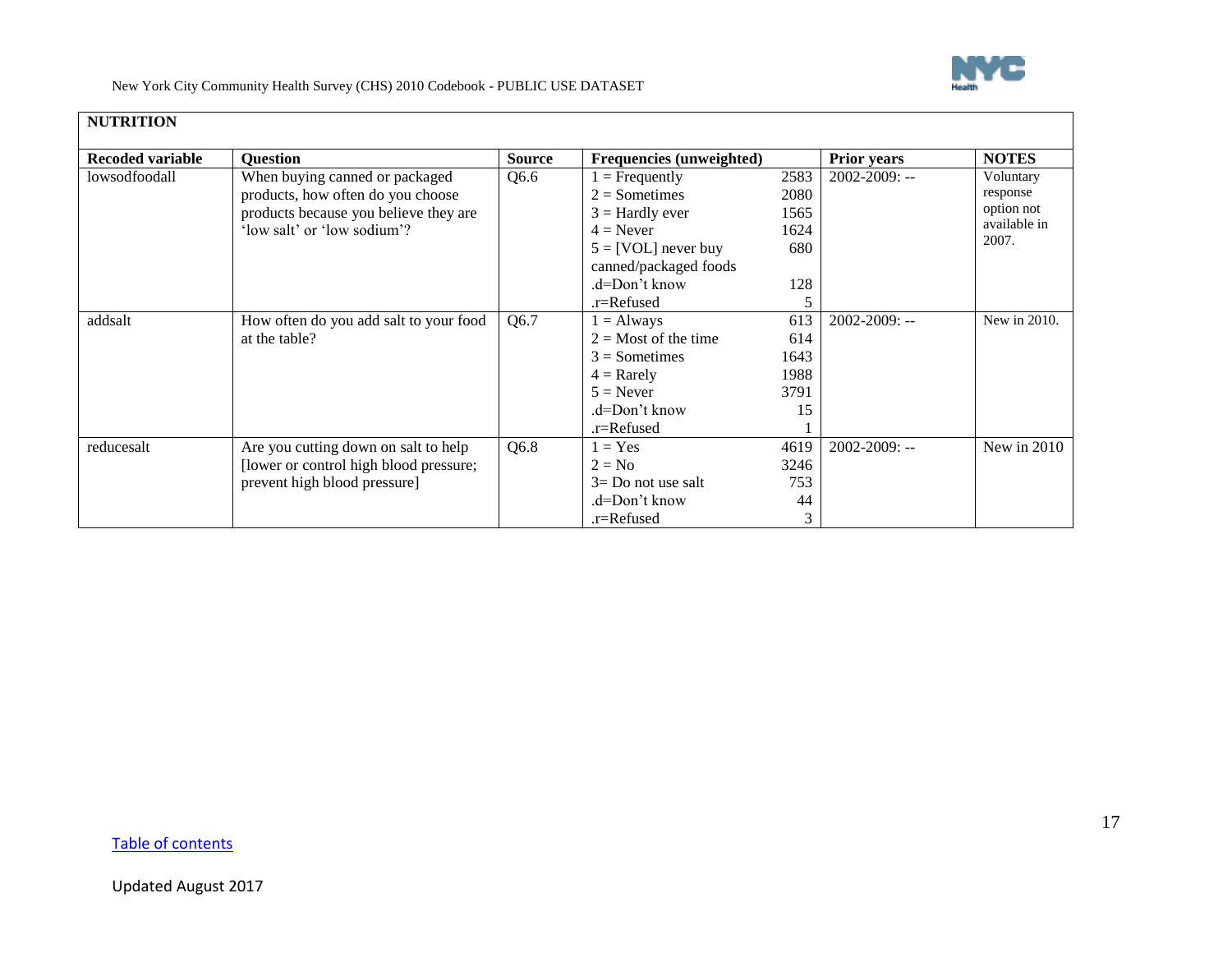

| <b>COMMUTING PATTERNS</b> |  |
|---------------------------|--|
|---------------------------|--|

<span id="page-17-0"></span>

| <b>Recoded Variable</b> | <b>Ouestion</b>                   | <b>Source</b> | Frequencies (unweighted)    |      | <b>Prior years</b> | <b>NOTES</b>  |
|-------------------------|-----------------------------------|---------------|-----------------------------|------|--------------------|---------------|
| wheredaytime            | Between 9 a.m. and 5 p.m.         | Q7.1          | $1 = At$ or around home     | 3983 | $2002 - 09: -$     | response      |
|                         | weekdays, where do you spend      |               | $2=$ At a work outside home | 3729 |                    | options       |
|                         | most of your time?                |               | $3=At school$               | 218  |                    | differ from   |
|                         |                                   |               | 4= At work/school equally   | 221  |                    | 2006          |
|                         |                                   |               | 5= [VOL] Some place else    | 434  |                    |               |
|                         |                                   |               | .d=Don't know               | 65   |                    |               |
|                         |                                   |               | .r=Refused                  | 15   |                    |               |
|                         |                                   |               |                             |      |                    |               |
| commute_subway          | How do you usually get to where   | Q7.2          | $1 = Yes$                   | 1633 | $2002 - 05: -$     | Asked in      |
|                         | you spend most of your time 9-5   |               | $2=N0$                      | 2528 | 2006: commute2-6   | 2006 but no   |
|                         | weekdays?                         |               | .d=Don't know               | 6    | $2007: -$          | analytic vars |
|                         | Use SUBWAY (among those work      |               | $.r =$ Refused              |      | $2008: -$          | ever created  |
|                         | outside home and/or go to school) |               | . = Missing/not asked       | 4497 | $2009: -$          |               |
| commute_citybus         | How do you usually get to where   | Q7.2          | $1 = Yes$                   | 647  | $2002 - 05: -$     | Asked in      |
|                         | you spend most of your time 9-5   |               | $2=N0$                      | 3514 | 2006: commute2-6   | 2006 but no   |
|                         | weekdays?                         |               | .d=Don't know               | 6    | $2007: -$          | analytic vars |
|                         | Use city bus (among those work    |               | .r=Refused                  |      | $2008: -$          | ever created  |
|                         | outside home and/or go to school) |               | . = Missing/not asked       | 4497 | $2009: -$          |               |
| commute_expbus          | How do you usually get to where   | Q7.2          | $1 = Yes$                   | 91   | $2002 - 05: -$     | Asked in      |
|                         | you spend most of your time 9-5   |               | $2=N0$                      | 4070 | 2006: commute2-6   | 2006 but no   |
|                         | Use Express Bus<br>weekdays?      |               | $d=Don't know$              | 6    | $2007: -$          | analytic vars |
|                         | (among those work outside home    |               | $.r =$ Refused              |      | $2008: -$          | ever created  |
|                         | and/or go to school)              |               | . = Missing/not asked       | 4497 | $2009: -$          |               |
| commute_bike            | How do you usually get to where   | Q7.2          | $1 = Yes$                   | 65   | $2002 - 05: -$     | Asked in      |
|                         | you spend most of your time 9-5   |               | $2=N0$                      | 4096 | 2006: commute2-6   | $2006$ but no |
|                         | weekdays?                         |               | .d=Don't know               | 6    | $2007: -$          | analytic vars |
|                         | Use bicycle (among those work     |               | $.r =$ Refused              |      | $2008: -$          | ever created  |
|                         | outside home and/or go to school) |               | . = Missing/not asked       | 4497 | $2009: -$          |               |
| commute_walk            | How do you usually get to where   | Q7.2          | $1 = Yes$                   | 654  | $2002 - 05: -$     | Asked in      |
|                         | you spend most of your time 9-5   |               | $2=N0$                      | 3507 | 2006: commute2-6   | 2006 but no   |
|                         | weekdays?                         |               | .d=Don't know               | 6    | $2007: -$          | analytic vars |
|                         | Walk (among those work outside    |               | .r=Refused                  |      | $2008: -$          | ever created  |
|                         | home and/or go to school)         |               | $=$ Missing/not asked       | 4497 | $2009: -$          |               |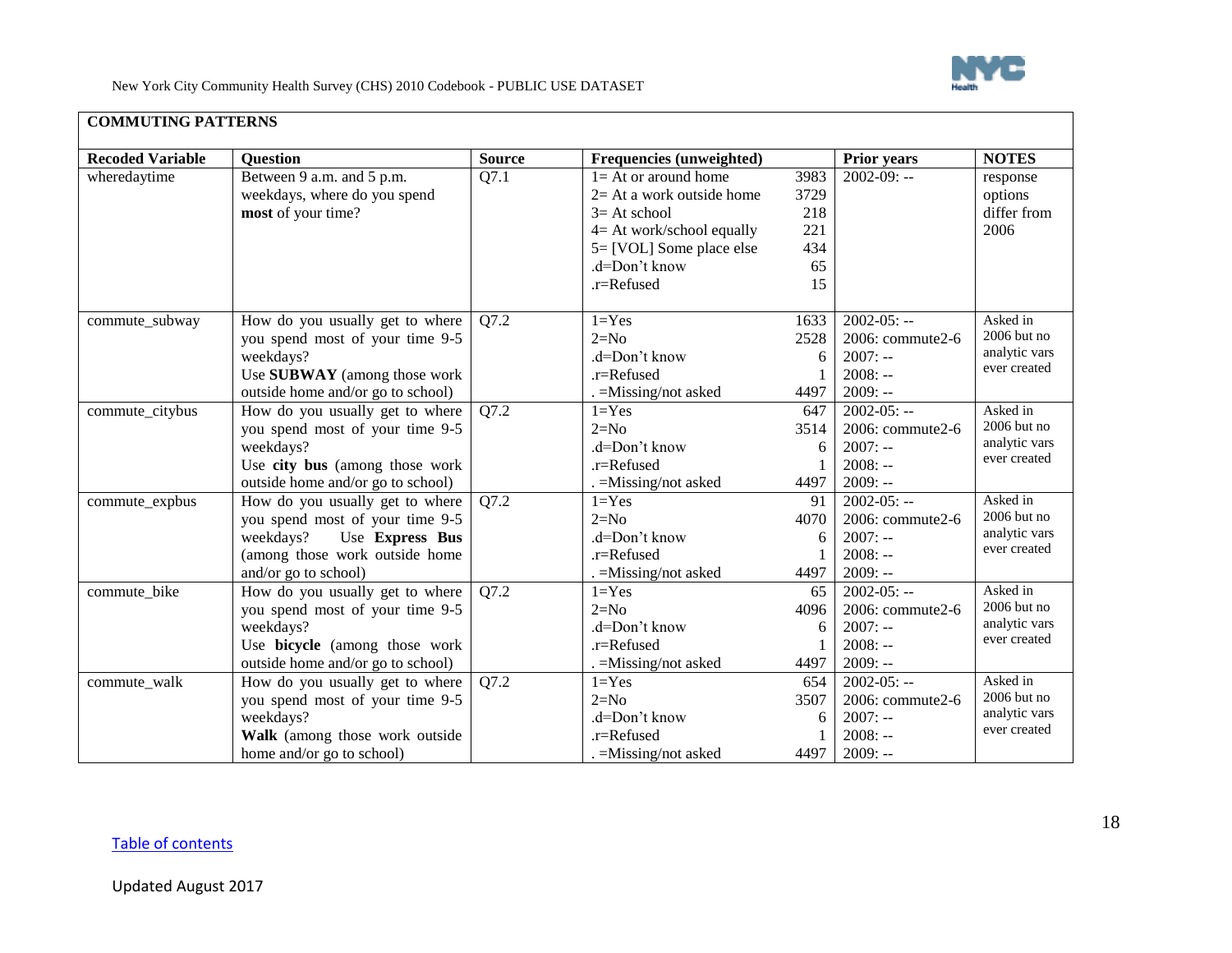

| <b>COMMUTING PATTERNS</b> |  |
|---------------------------|--|
|---------------------------|--|

| <b>Recoded Variable</b><br><b>Question</b><br><b>Source</b><br>Frequencies (unweighted)<br>Prior years<br><b>NOTES</b><br>How do you usually get to where<br>$2002 - 05: -$<br>Asked in<br>Q7.2<br>$1 = Yes$<br>1209<br>commute_car<br>2006 but no<br>$2=N0$<br>you spend most of your time 9-5<br>2952<br>2006: commute2-6<br>analytic vars<br>.d=Don't know<br>weekdays?<br>Use private car<br>$2007: -$<br>6<br>ever created<br>$2008: -$<br>(among those work outside home<br>.r=Refused<br>and/or go to school)<br>$2009: -$<br>. = Missing/not asked<br>4497<br>Asked in<br>$2002 - 05: -$<br>How do you usually get to where<br>Q7.2<br>$1 = Yes$<br>75<br>commute_taxi<br>$2006$ but no<br>$2=N0$<br>you spend most of your time 9-5<br>4086<br>2006: commute2-6<br>analytic vars<br>.d=Don't know<br>$2007: -$<br>weekdays?<br>6<br>ever created<br>$2008: -$<br>Use taxi (among those work outside<br>.r=Refused<br>$2009: -$<br>home and/or go to school)<br>. = Missing/not asked<br>4497<br>Asked in<br>$2002 - 05: -$<br>Q7.2<br>How do you usually get to where<br>$1 = Yes$<br>201<br>commute_train<br>2006 but no<br>$2=N0$<br>2006: commute2-6<br>you spend most of your time 9-5<br>3960<br>analytic vars<br>weekdays? Use commuter train<br>.d=Don't know<br>$2007: -$<br>6<br>ever created<br>(among those work outside home<br>.r=Refused<br>$2008: -$<br>and/or go to school)<br>4497<br>$2009: -$<br>$=$ Missing/not asked<br>$2002 - 05: -$<br>Asked in<br>How do you usually get to where<br>Q7.2<br>$1 = Yes$<br>commute_ferry<br>19<br>2006 but no<br>$2=N0$<br>2006: commute2-6<br>you spend most of your time 9-5<br>4142<br>analytic vars<br>weekdays?<br>.d=Don't know<br>$2007: -$<br>6<br>ever created<br>Use ferry (among those work<br>.r=Refused<br>$2008: -$<br>$2009: -$<br>outside home and/or go to school)<br>4497<br>. =Missing/not asked<br>Asked in<br>$2002 - 05: -$<br>How do you usually get to where<br>Q7.2<br>$1 = Yes$<br>commute_other<br>66<br>2006 but no<br>$2=N0$<br>you spend most of your time 9-5<br>4095<br>2006: commute2-6<br>analytic vars<br>Use other mode<br>.d=Don't know<br>$2007: -$<br>weekdays?<br>6<br>ever created<br>(among those work outside home<br>$2008: -$<br>.r=Refused<br>$2009: -$<br>and/or go to school)<br>4497<br>$=$ Missing/not asked<br>1=Walk and/or bike only<br>$2002 - 05: -$<br>Asked in<br>commute_walkbike<br>How do you usually get to where<br>Q7.2<br>565<br>2006 but no<br>2=Walk or bike with other<br>149<br>2006: commute2-6<br>you spend most of your time 9-5<br>analytic vars<br>modes<br>weekdays?<br>Walk and/or bike<br>$2007: -$<br>3=Do not report walk or bike<br>3447<br>ever created<br>$2008: -$<br>(among those work outside home<br>.d=Don't know<br>6<br>and/or go to school)<br>$2009: -$<br>.r=Refused<br>4497<br>. = Missing/not asked<br>Q7.3;<br>$2002 - 09: -$<br>$0 - 180$<br>New in 2010<br>On average, how many minutes is<br>4095<br>commute_time<br>Q7.2, Q7.1<br>.d=Don't know<br>58<br>your one-way commute when you<br>are going to work or school?<br>8<br>.r=Refused |            |                       |      |  |
|--------------------------------------------------------------------------------------------------------------------------------------------------------------------------------------------------------------------------------------------------------------------------------------------------------------------------------------------------------------------------------------------------------------------------------------------------------------------------------------------------------------------------------------------------------------------------------------------------------------------------------------------------------------------------------------------------------------------------------------------------------------------------------------------------------------------------------------------------------------------------------------------------------------------------------------------------------------------------------------------------------------------------------------------------------------------------------------------------------------------------------------------------------------------------------------------------------------------------------------------------------------------------------------------------------------------------------------------------------------------------------------------------------------------------------------------------------------------------------------------------------------------------------------------------------------------------------------------------------------------------------------------------------------------------------------------------------------------------------------------------------------------------------------------------------------------------------------------------------------------------------------------------------------------------------------------------------------------------------------------------------------------------------------------------------------------------------------------------------------------------------------------------------------------------------------------------------------------------------------------------------------------------------------------------------------------------------------------------------------------------------------------------------------------------------------------------------------------------------------------------------------------------------------------------------------------------------------------------------------------------------------------------------------------------------------------------------------------------------------------------------------------------------------------------------------------------------------------------------------------------------------------------------------------------------------------------------------------------------------------------------------------------------------------------------------------------------------------------------------|------------|-----------------------|------|--|
|                                                                                                                                                                                                                                                                                                                                                                                                                                                                                                                                                                                                                                                                                                                                                                                                                                                                                                                                                                                                                                                                                                                                                                                                                                                                                                                                                                                                                                                                                                                                                                                                                                                                                                                                                                                                                                                                                                                                                                                                                                                                                                                                                                                                                                                                                                                                                                                                                                                                                                                                                                                                                                                                                                                                                                                                                                                                                                                                                                                                                                                                                                              |            |                       |      |  |
|                                                                                                                                                                                                                                                                                                                                                                                                                                                                                                                                                                                                                                                                                                                                                                                                                                                                                                                                                                                                                                                                                                                                                                                                                                                                                                                                                                                                                                                                                                                                                                                                                                                                                                                                                                                                                                                                                                                                                                                                                                                                                                                                                                                                                                                                                                                                                                                                                                                                                                                                                                                                                                                                                                                                                                                                                                                                                                                                                                                                                                                                                                              |            |                       |      |  |
|                                                                                                                                                                                                                                                                                                                                                                                                                                                                                                                                                                                                                                                                                                                                                                                                                                                                                                                                                                                                                                                                                                                                                                                                                                                                                                                                                                                                                                                                                                                                                                                                                                                                                                                                                                                                                                                                                                                                                                                                                                                                                                                                                                                                                                                                                                                                                                                                                                                                                                                                                                                                                                                                                                                                                                                                                                                                                                                                                                                                                                                                                                              |            |                       |      |  |
|                                                                                                                                                                                                                                                                                                                                                                                                                                                                                                                                                                                                                                                                                                                                                                                                                                                                                                                                                                                                                                                                                                                                                                                                                                                                                                                                                                                                                                                                                                                                                                                                                                                                                                                                                                                                                                                                                                                                                                                                                                                                                                                                                                                                                                                                                                                                                                                                                                                                                                                                                                                                                                                                                                                                                                                                                                                                                                                                                                                                                                                                                                              |            |                       |      |  |
|                                                                                                                                                                                                                                                                                                                                                                                                                                                                                                                                                                                                                                                                                                                                                                                                                                                                                                                                                                                                                                                                                                                                                                                                                                                                                                                                                                                                                                                                                                                                                                                                                                                                                                                                                                                                                                                                                                                                                                                                                                                                                                                                                                                                                                                                                                                                                                                                                                                                                                                                                                                                                                                                                                                                                                                                                                                                                                                                                                                                                                                                                                              |            |                       |      |  |
|                                                                                                                                                                                                                                                                                                                                                                                                                                                                                                                                                                                                                                                                                                                                                                                                                                                                                                                                                                                                                                                                                                                                                                                                                                                                                                                                                                                                                                                                                                                                                                                                                                                                                                                                                                                                                                                                                                                                                                                                                                                                                                                                                                                                                                                                                                                                                                                                                                                                                                                                                                                                                                                                                                                                                                                                                                                                                                                                                                                                                                                                                                              |            |                       |      |  |
|                                                                                                                                                                                                                                                                                                                                                                                                                                                                                                                                                                                                                                                                                                                                                                                                                                                                                                                                                                                                                                                                                                                                                                                                                                                                                                                                                                                                                                                                                                                                                                                                                                                                                                                                                                                                                                                                                                                                                                                                                                                                                                                                                                                                                                                                                                                                                                                                                                                                                                                                                                                                                                                                                                                                                                                                                                                                                                                                                                                                                                                                                                              |            |                       |      |  |
|                                                                                                                                                                                                                                                                                                                                                                                                                                                                                                                                                                                                                                                                                                                                                                                                                                                                                                                                                                                                                                                                                                                                                                                                                                                                                                                                                                                                                                                                                                                                                                                                                                                                                                                                                                                                                                                                                                                                                                                                                                                                                                                                                                                                                                                                                                                                                                                                                                                                                                                                                                                                                                                                                                                                                                                                                                                                                                                                                                                                                                                                                                              |            |                       |      |  |
|                                                                                                                                                                                                                                                                                                                                                                                                                                                                                                                                                                                                                                                                                                                                                                                                                                                                                                                                                                                                                                                                                                                                                                                                                                                                                                                                                                                                                                                                                                                                                                                                                                                                                                                                                                                                                                                                                                                                                                                                                                                                                                                                                                                                                                                                                                                                                                                                                                                                                                                                                                                                                                                                                                                                                                                                                                                                                                                                                                                                                                                                                                              |            |                       |      |  |
|                                                                                                                                                                                                                                                                                                                                                                                                                                                                                                                                                                                                                                                                                                                                                                                                                                                                                                                                                                                                                                                                                                                                                                                                                                                                                                                                                                                                                                                                                                                                                                                                                                                                                                                                                                                                                                                                                                                                                                                                                                                                                                                                                                                                                                                                                                                                                                                                                                                                                                                                                                                                                                                                                                                                                                                                                                                                                                                                                                                                                                                                                                              |            |                       |      |  |
|                                                                                                                                                                                                                                                                                                                                                                                                                                                                                                                                                                                                                                                                                                                                                                                                                                                                                                                                                                                                                                                                                                                                                                                                                                                                                                                                                                                                                                                                                                                                                                                                                                                                                                                                                                                                                                                                                                                                                                                                                                                                                                                                                                                                                                                                                                                                                                                                                                                                                                                                                                                                                                                                                                                                                                                                                                                                                                                                                                                                                                                                                                              |            |                       |      |  |
|                                                                                                                                                                                                                                                                                                                                                                                                                                                                                                                                                                                                                                                                                                                                                                                                                                                                                                                                                                                                                                                                                                                                                                                                                                                                                                                                                                                                                                                                                                                                                                                                                                                                                                                                                                                                                                                                                                                                                                                                                                                                                                                                                                                                                                                                                                                                                                                                                                                                                                                                                                                                                                                                                                                                                                                                                                                                                                                                                                                                                                                                                                              |            |                       |      |  |
|                                                                                                                                                                                                                                                                                                                                                                                                                                                                                                                                                                                                                                                                                                                                                                                                                                                                                                                                                                                                                                                                                                                                                                                                                                                                                                                                                                                                                                                                                                                                                                                                                                                                                                                                                                                                                                                                                                                                                                                                                                                                                                                                                                                                                                                                                                                                                                                                                                                                                                                                                                                                                                                                                                                                                                                                                                                                                                                                                                                                                                                                                                              |            |                       |      |  |
|                                                                                                                                                                                                                                                                                                                                                                                                                                                                                                                                                                                                                                                                                                                                                                                                                                                                                                                                                                                                                                                                                                                                                                                                                                                                                                                                                                                                                                                                                                                                                                                                                                                                                                                                                                                                                                                                                                                                                                                                                                                                                                                                                                                                                                                                                                                                                                                                                                                                                                                                                                                                                                                                                                                                                                                                                                                                                                                                                                                                                                                                                                              |            |                       |      |  |
|                                                                                                                                                                                                                                                                                                                                                                                                                                                                                                                                                                                                                                                                                                                                                                                                                                                                                                                                                                                                                                                                                                                                                                                                                                                                                                                                                                                                                                                                                                                                                                                                                                                                                                                                                                                                                                                                                                                                                                                                                                                                                                                                                                                                                                                                                                                                                                                                                                                                                                                                                                                                                                                                                                                                                                                                                                                                                                                                                                                                                                                                                                              |            |                       |      |  |
|                                                                                                                                                                                                                                                                                                                                                                                                                                                                                                                                                                                                                                                                                                                                                                                                                                                                                                                                                                                                                                                                                                                                                                                                                                                                                                                                                                                                                                                                                                                                                                                                                                                                                                                                                                                                                                                                                                                                                                                                                                                                                                                                                                                                                                                                                                                                                                                                                                                                                                                                                                                                                                                                                                                                                                                                                                                                                                                                                                                                                                                                                                              |            |                       |      |  |
|                                                                                                                                                                                                                                                                                                                                                                                                                                                                                                                                                                                                                                                                                                                                                                                                                                                                                                                                                                                                                                                                                                                                                                                                                                                                                                                                                                                                                                                                                                                                                                                                                                                                                                                                                                                                                                                                                                                                                                                                                                                                                                                                                                                                                                                                                                                                                                                                                                                                                                                                                                                                                                                                                                                                                                                                                                                                                                                                                                                                                                                                                                              |            |                       |      |  |
|                                                                                                                                                                                                                                                                                                                                                                                                                                                                                                                                                                                                                                                                                                                                                                                                                                                                                                                                                                                                                                                                                                                                                                                                                                                                                                                                                                                                                                                                                                                                                                                                                                                                                                                                                                                                                                                                                                                                                                                                                                                                                                                                                                                                                                                                                                                                                                                                                                                                                                                                                                                                                                                                                                                                                                                                                                                                                                                                                                                                                                                                                                              |            |                       |      |  |
|                                                                                                                                                                                                                                                                                                                                                                                                                                                                                                                                                                                                                                                                                                                                                                                                                                                                                                                                                                                                                                                                                                                                                                                                                                                                                                                                                                                                                                                                                                                                                                                                                                                                                                                                                                                                                                                                                                                                                                                                                                                                                                                                                                                                                                                                                                                                                                                                                                                                                                                                                                                                                                                                                                                                                                                                                                                                                                                                                                                                                                                                                                              |            |                       |      |  |
|                                                                                                                                                                                                                                                                                                                                                                                                                                                                                                                                                                                                                                                                                                                                                                                                                                                                                                                                                                                                                                                                                                                                                                                                                                                                                                                                                                                                                                                                                                                                                                                                                                                                                                                                                                                                                                                                                                                                                                                                                                                                                                                                                                                                                                                                                                                                                                                                                                                                                                                                                                                                                                                                                                                                                                                                                                                                                                                                                                                                                                                                                                              |            |                       |      |  |
|                                                                                                                                                                                                                                                                                                                                                                                                                                                                                                                                                                                                                                                                                                                                                                                                                                                                                                                                                                                                                                                                                                                                                                                                                                                                                                                                                                                                                                                                                                                                                                                                                                                                                                                                                                                                                                                                                                                                                                                                                                                                                                                                                                                                                                                                                                                                                                                                                                                                                                                                                                                                                                                                                                                                                                                                                                                                                                                                                                                                                                                                                                              |            |                       |      |  |
|                                                                                                                                                                                                                                                                                                                                                                                                                                                                                                                                                                                                                                                                                                                                                                                                                                                                                                                                                                                                                                                                                                                                                                                                                                                                                                                                                                                                                                                                                                                                                                                                                                                                                                                                                                                                                                                                                                                                                                                                                                                                                                                                                                                                                                                                                                                                                                                                                                                                                                                                                                                                                                                                                                                                                                                                                                                                                                                                                                                                                                                                                                              |            |                       |      |  |
|                                                                                                                                                                                                                                                                                                                                                                                                                                                                                                                                                                                                                                                                                                                                                                                                                                                                                                                                                                                                                                                                                                                                                                                                                                                                                                                                                                                                                                                                                                                                                                                                                                                                                                                                                                                                                                                                                                                                                                                                                                                                                                                                                                                                                                                                                                                                                                                                                                                                                                                                                                                                                                                                                                                                                                                                                                                                                                                                                                                                                                                                                                              |            |                       |      |  |
|                                                                                                                                                                                                                                                                                                                                                                                                                                                                                                                                                                                                                                                                                                                                                                                                                                                                                                                                                                                                                                                                                                                                                                                                                                                                                                                                                                                                                                                                                                                                                                                                                                                                                                                                                                                                                                                                                                                                                                                                                                                                                                                                                                                                                                                                                                                                                                                                                                                                                                                                                                                                                                                                                                                                                                                                                                                                                                                                                                                                                                                                                                              |            |                       |      |  |
|                                                                                                                                                                                                                                                                                                                                                                                                                                                                                                                                                                                                                                                                                                                                                                                                                                                                                                                                                                                                                                                                                                                                                                                                                                                                                                                                                                                                                                                                                                                                                                                                                                                                                                                                                                                                                                                                                                                                                                                                                                                                                                                                                                                                                                                                                                                                                                                                                                                                                                                                                                                                                                                                                                                                                                                                                                                                                                                                                                                                                                                                                                              |            |                       |      |  |
|                                                                                                                                                                                                                                                                                                                                                                                                                                                                                                                                                                                                                                                                                                                                                                                                                                                                                                                                                                                                                                                                                                                                                                                                                                                                                                                                                                                                                                                                                                                                                                                                                                                                                                                                                                                                                                                                                                                                                                                                                                                                                                                                                                                                                                                                                                                                                                                                                                                                                                                                                                                                                                                                                                                                                                                                                                                                                                                                                                                                                                                                                                              |            |                       |      |  |
|                                                                                                                                                                                                                                                                                                                                                                                                                                                                                                                                                                                                                                                                                                                                                                                                                                                                                                                                                                                                                                                                                                                                                                                                                                                                                                                                                                                                                                                                                                                                                                                                                                                                                                                                                                                                                                                                                                                                                                                                                                                                                                                                                                                                                                                                                                                                                                                                                                                                                                                                                                                                                                                                                                                                                                                                                                                                                                                                                                                                                                                                                                              |            |                       |      |  |
|                                                                                                                                                                                                                                                                                                                                                                                                                                                                                                                                                                                                                                                                                                                                                                                                                                                                                                                                                                                                                                                                                                                                                                                                                                                                                                                                                                                                                                                                                                                                                                                                                                                                                                                                                                                                                                                                                                                                                                                                                                                                                                                                                                                                                                                                                                                                                                                                                                                                                                                                                                                                                                                                                                                                                                                                                                                                                                                                                                                                                                                                                                              |            |                       |      |  |
|                                                                                                                                                                                                                                                                                                                                                                                                                                                                                                                                                                                                                                                                                                                                                                                                                                                                                                                                                                                                                                                                                                                                                                                                                                                                                                                                                                                                                                                                                                                                                                                                                                                                                                                                                                                                                                                                                                                                                                                                                                                                                                                                                                                                                                                                                                                                                                                                                                                                                                                                                                                                                                                                                                                                                                                                                                                                                                                                                                                                                                                                                                              |            |                       |      |  |
|                                                                                                                                                                                                                                                                                                                                                                                                                                                                                                                                                                                                                                                                                                                                                                                                                                                                                                                                                                                                                                                                                                                                                                                                                                                                                                                                                                                                                                                                                                                                                                                                                                                                                                                                                                                                                                                                                                                                                                                                                                                                                                                                                                                                                                                                                                                                                                                                                                                                                                                                                                                                                                                                                                                                                                                                                                                                                                                                                                                                                                                                                                              |            |                       |      |  |
|                                                                                                                                                                                                                                                                                                                                                                                                                                                                                                                                                                                                                                                                                                                                                                                                                                                                                                                                                                                                                                                                                                                                                                                                                                                                                                                                                                                                                                                                                                                                                                                                                                                                                                                                                                                                                                                                                                                                                                                                                                                                                                                                                                                                                                                                                                                                                                                                                                                                                                                                                                                                                                                                                                                                                                                                                                                                                                                                                                                                                                                                                                              |            |                       |      |  |
|                                                                                                                                                                                                                                                                                                                                                                                                                                                                                                                                                                                                                                                                                                                                                                                                                                                                                                                                                                                                                                                                                                                                                                                                                                                                                                                                                                                                                                                                                                                                                                                                                                                                                                                                                                                                                                                                                                                                                                                                                                                                                                                                                                                                                                                                                                                                                                                                                                                                                                                                                                                                                                                                                                                                                                                                                                                                                                                                                                                                                                                                                                              |            |                       |      |  |
|                                                                                                                                                                                                                                                                                                                                                                                                                                                                                                                                                                                                                                                                                                                                                                                                                                                                                                                                                                                                                                                                                                                                                                                                                                                                                                                                                                                                                                                                                                                                                                                                                                                                                                                                                                                                                                                                                                                                                                                                                                                                                                                                                                                                                                                                                                                                                                                                                                                                                                                                                                                                                                                                                                                                                                                                                                                                                                                                                                                                                                                                                                              |            |                       |      |  |
|                                                                                                                                                                                                                                                                                                                                                                                                                                                                                                                                                                                                                                                                                                                                                                                                                                                                                                                                                                                                                                                                                                                                                                                                                                                                                                                                                                                                                                                                                                                                                                                                                                                                                                                                                                                                                                                                                                                                                                                                                                                                                                                                                                                                                                                                                                                                                                                                                                                                                                                                                                                                                                                                                                                                                                                                                                                                                                                                                                                                                                                                                                              |            |                       |      |  |
|                                                                                                                                                                                                                                                                                                                                                                                                                                                                                                                                                                                                                                                                                                                                                                                                                                                                                                                                                                                                                                                                                                                                                                                                                                                                                                                                                                                                                                                                                                                                                                                                                                                                                                                                                                                                                                                                                                                                                                                                                                                                                                                                                                                                                                                                                                                                                                                                                                                                                                                                                                                                                                                                                                                                                                                                                                                                                                                                                                                                                                                                                                              |            |                       |      |  |
|                                                                                                                                                                                                                                                                                                                                                                                                                                                                                                                                                                                                                                                                                                                                                                                                                                                                                                                                                                                                                                                                                                                                                                                                                                                                                                                                                                                                                                                                                                                                                                                                                                                                                                                                                                                                                                                                                                                                                                                                                                                                                                                                                                                                                                                                                                                                                                                                                                                                                                                                                                                                                                                                                                                                                                                                                                                                                                                                                                                                                                                                                                              | Continuous | $=$ Missing/not asked | 4504 |  |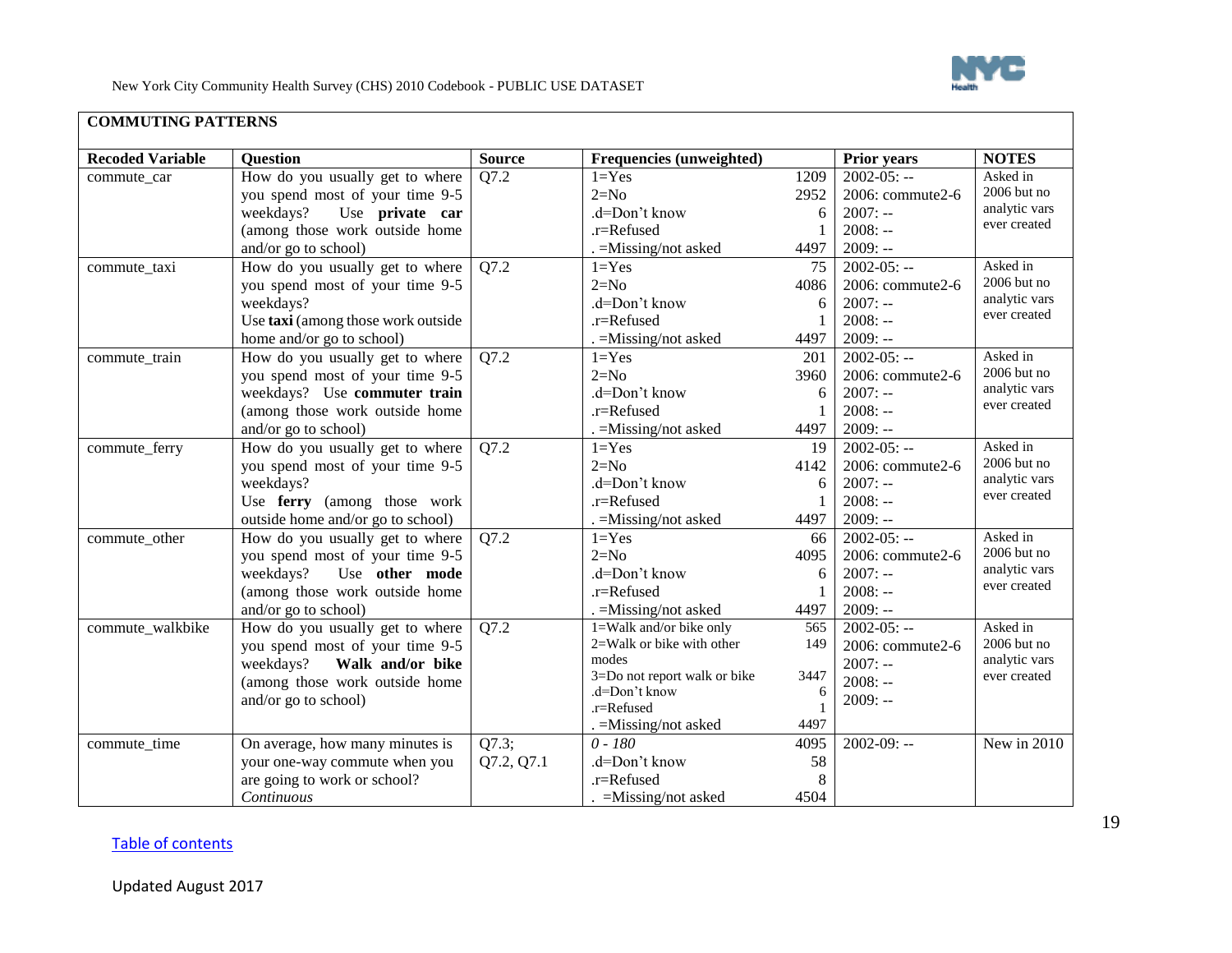

## **COMMUTING PATTERNS**

| <b>Recoded Variable</b> | <b>Ouestion</b>                 | Source       | Frequencies (unweighted)    |      | <b>Prior vears</b>  | <b>NOTES</b>  |
|-------------------------|---------------------------------|--------------|-----------------------------|------|---------------------|---------------|
| commute_timecat         | On average, how many minutes is | commute time | $1=10$ min or less          |      | $585$   2002-09: -- | New in $2010$ |
|                         | your one-way commute when you   |              | $2=$ More than 10 to 30 min | 1724 |                     |               |
|                         | are going to work or school?    |              | $3=$ More than 30 to 1 hr   | 1532 |                     |               |
|                         | Categorical                     |              | $4 =$ More than 1 hr        | 254  |                     |               |
|                         |                                 |              | $d=Don't know$              | 58   |                     |               |
|                         |                                 |              | $.r =$ Refused              |      |                     |               |
|                         |                                 |              | $=$ Missing/not asked       | 4504 |                     |               |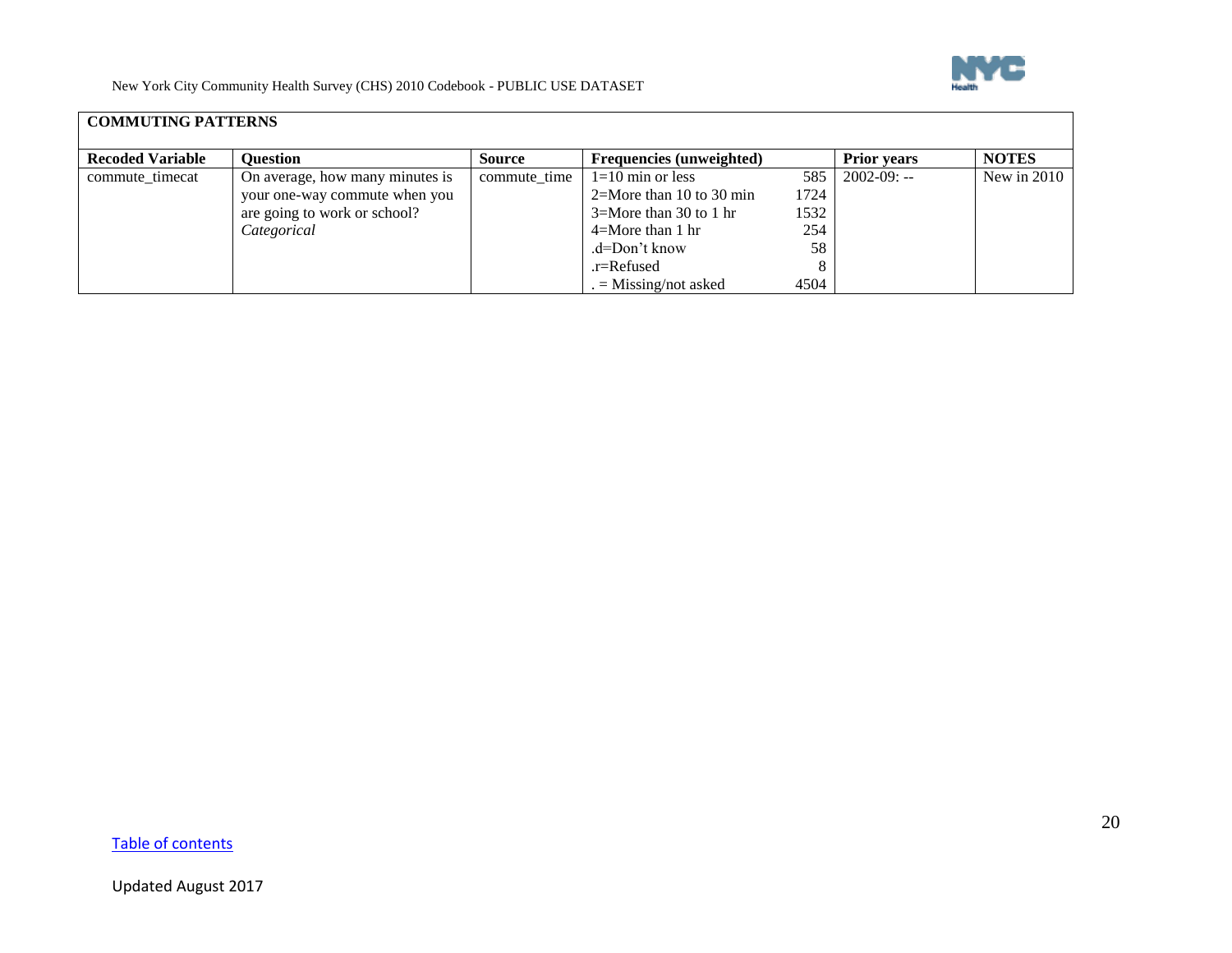

<span id="page-20-0"></span>

| <b>Recoded Variable</b> | <b>Question</b>                                                               | <b>Source</b> | <b>Frequencies (unweighted)</b> |                | <b>Prior years</b> | <b>NOTES</b> |
|-------------------------|-------------------------------------------------------------------------------|---------------|---------------------------------|----------------|--------------------|--------------|
| safeneighborhood        | How safe from crime do you consider                                           | Q7.4          | $l =$ Extremely safe            | 1691           | 2002: demog27      |              |
|                         | your neighborhood to be?                                                      |               | $2=$ Quite safe                 | 4281           | $2003: -$          |              |
|                         |                                                                               |               | $3 =$ Slightly safe             | 2003           | $2004: -$          |              |
|                         |                                                                               |               | $4 = Not$ at all safe           | 497            | $2005: -$          |              |
|                         |                                                                               |               | .d=Don't know                   | 185            | $2006: -$          |              |
|                         |                                                                               |               | .r=Refused                      | 8              | $2007: -$          |              |
|                         |                                                                               |               |                                 |                | $2008: -$          |              |
|                         |                                                                               |               |                                 |                | $2009: -$          |              |
| rodentsstreet           | At any time in the last 90 days have                                          | Q7.5          | $l = Yes$                       | 2267           | $2002: -$          | Rat1 also    |
|                         | you seen any mice or rats or signs of<br>mice or rats on the street where you |               | $2 = No$                        | 6360           | $2003: -$          | asked in CHS |
|                         |                                                                               |               | .d=Don't know                   | 36             | 2004:rat1          | Fall 2003    |
|                         | live?                                                                         |               | .r=Refused                      | $\mathfrak{D}$ | $2005: -$          |              |
|                         |                                                                               |               |                                 |                | $2006: -$          |              |
|                         |                                                                               |               |                                 |                | $2007: -$          |              |
|                         |                                                                               |               |                                 |                | $2008: -$          |              |
|                         |                                                                               |               |                                 |                | $2009: -$          |              |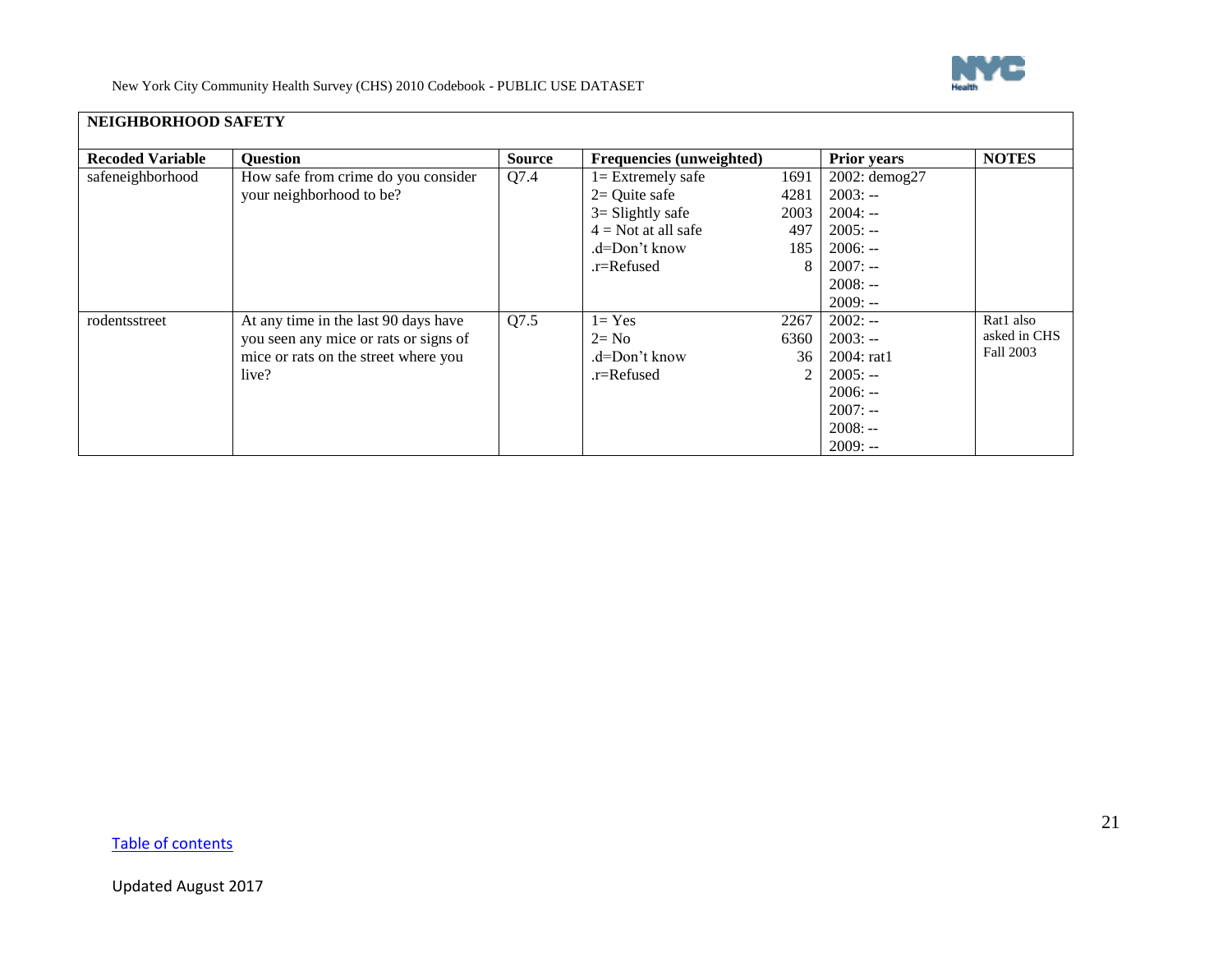

<span id="page-21-0"></span>

| <b>Recoded</b><br><b>Variable</b> | <b>Question</b>               | <b>Source</b> | <b>Frequencies (unweighted)</b>   |                | <b>Prior years</b> | <b>NOTES</b>     |
|-----------------------------------|-------------------------------|---------------|-----------------------------------|----------------|--------------------|------------------|
| watchtv10                         | On an average day, how many   | Q8.1          | $1 = None$                        | 755            | $2002: -$          | Question also    |
|                                   | hours do you watch            |               | $2 =$ Less than $1/2$ hour        | 463            | $2003: -$          | asked in CHS     |
|                                   | television? Only include time |               | $3 =$ One hour                    | 1537           | $2004: -$          | spring 2003 and  |
|                                   | when you are sitting and      |               | $4 = Two hours$                   | 2287           | 2005: watchtv      | fall 2003,       |
|                                   | watching the T.V.             |               | $5 =$ Three or more hours         | 3449           | $2006: -$          | however          |
|                                   |                               |               | $d = Don't know$                  | 167            | $2007: -$          | question wording |
|                                   |                               |               | $.r =$ Refused                    |                | $2008: -$          | differed.        |
| tenblocks10                       | During the past 30 days, have | Q8.2          | $1 = Yes$                         | 5479           | $2002: -$          | Response         |
|                                   | you walked or bicycled more   |               | $2 = No$                          | 3154           | 2003: tenblocks03  | options differ   |
|                                   | than 10 blocks as part of     |               | .d= Don't know                    | 31             | 2004: tenblocks04  | from earlier     |
|                                   | getting to and from work,     |               | $.r =$ Refused                    | 1              | $2005: -$          | years. Use       |
|                                   | school, public transportation |               |                                   |                | $2006: -$          | caution when     |
|                                   | or to do errands?             |               |                                   |                | 2007: tenblocks07  | combining or     |
|                                   |                               |               |                                   |                | $2008: -$          | comparing years  |
|                                   |                               |               |                                   |                | 2009: tenblocks09  |                  |
| cycling10                         | In the past 12 months, how    | Q8.3          | $1 =$ Several times a month       | 597            | $2002: -$          | Response         |
|                                   | often have you ridden a       |               | 2=At least once a month           | 261            | $2003: -$          | options differ   |
|                                   | bicycle in one of the five    |               | 3=A few times a year              | 514            | $2004: -$          | from 2007        |
|                                   | boroughs of New York City?    |               | 4=[Vol] physically unable to ride | 170            | $2005: -$          |                  |
|                                   | Would you say several times a |               | $5 =$ Never                       | 7112           | $2006: -$          |                  |
|                                   | month, at least once a month, |               | .d= Don't know                    | 11             | 2007: cycling      |                  |
|                                   | a few times a year, or never? |               |                                   |                | $2008: -$          |                  |
|                                   |                               |               |                                   |                | 2009: cycling09    |                  |
| cyclinghelmetuse                  | When you rode a bicycle       | Q8.4          | $1 =$ Always                      | 514            | $2002: -$          |                  |
|                                   | during the past 12 months,    |               | $2 =$ Most of the time            | 97             | $2003: -$          |                  |
|                                   | how often did you wear a      |               | $3 =$ Sometimes                   | 98             | $2004: -$          |                  |
|                                   | helmet?                       |               | $4 =$ Rarely                      | 87             | $2005: -$          |                  |
|                                   |                               |               | $5 =$ Never                       | 574            | $2006: -$          |                  |
|                                   |                               |               | .d= Don't know                    | $\overline{2}$ | 2007:              |                  |
|                                   |                               |               | $=$ Missing/not asked             | 7293           | Cyclinghelmetuse   |                  |
|                                   |                               |               |                                   |                | $2008: -$          |                  |
|                                   |                               |               |                                   |                | $2009: -$          |                  |

### **PHYSICAL ACTIVITY**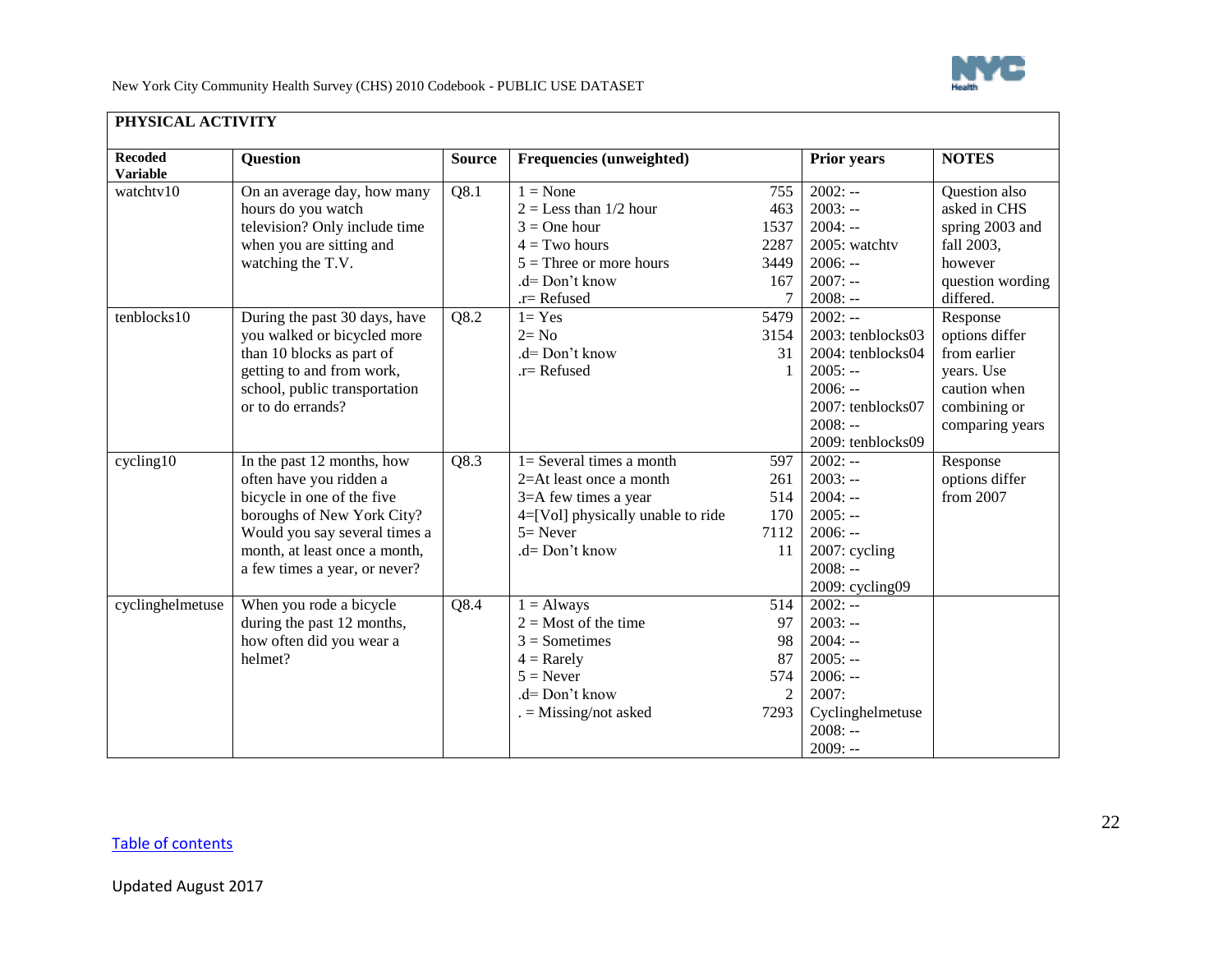

| <b>Recoded</b><br><b>Variable</b> | <b>Question</b>                   | <b>Source</b> | <b>Frequencies (unweighted)</b> |                | Prior years      | <b>NOTES</b> |
|-----------------------------------|-----------------------------------|---------------|---------------------------------|----------------|------------------|--------------|
| exercise10                        | During the past 30 days, other    | Q8.5          | $1 = Yes$                       | 6268           | 2002: exercise   |              |
|                                   | than your regular job, did you    |               | $2 = No$                        | 2388           | 2003: exercise   |              |
|                                   | participate in any physical       |               | $d = Don't know$                | 8              | 2004: exercise   |              |
|                                   | activities or exercises such as   |               | $r =$ Refused                   |                | 2005: exercise05 |              |
|                                   | running, calisthenics, golf,      |               |                                 |                | $2006: -$        |              |
|                                   | gardening, or walking for         |               |                                 |                | $2007: -$        |              |
|                                   | exercise?                         |               |                                 |                | 2008: exercise   |              |
|                                   |                                   |               |                                 |                | 2009: exercise09 |              |
| modmin_wk                         | Number of minutes moderate        | Q8.6-         | $\overline{0}$                  | 2190           | $2002 - 06:-$    |              |
|                                   | activity per week (Freq *         | 8.9           | 0.38-8540                       | 5872           | 2006-2007:       |              |
|                                   | Minutes of moderate activity      |               | $=$ Missing                     | 603            | modmin_wk        |              |
|                                   | per week)                         |               |                                 |                | 2008-2009:--     |              |
| vigmin_wk                         | Number of minutes vigorous        | $Q8.6-$       | $\overline{0}$                  | 3805           | $2002 - 06:-$    |              |
|                                   | activity per week (Freq *         | 8.9           | 0.38-10052                      | 4561           | 2006-2007:       |              |
|                                   | Minutes of vigorous activity      |               | $=$ Missing                     | 299            | vigmin_wk        |              |
|                                   | per week)                         |               |                                 |                | 2008-2009:--     |              |
| PA08_3R                           | Meets 2008 Physical Activity      | $Q8.6-$       | 1=Inactive                      | 1642           | $2002 - 09: -$   | New in 2010  |
|                                   | Recommendations- 3 levels:        | 8.9           | 2=Insufficiently Active         | 1831           |                  |              |
|                                   | GE 150 min/week moderate-         |               | 3=Sufficiently Active           | 4635           |                  |              |
|                                   | intensity, or GE 75 min/week      |               | $=Missing/not$ asked            | 557            |                  |              |
|                                   | vigorous-intensity physical       |               |                                 |                |                  |              |
|                                   | activity                          |               |                                 |                |                  |              |
| activelevel                       | In general, how physically        | Q8.10         | $1 = \text{Very active}$        | 2535           | $2002 - 09: -$   | New in 2010  |
|                                   | active are you? Don't include     |               | $2 =$ Somewhat active           | 3791           |                  |              |
|                                   | physical activity that is part of |               | $3 = Not very active$           | 1700           |                  |              |
|                                   | a job or school classes.          |               | $4 = Not$ active at all         | 560            |                  |              |
|                                   |                                   |               | $d = Don't know$                | 73             |                  |              |
|                                   |                                   |               | $.r =$ Refused                  | 6              |                  |              |
| activelevelcompare                | Compared with most others         | Q8.11         | $1 =$ More active               | 3809           | $2002 - 09: -$   | New in 2010  |
|                                   | your age, would you say that      |               | $2 =$ Less active               | 1325           |                  |              |
|                                   | you are more active, less         |               | $3 =$ About the same            | 3148           |                  |              |
|                                   | active or about the same?         |               | .d= Don't know                  | 381            |                  |              |
|                                   |                                   |               | $.r =$ Refused                  | $\overline{2}$ |                  |              |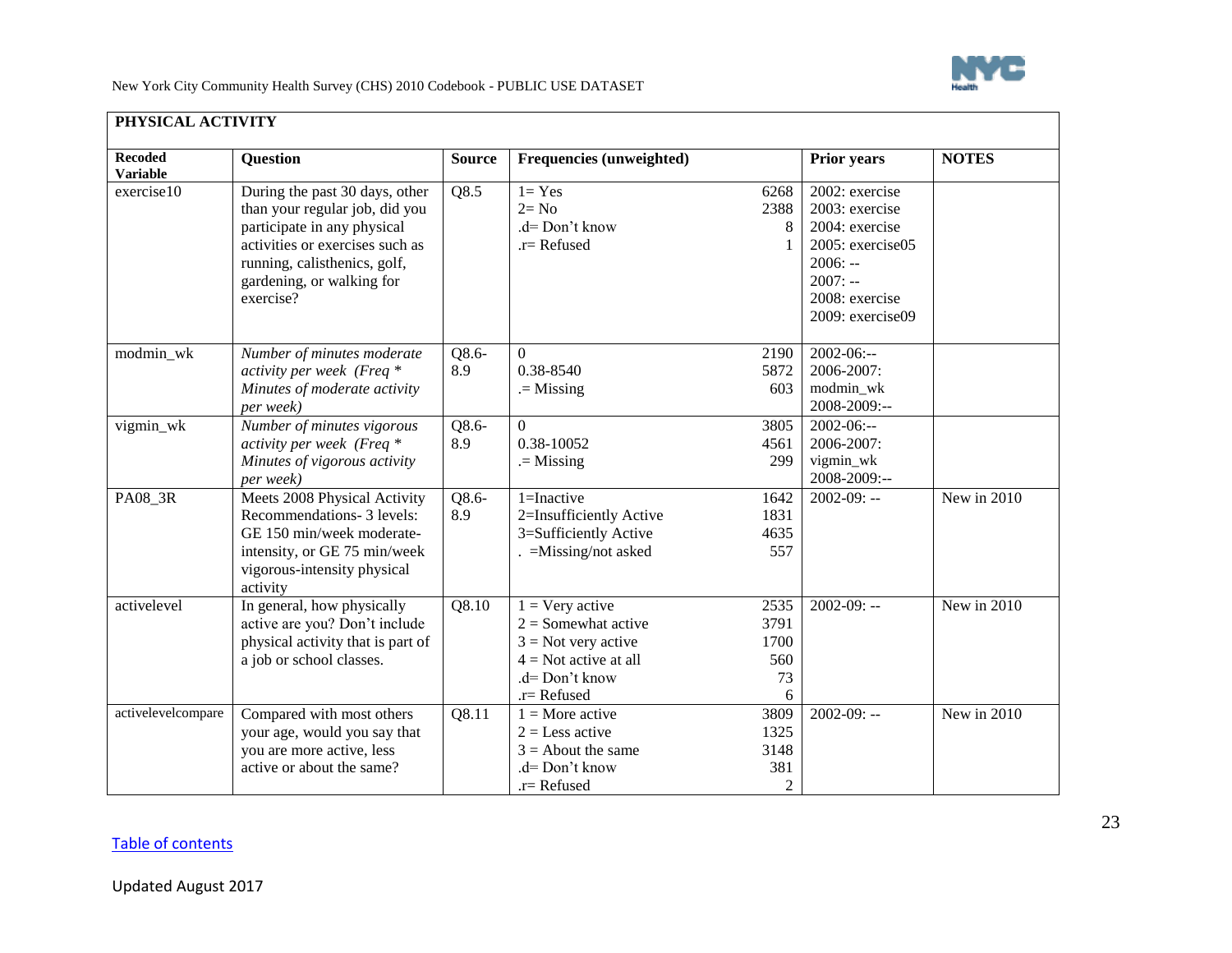

| <b>Recoded</b><br><b>Variable</b> | <b>Question</b>                                                                                             | <b>Source</b>        | <b>Frequencies (unweighted)</b>                                                                                                                                                                 |                                                 | Prior years                                                                                                  | <b>NOTES</b>                                                                                            |
|-----------------------------------|-------------------------------------------------------------------------------------------------------------|----------------------|-------------------------------------------------------------------------------------------------------------------------------------------------------------------------------------------------|-------------------------------------------------|--------------------------------------------------------------------------------------------------------------|---------------------------------------------------------------------------------------------------------|
| stairsable                        | Are you physically able to<br>climb the stairs?                                                             | Q8.12                | $1 = Yes$<br>$2 = No$<br>$d = Don't know$                                                                                                                                                       | 8026<br>609<br>28                               |                                                                                                              |                                                                                                         |
|                                   |                                                                                                             |                      | $r =$ Refused<br>$=$ Missing                                                                                                                                                                    |                                                 |                                                                                                              |                                                                                                         |
| howmanystairsup                   | How many total floors of<br>stairs do you walk up on an<br>average weekday at home and<br>at work combined? | O8.13,<br>activity48 | $1 = 0$ floors per weekday<br>$2 = 1-2$ floors per weekday<br>$3 = 3-5$ floors per weekday<br>$4 = 6$ floors or more per weekday<br>$d = Don't know$<br>$.r = Refused$<br>$=$ Missing/not asked | 1342<br>1952<br>2213<br>2332<br>179<br>8<br>639 | $2002 - 09: -$                                                                                               | New in 2010.<br>Denominator<br>includes only<br>those who are<br>physically able<br>to climb stairs.    |
| howmanystairsup<br>all            | How many total floors of<br>stairs do you walk up on an<br>average weekday at home and<br>at work combined? | Q8.13,<br>activity48 | $1 = 0$ floors per weekday<br>$2 = 1-2$ floors per weekday<br>$3 = 3-5$ floors per weekday<br>$4 = 6$ floors or more per weekday<br>$d = Don't know$<br>$.r = Refused$<br>$=$ Missing/not asked | 1951<br>1952<br>2213<br>2332<br>179<br>8<br>30  | $2002 - 09: -$                                                                                               | New in 2010.<br>Denominator<br>includes all<br>adults.                                                  |
| stairsupall10                     | Walk up one or more floors of<br>stairs at home, and work<br>combined on average weekday<br>(among all)     | Q8.13,<br>activity48 | $1 = Yes (1 + floors per weekday)$<br>$2 = No$ (0 floors per weekday)<br>$3 =$ Unable to climb stairs<br>.d= Don't know<br>$.r = Refused$<br>$=$ Missing/not asked                              | 6497<br>1342<br>609<br>179<br>8<br>30           | $2002: -$<br>$2003: -$<br>$2004: -$<br>$2005: -$<br>$2006: -$<br>$2007: -$<br>2008: stairsupall<br>$2009: -$ | Denominator<br>includes all<br>adults.<br>Question<br>wording,<br>response options<br>differ from 2008. |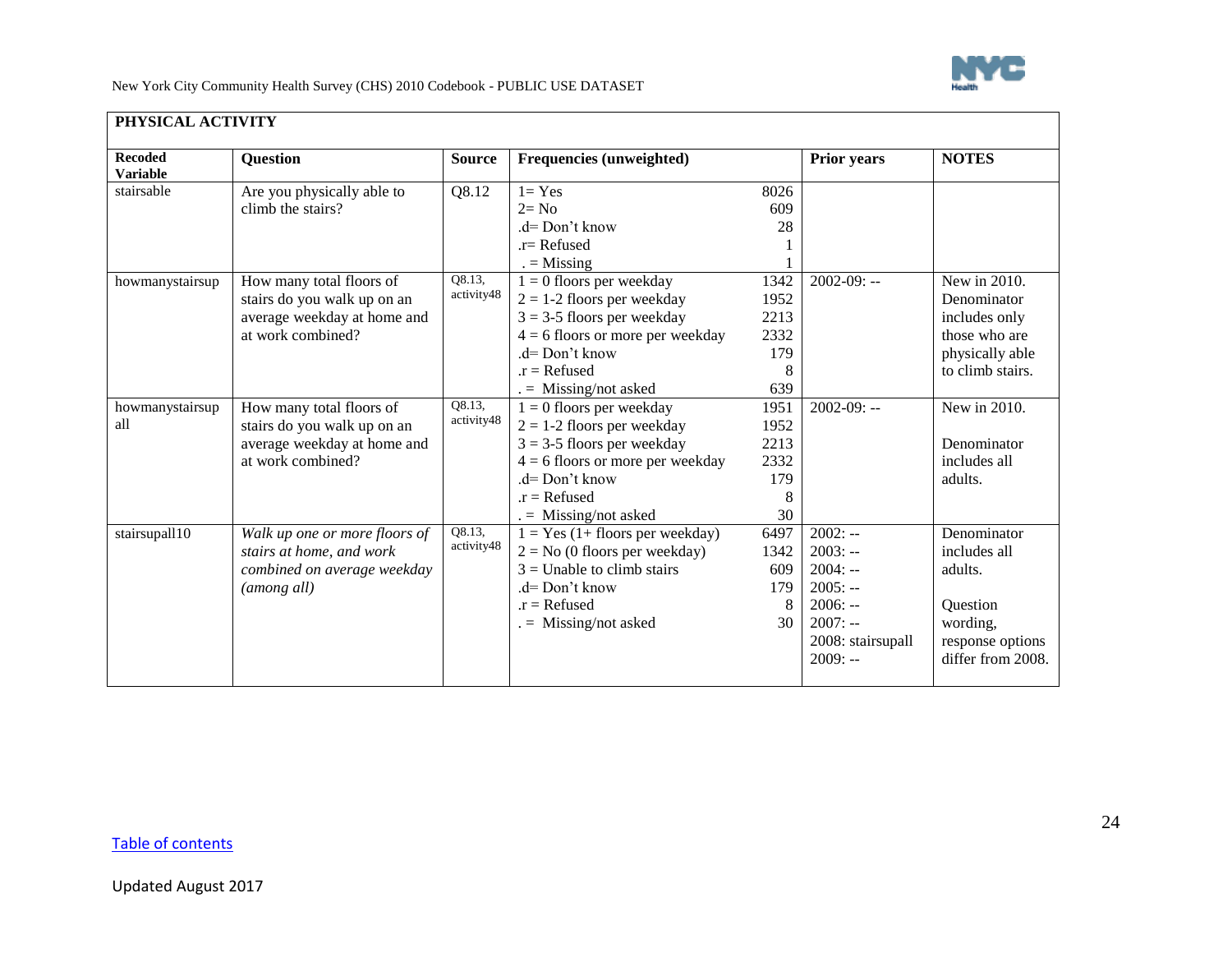

| PHYSICAL ACTIVITY                 |                                                                                                                 |                      |                                                                                                                                                |                                                   |                                                                                                           |                                                                                                                     |
|-----------------------------------|-----------------------------------------------------------------------------------------------------------------|----------------------|------------------------------------------------------------------------------------------------------------------------------------------------|---------------------------------------------------|-----------------------------------------------------------------------------------------------------------|---------------------------------------------------------------------------------------------------------------------|
| <b>Recoded</b><br><b>Variable</b> | <b>Question</b>                                                                                                 | <b>Source</b>        | Frequencies (unweighted)                                                                                                                       |                                                   | <b>Prior years</b>                                                                                        | <b>NOTES</b>                                                                                                        |
| stairsup10                        | Walk up one or more floors of<br>stairs at home, and work<br>combined on average weekday                        | Q8.13,<br>activity48 | $1 = Yes (1 + floors per weekday)$<br>$2 = No$ (0 floors per weekday)<br>$d=Don't know$<br>$.r = Refused$<br>$=$ Missing/not asked             | 6497<br>1342<br>179<br>8<br>639                   | $2002: -$<br>$2003: -$<br>$2004: -$<br>$2005: -$<br>$2006: -$<br>$2007: -$<br>2008: stairsup<br>$2009: -$ | Denominator<br>excludes unable<br>to climb stairs.<br>Question<br>wording,<br>response options<br>differ from 2008. |
| takestairsalt                     | In a building with a<br>mechanical alternative<br>(elevator or escalator), how<br>often do you take the stairs? | Q8.14;<br>activity48 | $l =$ Always<br>$2=$ Usually<br>$3=$ Sometimes<br>$4=$ Almost never<br>$5=$ Never<br>.d= Don't know<br>$.r = Refused$<br>$=$ Missing/not asked | 1504<br>957<br>2343<br>1211<br>1886<br>117<br>639 | $2002 - 09: -$                                                                                            | New in 2010.                                                                                                        |

## **PHYSICAL ACTIVITY**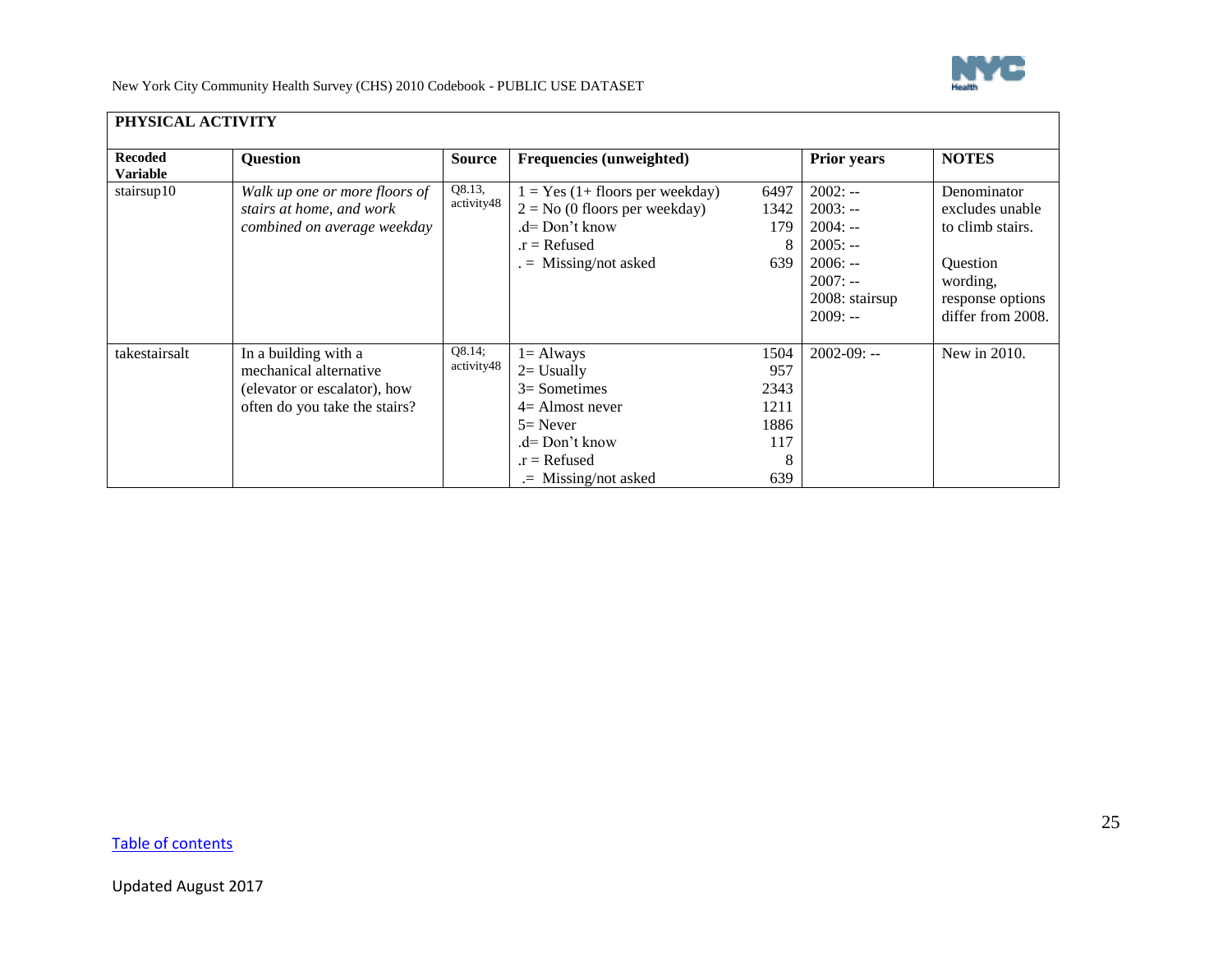

<span id="page-25-0"></span>

| <b>Recoded</b>  | <b>Question</b>         | <b>Source</b> | Frequencies (unweighted)   |      | <b>Prior years</b> | <b>NOTES</b>        |
|-----------------|-------------------------|---------------|----------------------------|------|--------------------|---------------------|
| <b>Variable</b> |                         |               |                            |      |                    |                     |
| agegroup        | What is your age? We    | Q9.1,         | $1 = 18 - 24$ yrs          | 502  | 2002-09: agegroup  |                     |
|                 | are only asking this    |               | $2=25-44$ yrs              | 2511 |                    |                     |
|                 | information to make     | Q9.1a         | $3=45-64$ yrs              | 3387 |                    |                     |
|                 | sure we have talked to  |               | $4=65+yrs$                 | 2253 |                    |                     |
|                 | enough people in each   |               | .r=Refused                 | 12   |                    |                     |
|                 | age group. Can you just |               |                            |      |                    |                     |
|                 | tell me if you are:     |               |                            |      |                    |                     |
| age18_64        | See above               | See above     | $1=18-24$ yrs              | 502  | 2002-09: age18 64  |                     |
|                 |                         |               | $2=25-44$ yrs              | 2511 |                    |                     |
|                 |                         |               | $3=45-64$ yrs              | 3387 |                    |                     |
|                 |                         |               | $=$ Missing/not applicable | 2265 |                    |                     |
| age21up         | See above               | See above     | $1 = 21 - 44$ yrs          | 2806 | 2002-2009: age21up |                     |
|                 |                         |               | $2 = 45 - 64$ yrs          | 3387 |                    |                     |
|                 |                         |               | $3 = 65 + yrs$             | 2253 |                    |                     |
|                 |                         |               | $=$ Missing/not applicable | 219  |                    |                     |
| age25up         | See above               | See above     | $1=25-44$ yrs              | 2511 | 2002-09: age25up   |                     |
|                 |                         |               | $2=45-64$ yrs              | 3387 |                    |                     |
|                 |                         |               | $3=65+yrs$                 | 2253 |                    |                     |
|                 |                         |               | . = Missing/not applicable | 514  |                    |                     |
| age40new        | See above               | See above     | $1=40-44$ yrs              | 720  | 2002-09: age40new  | Use age40new NOT    |
|                 |                         |               | $2=45-64$ yrs              | 3387 |                    | age40up for         |
|                 |                         |               | $3=65+yrs$                 | 2253 |                    | mammography         |
|                 |                         |               | . = Missing/not applicable | 2305 |                    | screening variables |
| age45up         | See above               | See above     | $1=45-64$ yrs              | 3387 | 2002-09: age45up   |                     |
|                 |                         |               | $2=65+yrs$                 | 2253 |                    |                     |
|                 |                         |               | . = Missing/not applicable | 3025 |                    |                     |
| age50up         | See above               | See above     | $1=50-64$ yrs              | 2504 | 2002-09: age50up   |                     |
|                 |                         |               | $2=65+yrs$                 | 2253 |                    |                     |
|                 |                         |               | $=M$ issing/not applicable | 3908 |                    |                     |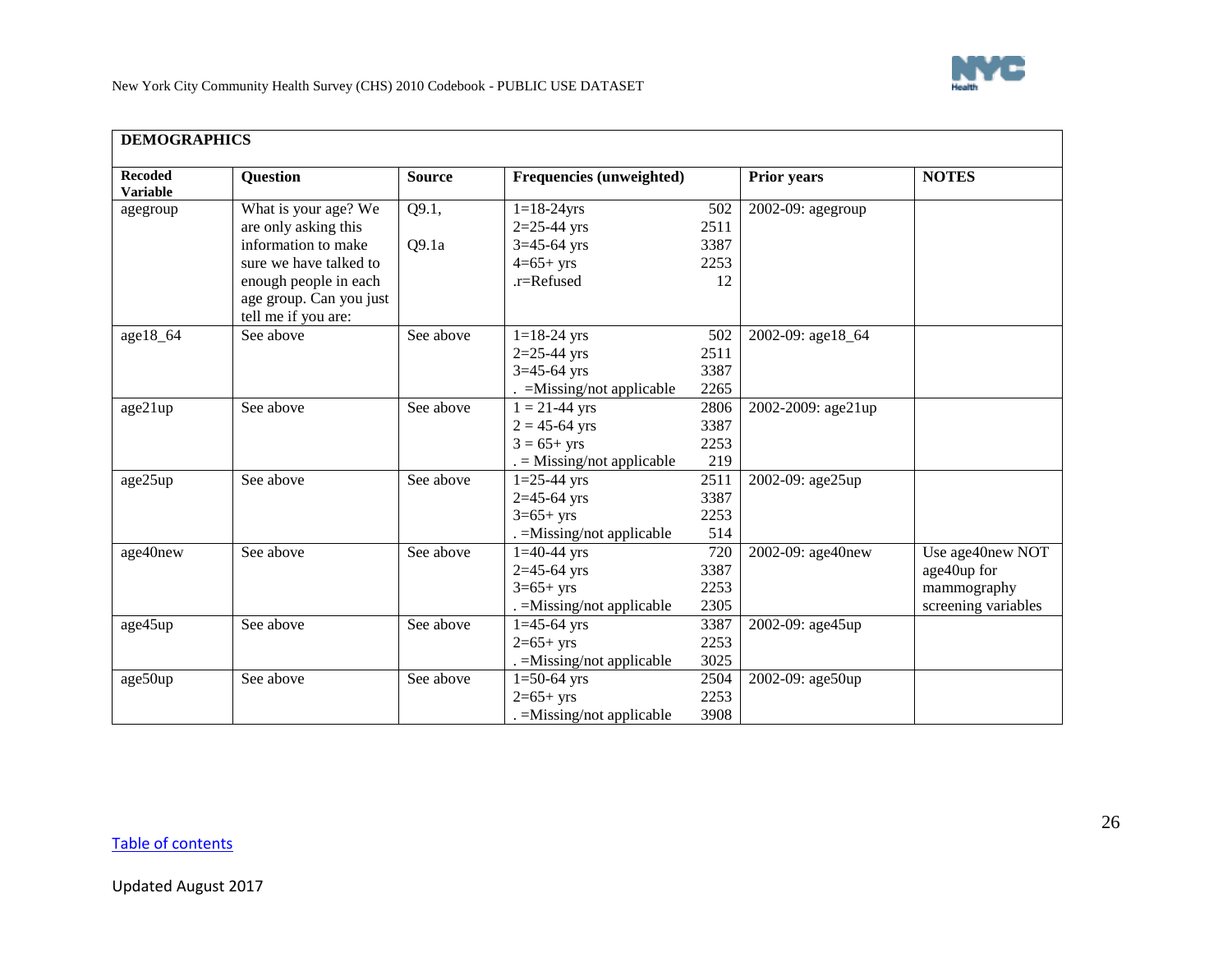

| <b>Recoded</b><br><b>Variable</b> | <b>Question</b>                                                                                                                                                                                                             | <b>Source</b> | <b>Frequencies (unweighted)</b>                                                                                                                                                                                |                                                                | <b>Prior years</b> | <b>NOTES</b>                                                                                                   |
|-----------------------------------|-----------------------------------------------------------------------------------------------------------------------------------------------------------------------------------------------------------------------------|---------------|----------------------------------------------------------------------------------------------------------------------------------------------------------------------------------------------------------------|----------------------------------------------------------------|--------------------|----------------------------------------------------------------------------------------------------------------|
| sex                               | Because it is sometimes<br>difficult to determine<br>over the phone, I am<br>asked to confirm with<br>everyone. Are you<br>male or female?                                                                                  | Q9.2          | $1 = Male$<br>$2 =$ Female                                                                                                                                                                                     | 3408<br>5257                                                   | 2002-09: sex       |                                                                                                                |
| newrace                           | Are you Hispanic or<br>Latino?<br>Some people, aside<br>from being Hispanic,<br>also consider<br>themselves to be a<br>member of a racial<br>group. Which one or<br>more of the following<br>would you say is your<br>race? | Q9.3,<br>Q9.4 | 1=White Non-Hispanic<br>2=Black Non-Hispanic<br>3=Hispanic<br>4=Asian/PI Non-Hispanic<br>5=Other Non-Hispanic                                                                                                  | 3646<br>1993<br>2231<br>648<br>147                             | 2002-09: newrace   | Race is assigned for<br>missing observations<br>**Use newrace for<br>analyses that include<br>race/ethnicity** |
| demog55                           | Please tell me which<br>group best represents<br>your Hispanic or Latino<br>origin or ancestry                                                                                                                              | Q7.3a         | $l =$ Puerto Rican<br>$2=$ Cuban<br>$3=$ Dominican<br>4=Mexican<br>5= Central/ South Amer<br>6=Other Latin Amer<br>7=Other Hispanic<br>9=[VOL] Spanish<br>.d=Don't know<br>.r=Refused<br>$=$ Missing/not asked | 808<br>45<br>643<br>173<br>411<br>35<br>59<br>16<br>12<br>6454 | 2003-2009: demog55 | Available with a Data<br>Use Agreement. Please<br>contact<br>EpiDataRequest@healt<br>h.nyc.gov                 |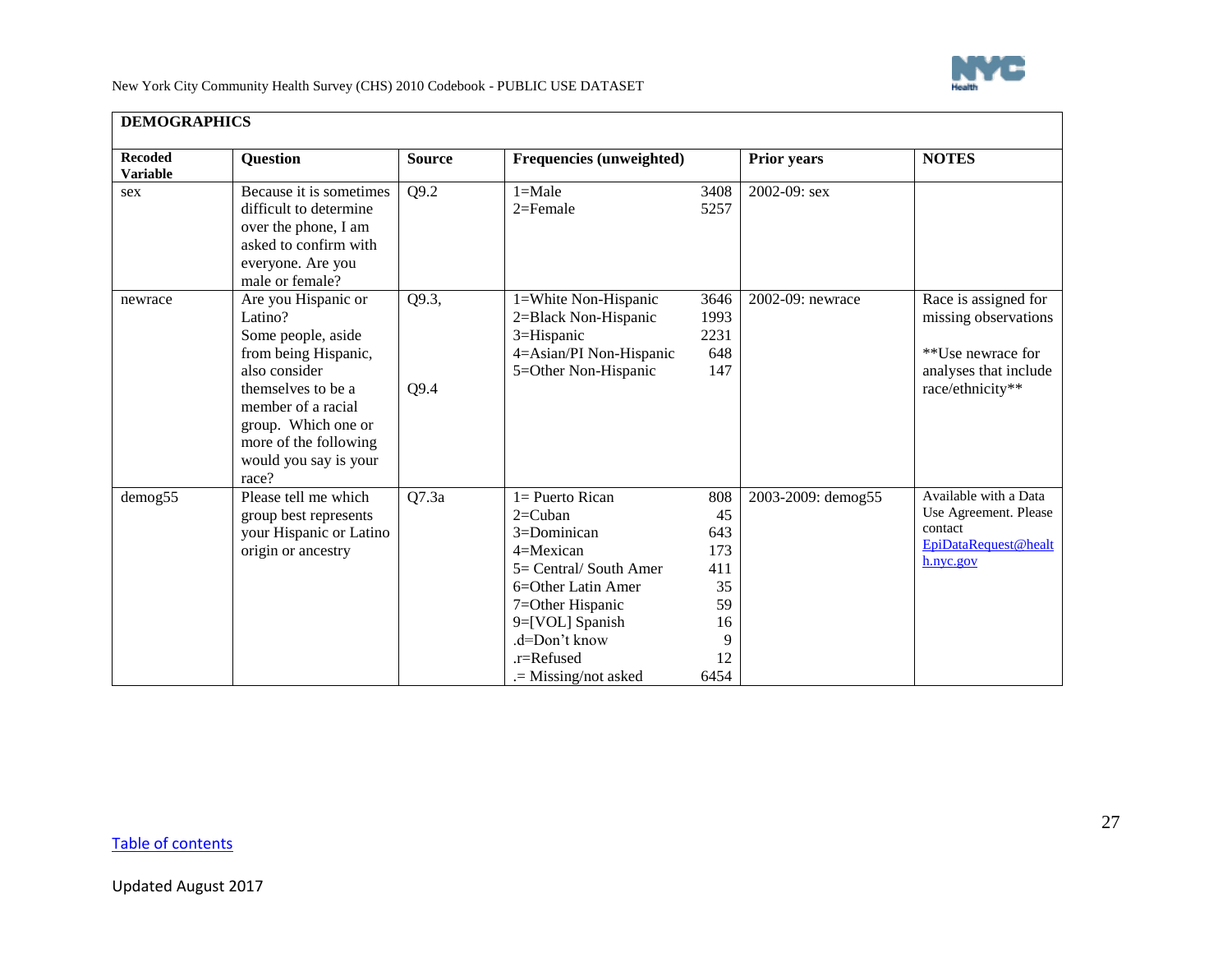

| <b>Recoded</b><br><b>Variable</b> | <b>Question</b>      | <b>Source</b>                  | <b>Frequencies (unweighted)</b>                                                                                                                                                                                                                                                                                                                                                                                                                                                    |                                                                                                                                         | <b>Prior years</b>                                                                                                                                               | <b>NOTES</b>                                                                                                                                                                                                                                                                                                                                   |
|-----------------------------------|----------------------|--------------------------------|------------------------------------------------------------------------------------------------------------------------------------------------------------------------------------------------------------------------------------------------------------------------------------------------------------------------------------------------------------------------------------------------------------------------------------------------------------------------------------|-----------------------------------------------------------------------------------------------------------------------------------------|------------------------------------------------------------------------------------------------------------------------------------------------------------------|------------------------------------------------------------------------------------------------------------------------------------------------------------------------------------------------------------------------------------------------------------------------------------------------------------------------------------------------|
| bthregion2                        | Where were you born? | bthregion10,<br>countrybirth10 | 1=Northern Europe<br>2=Western Europe<br>3=Southern Europe<br>4=Eastern Europe<br>5=Eastern Asia<br>6=South Central Asia<br>7=South Eastern Asia<br>8=Western Asia<br>9=Eastern Africa<br>10=Middle Africa<br>11=Northern Africa<br>12=Southern Africa<br>13=Western Africa<br>14=Australia and New<br>Zealand<br>15=Elsewhere Oceana<br>16=Caribbean<br>17=Central America<br>18=South America<br>19=Northern America - not<br>including U.S.<br>20=United States<br>d=Don't know | 96<br>97<br>86<br>344<br>315<br>171<br>51<br>48<br>11<br>2<br>17<br>5<br>73<br>11<br>$\theta$<br>1204<br>286<br>436<br>45<br>5283<br>20 | 2002-2009: bthregion2                                                                                                                                            | Available with a Data<br>Use Agreement. Please<br>contact<br>EpiDataRequest@healt<br>h.nyc.gov<br>Top coded from<br>bthregion10<br>NOTE: United<br>States includes US<br>territories such as<br>Puerto Rico, US<br>Virgin Islands, and<br>Guam. Respondents<br>who did not report a<br>valid US state are<br>not included in<br>United States. |
|                                   |                      |                                | .r=Refused<br>.=missing                                                                                                                                                                                                                                                                                                                                                                                                                                                            | 52<br>12                                                                                                                                |                                                                                                                                                                  |                                                                                                                                                                                                                                                                                                                                                |
| bthregion10                       | Where were you born? | Q8.6, Q8.6a,                   | Region frequencies not<br>reported due to length<br>.d=Don't know<br>$.r =$ Refused<br>$=-Missing$                                                                                                                                                                                                                                                                                                                                                                                 | 8590<br>11<br>52<br>12                                                                                                                  | 2002: bthregion<br>2003: bthregion<br>2004: bthregion04<br>2005: bthregion05<br>2006: bthregion06<br>2007: bthregion07<br>2008: bthregion08<br>2009: bthregion09 | Available with a Data<br>Use Agreement. Please<br>contact<br>EpiDataRequest@healt<br>h.nyc.gov<br>Some birth region<br>codes were updated<br>in all prior years                                                                                                                                                                                |

# **DEMOGRAPHICS**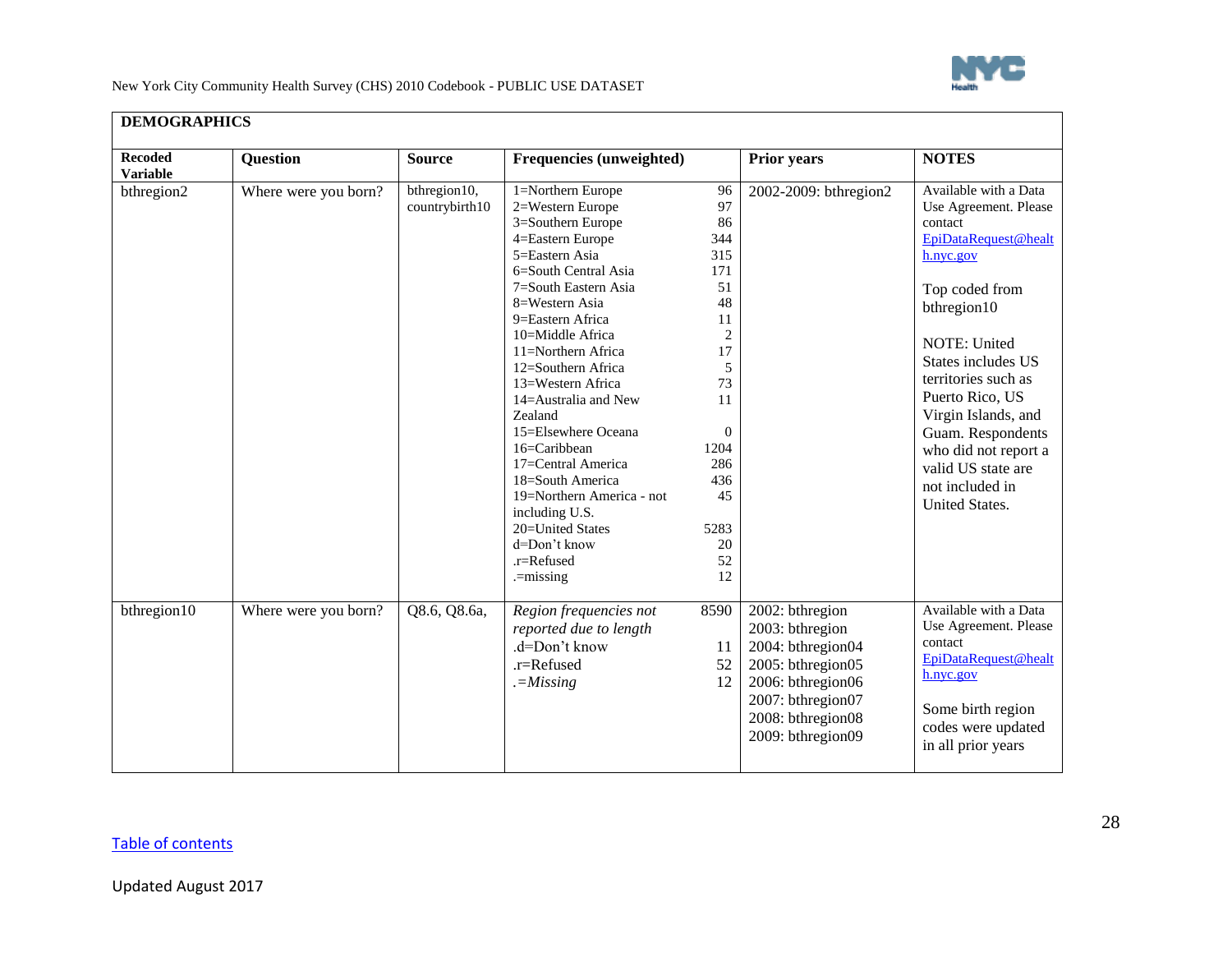

| <b>Recoded</b><br><b>Variable</b> | <b>Question</b>                                                     | <b>Source</b>                                           | Frequencies (unweighted)                                                                          |                                      | <b>Prior years</b>                                                                                                                                                                       | <b>NOTES</b>                                                                                                                                                                                                                                                                                          |
|-----------------------------------|---------------------------------------------------------------------|---------------------------------------------------------|---------------------------------------------------------------------------------------------------|--------------------------------------|------------------------------------------------------------------------------------------------------------------------------------------------------------------------------------------|-------------------------------------------------------------------------------------------------------------------------------------------------------------------------------------------------------------------------------------------------------------------------------------------------------|
| countrybirth10                    | See bthregion10                                                     | bthregion10                                             | Country frequencies not<br>reported due to length<br>.d=Don't know<br>.r=Refused<br>$=$ Missing   | 8469<br>11<br>52<br>133              | 2002: countrybirth<br>2003: countrybirth<br>2004: countrybirth04<br>2005: countrybirth05<br>2006: countrybirth06<br>2007: countrybirth07<br>2008: countrybirth08<br>2009: countrybirth09 | Available with a Data<br>Use Agreement. Please<br>contact<br>EpiDataRequest@healt<br>h.nyc.gov                                                                                                                                                                                                        |
| usborn                            | Where were you born?<br>Please tell me the state<br>or the country, | bthregion10,<br>demog60,<br>$d$ emog $117$ ,<br>demog69 | $1 = US$ born<br>2=Foreign born<br>.d=Don't know<br>$.r =$ Refused                                | 5299<br>3341<br>24                   | 2002-09: usborn                                                                                                                                                                          | Puerto Rico and the<br>US Territories are<br>classified as US<br>born                                                                                                                                                                                                                                 |
| howlonginus                       | How long have you<br>lived in this country?                         | Q9.6                                                    | $1 = 5$ yrs<br>$2=5-9$ yrs<br>$3=10+$ yrs<br>.d=Don't know<br>.r=Refused<br>. = Missing/Not asked | 219<br>321<br>3167<br>6<br>6<br>4946 | 2002: yearsinus<br>2003: yearsinus/timeinus<br>$2004: -$<br>2005: yearsinus<br>2006: howlonginus<br>2007: howlonginus<br>2008: howlonginus<br>2009: howlonginus                          | Question wording<br>and response options<br>differ over time; use<br>caution combining<br>or comparing to '02-<br>05<br>Note: denom is<br>persons not born in<br>50 states+DC (asked<br>of persons born in<br>U.S. territories, so<br>could be usborn= $1$<br>with non-miss value<br>for howlonginus) |

## **DEMOGRAPHICS**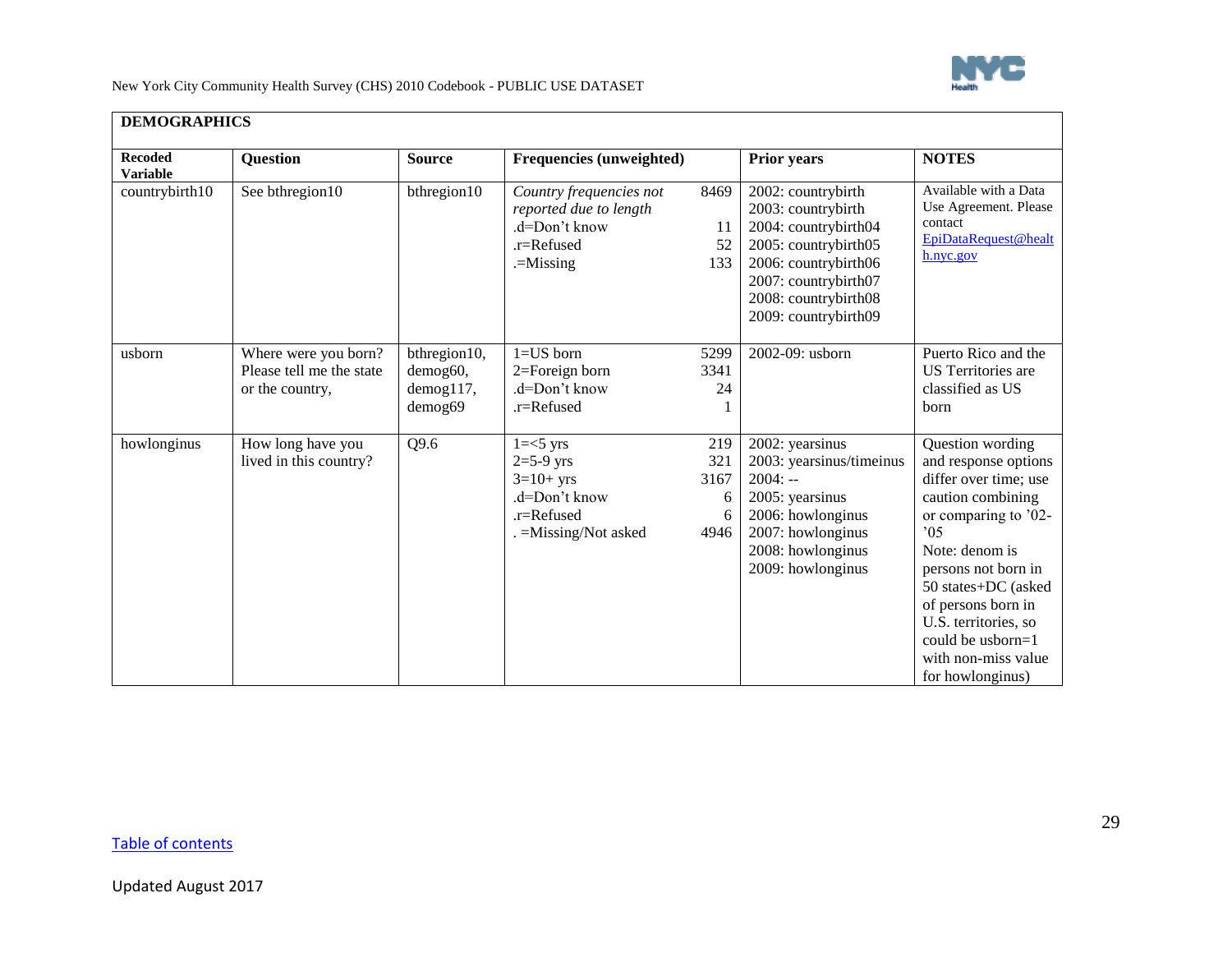

| <b>Recoded</b><br><b>Variable</b> | Question                 | <b>Source</b> | Frequencies (unweighted) |      | <b>Prior years</b>      | <b>NOTES</b>          |
|-----------------------------------|--------------------------|---------------|--------------------------|------|-------------------------|-----------------------|
| athomelanguage10                  | What language do you     | Q9.7          | $1 =$ English            | 6469 | $2002: -$               | Response options      |
|                                   | speak most often at      |               | $2 =$ Spanish            | 1306 | $2003: -$               | differ over time; use |
|                                   | home?                    |               | 3=Russian                | 237  | 2004: athomelanguage04  | caution when          |
|                                   |                          |               | $4 =$ Chinese            | 274  | 2005: athomelanguage05  | combining or          |
|                                   |                          |               | $5 = Indian$             | 33   | 2006: athomelanguage06  | comparing years       |
|                                   |                          |               | $6 = Other$              | 314  | 2007: athomelanguage07  |                       |
|                                   |                          |               | .d=Don't know            | 28   | 2008: athomelanguage08  | No verbatims asked    |
|                                   |                          |               | $.r =$ Refused           | 4    | 2009: athomelanguage09  | in 2006-2010          |
| maritalstatus10                   | Are you:                 | Q9.8          | 1=Married                | 3279 | 2002: maritalstatus     | Starting in 2007      |
|                                   | Married, Divorced,       |               | 2=Divorced               | 1137 | 2003: maritalstatus     | added to              |
|                                   | Widowed, Separated,      |               | 3=Widowed                | 1024 | 2004: maritalstatus     | demog $114=6$ ,       |
|                                   | Never married, OR A      |               | 4=Separated              | 508  | 2005: marital status    | "member of            |
|                                   | member of an             |               | 5=Never married          | 2214 | 2006: maritalstatus     | unmarried couple      |
|                                   | unmarried couple         |               | 6=Member of unmarried    | 410  | 2007: maritalstatus07   | <b>LIVING</b>         |
|                                   | living together?         |               | couple living together   |      | 2008: maritalstatus08   | <b>TOGETHER"</b>      |
|                                   |                          |               | .d=Don't know            | 22   | 2009: marital status 09 |                       |
|                                   |                          |               | $.r =$ Refused           | 71   |                         |                       |
| sexualid                          | Now I'll read a list of  | Q9.9          | 1=Heterosexual           | 7828 | $2002: -$               | Question wording      |
|                                   | terms people             |               | 2=Gay/Lesbian            | 238  | 2003-09: sexualid       | differs in CHS 2003.  |
|                                   | sometimes use to         |               | $3 = Bisexual$           | 75   |                         | Use caution when      |
|                                   | describe themselves --   |               | .d=Don't know            | 337  |                         | comparing to later    |
|                                   | heterosexual or          |               | .r=Refused               | 187  |                         | years.                |
|                                   | straight; homosexual,    |               |                          |      |                         |                       |
|                                   | gay or lesbian; and      |               |                          |      |                         |                       |
|                                   | bisexual. As I read the  |               |                          |      |                         |                       |
|                                   | list again, please stop  |               |                          |      |                         |                       |
|                                   | me when I get to the     |               |                          |      |                         |                       |
|                                   | term that best describes |               |                          |      |                         |                       |
|                                   | how you think of         |               |                          |      |                         |                       |
|                                   | yourself:                |               |                          |      |                         |                       |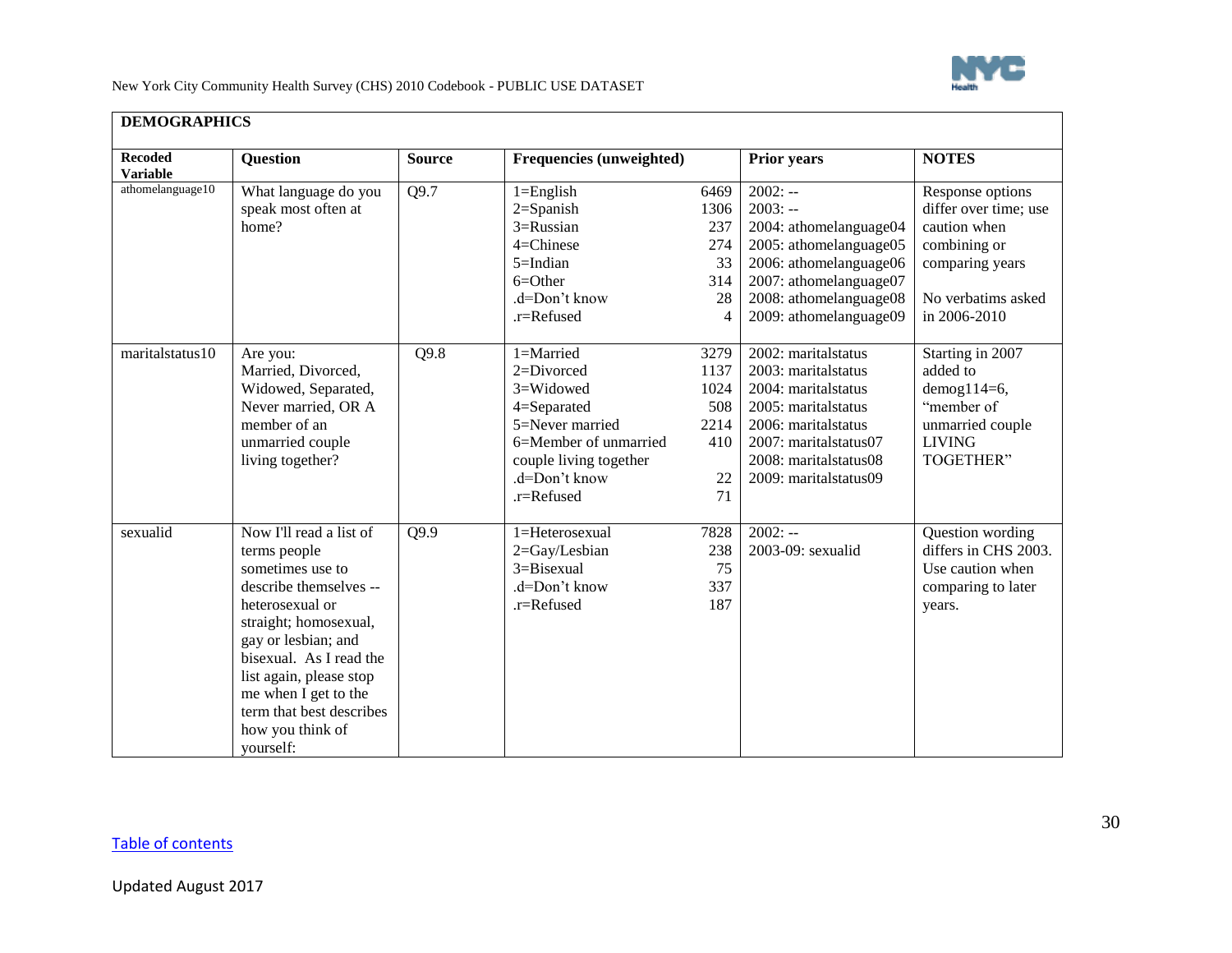

| <b>Recoded</b><br><b>Variable</b> | <b>Question</b>                                                                        | <b>Source</b>                                            | Frequencies (unweighted)                                                                                                                                                         |                                                      | <b>Prior years</b>  | <b>NOTES</b>                                                                                                                  |
|-----------------------------------|----------------------------------------------------------------------------------------|----------------------------------------------------------|----------------------------------------------------------------------------------------------------------------------------------------------------------------------------------|------------------------------------------------------|---------------------|-------------------------------------------------------------------------------------------------------------------------------|
| education                         | What is the highest<br>grade or year of school<br>you completed?                       | Q9.10                                                    | 1=Less than HS<br>$2 =$ Grade 12 or GED<br>3=Some college<br>4=College graduate<br>.d=Don't know<br>.r=Refused                                                                   | 1311<br>1985<br>1824<br>3498<br>30<br>17             | 2002-09: education  | demog17 contains<br>more detailed<br>education categories                                                                     |
| $d$ emog17                        | What is the highest<br>grade or year of school<br>you completed?<br>(detailed options) | Q7.11                                                    | 1=Never attended/kindergarten<br>$2 =$ Grades 1 - 8<br>$3 =$ Grades 9-11<br>4=Grade 12 or GED<br>5=College 1 to 3 yrs<br>6= College 4 yrs or more<br>.d=Don't know<br>.r=Refused | 38<br>624<br>649<br>1985<br>1824<br>3498<br>17<br>30 | 2002-09: demog17    |                                                                                                                               |
| child                             | Presence of children in<br>household                                                   | children10                                               | $1 = Yes$<br>$2=N0$<br>.d=Don't know<br>.r=Refused                                                                                                                               | 2914<br>5705<br>17<br>29                             | 2002-2009: child    | Top coded from<br>children10                                                                                                  |
| numadults2                        | Total adults in<br>household                                                           | (rdd: qhh,<br>hhmen,<br>hhwomen)<br>(cell:<br>numadults) | $\mathbf{1}$<br>$\overline{c}$<br>3<br>$\overline{4}$<br>$\mathfrak s$<br>6<br>$7+$                                                                                              | 3857<br>3228<br>966<br>424<br>132<br>38<br>20        | 2002-09: numadults2 | Available with a Data<br>Use Agreement. Please<br>contact<br>EpiDataRequest@healt<br>h.nyc.gov<br>Top coded from<br>numadults |
| hhsize                            | Total household adults<br>plus children                                                | numadults,<br>$d$ emog $118$                             | $\mathbf{1}$<br>$\boldsymbol{2}$<br>3<br>$\overline{4}$<br>5<br>6<br>$7+$                                                                                                        | 3029<br>2304<br>1349<br>1077<br>495<br>222<br>189    | 2002-09:hhsize      | Top coded from<br>householdsize10                                                                                             |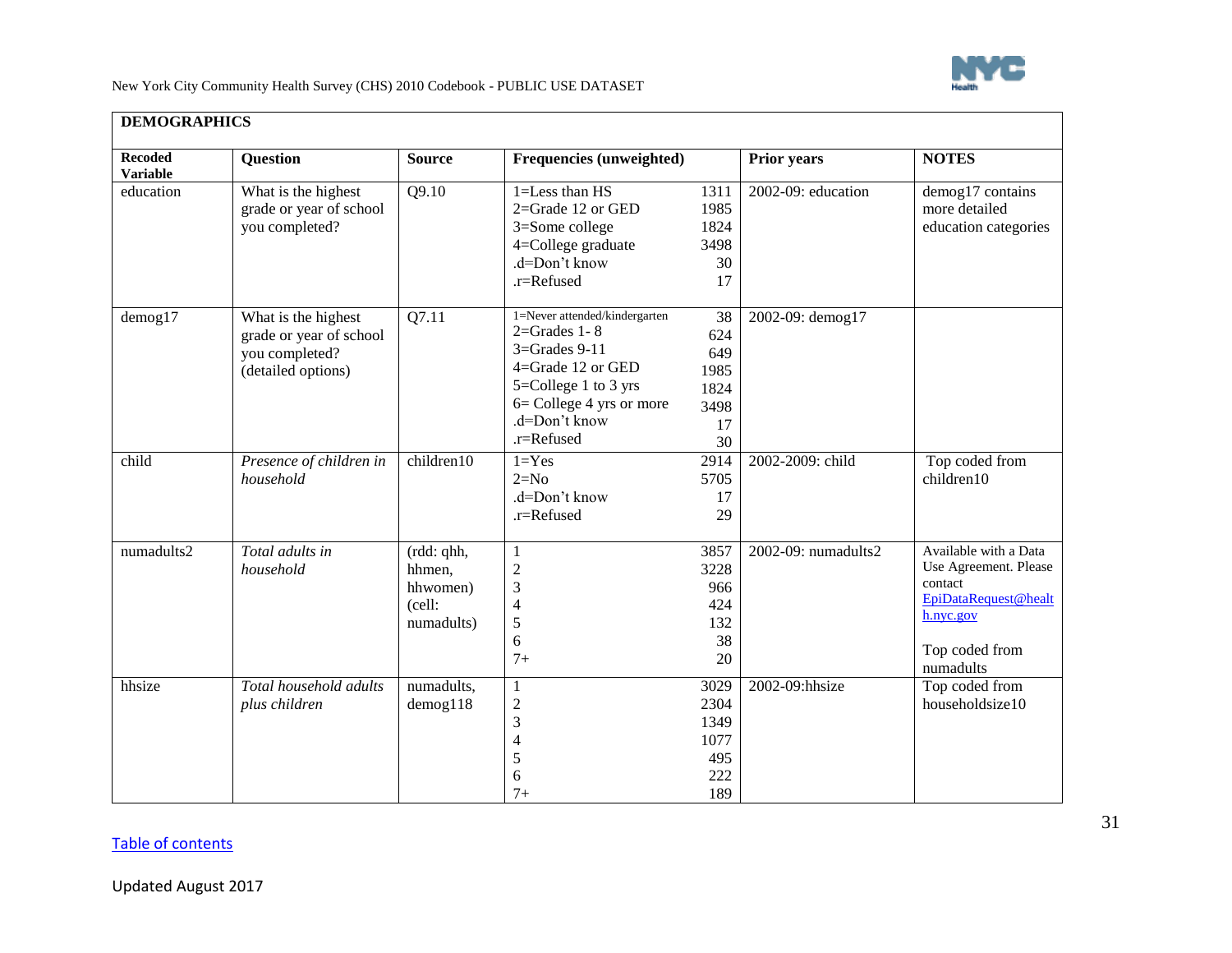

┑

New York City Community Health Survey (CHS) 2010 Codebook - PUBLIC USE DATASET

| <b>Recoded</b>                  | <b>Question</b>                                                                                                                                                                                                                                                                                                    | <b>Source</b>    | Frequencies (unweighted)                                                                                                                                                                                  |                                                                    | <b>Prior years</b>                                                                                                                                         | <b>NOTES</b>                                                                                                                                                                                                                                                                                                                |
|---------------------------------|--------------------------------------------------------------------------------------------------------------------------------------------------------------------------------------------------------------------------------------------------------------------------------------------------------------------|------------------|-----------------------------------------------------------------------------------------------------------------------------------------------------------------------------------------------------------|--------------------------------------------------------------------|------------------------------------------------------------------------------------------------------------------------------------------------------------|-----------------------------------------------------------------------------------------------------------------------------------------------------------------------------------------------------------------------------------------------------------------------------------------------------------------------------|
| <b>Variable</b><br>employment10 | Are you currently:<br>Employed for wages or<br>salary, Self-employed,<br>unemployed for 1 year<br>or more, unemployed<br>for less than 1 year, A<br>Homemaker, A<br>Student, Retired,<br>Unable to work?                                                                                                           | Q9.12            | 1=Employed for<br>wages/salary<br>2=Self-employed<br>$3=$ Unempl for $1+$ yrs<br>$4=$ Unempl for $<$ 1 yr<br>5=Homemaker<br>6=Student<br>7=Retired<br>8=Unable to work<br>.d=Don't know<br>$.r =$ Refused | 4086<br>680<br>349<br>246<br>458<br>288<br>1889<br>618<br>22<br>29 | 200-2004: employment<br>2005: employment05<br>2006: employment06<br>2007: employment07<br>2008: employment08<br>2009: employment09                         | The response order<br>for Q9.12 differs<br>from the order of<br>responses in<br>formatted<br>frequencies. Q9.12<br>was renumbered so<br>that response<br>options would be<br>consistent with order<br>in prior years                                                                                                        |
| emp3                            | $Employment$ status $-$<br>three categories                                                                                                                                                                                                                                                                        | Q9.12            | $1 =$ Employed<br>2=Unemployed<br>3=Not in labor force<br>.d=Don't know<br>.r=Refused                                                                                                                     | 4766<br>595<br>3253<br>22<br>29                                    | 2002-2009: emp3                                                                                                                                            |                                                                                                                                                                                                                                                                                                                             |
| povertygroup                    | The next question is<br>about your combined<br>household income. By<br>household income we<br>mean the combined<br>income from everyone<br>living in the household<br>including even<br>roommates or those on<br>disability income. Is<br>your household's<br>annual income from all<br>sources: <100-199%,<br>etc | Q9.13,<br>Q9.13a | $1 = < 100\%$ FPL<br>$2=100 - 200\%$ FPL<br>3=200 - <400% FPL<br>$4=400 - 600\%$ FPL<br>$5 = \geq 600\%$ FPL<br>6=Don't know<br>.r=Refused<br>$=$ Missing                                                 | 1671<br>1421<br>1254<br>1190<br>1663<br>749<br>671<br>46           | $2002: -$<br>$2003: -$<br>2004: povertygroup<br>2005: povertygroup<br>2006: povertygroup<br>2007: povertygroup<br>2008: povertygroup<br>2009: povertygroup | In '02-'03 income<br>directly reported;<br>beginning fall 2003<br>income asked in<br>relation to poverty<br>thresholds;<br>povertygroup was<br>updated in CHS 07<br>for all yrs to<br>incorporate obs w/<br>partial info on<br>income & to correct<br>for obs w/<br>insufficient info to<br>assign to an income<br>category |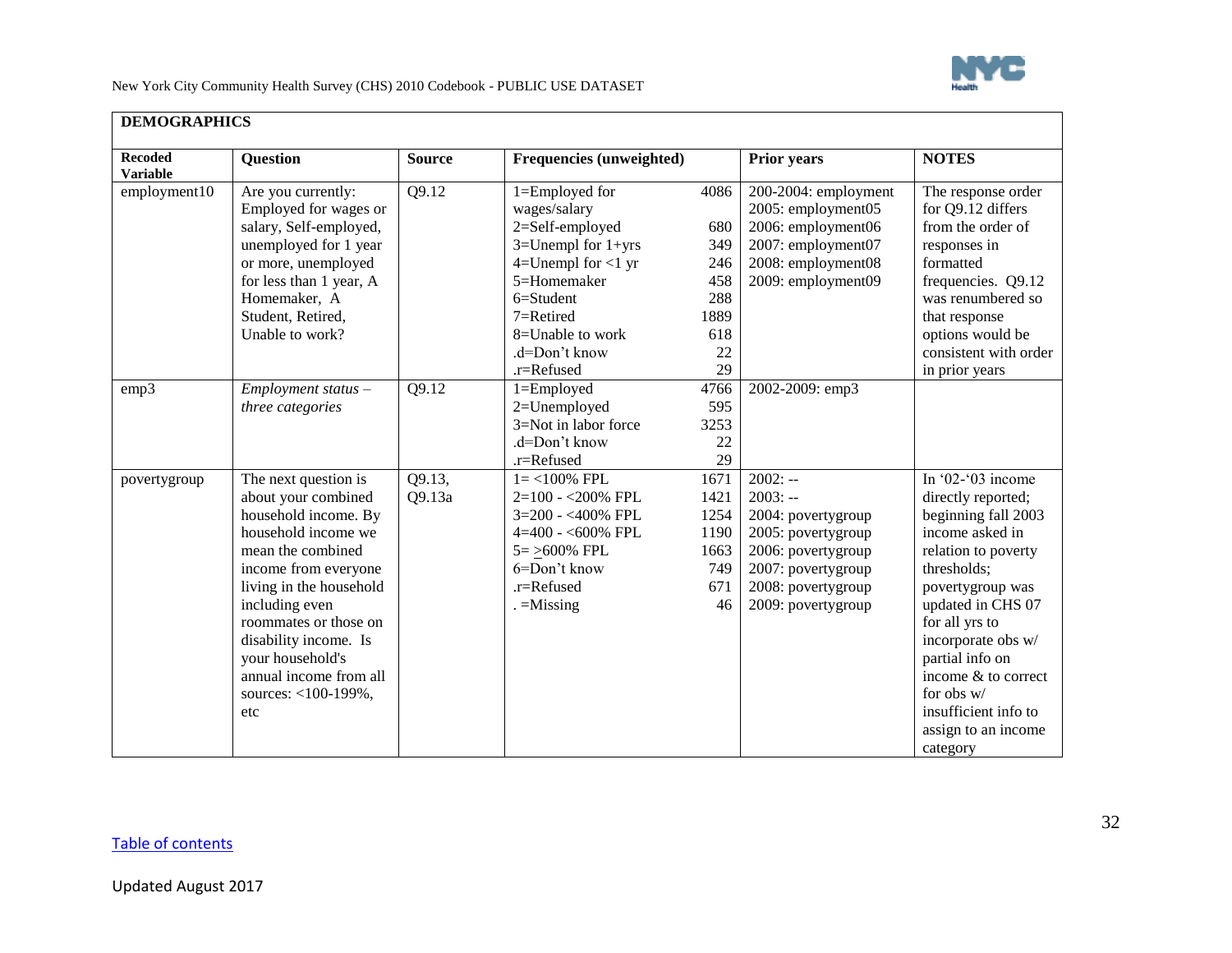

┑

New York City Community Health Survey (CHS) 2010 Codebook - PUBLIC USE DATASET

| <b>Recoded</b><br><b>Variable</b> | Question                                                                                     | <b>Source</b>                | Frequencies (unweighted)                                                                                           |                                              | <b>Prior years</b>                                                                                                                                       | <b>NOTES</b>                                                                                                                 |
|-----------------------------------|----------------------------------------------------------------------------------------------|------------------------------|--------------------------------------------------------------------------------------------------------------------|----------------------------------------------|----------------------------------------------------------------------------------------------------------------------------------------------------------|------------------------------------------------------------------------------------------------------------------------------|
| pov200                            | Household annual<br>income from all<br>sources <200% FPL                                     | Povertygroup;<br>$Q9_13_10,$ | $1 = 200\%$ FPL<br>$2 = 200\%$ FPL<br>3=Don't know<br>$.r =$ Refused<br>$=$ Missing                                | 3274<br>4377<br>427<br>541<br>46             | $2002: -$<br>$2003: -$<br>2004: pov200<br>2005: pov200<br>2006: pov200<br>2007: pov200<br>2008: pov200                                                   | pov200 was created<br>to include as many<br>known responses as<br>possible- it is not a<br>collapse of<br>povertygroup.      |
| povgroup3                         | 3-category household<br>annual income from all<br>sources                                    | Povertygroup;<br>$Q9_13_10,$ | $1 = 200\%$ FPL<br>$2=200 - <400\%$ FPL<br>$3 = >400\%$ FPL<br>4=Don't know<br>$r =$ Refused<br>$. =$ Missing      | 3274<br>1254<br>2894<br>566<br>631<br>46     | 2009: pov200<br>$2002: -$<br>$2003: -$<br>2004: povgroup3<br>2005: povgroup3<br>2006: povgroup3<br>2007: povgroup3<br>2008: povgroup3<br>2009: povgroup3 | povgroup3 was<br>created to include as<br>many known<br>responses as<br>possible- it is not a<br>collapse of<br>povertygroup |
| newpovgrps                        | 5 category household<br>annual income from all<br>sources                                    | povertygroup                 | $1 = < 100\%$ FPL<br>$2=100 - 200\%$ FPL<br>3=200 - <400% FPL<br>$4=400 - 600\%$ FPL<br>5=>600% FPL<br>$=$ Missing | 1671<br>1421<br>1254<br>1190<br>1663<br>1466 | 2002-09: newpovgrps                                                                                                                                      | If comparing income<br>in '02/'03, to later<br>years use<br>newpovgrps, else<br>use povertygroups                            |
| bmi                               | About how tall are you<br>without shoes?<br>About how much do<br>you weigh without<br>shoes? | Q9.14-Q9.15                  | Continuous<br>$=$ Missing                                                                                          | $- \, -$<br>388                              | 2002-09: bmi                                                                                                                                             |                                                                                                                              |

## **DEMOGRAPHICS**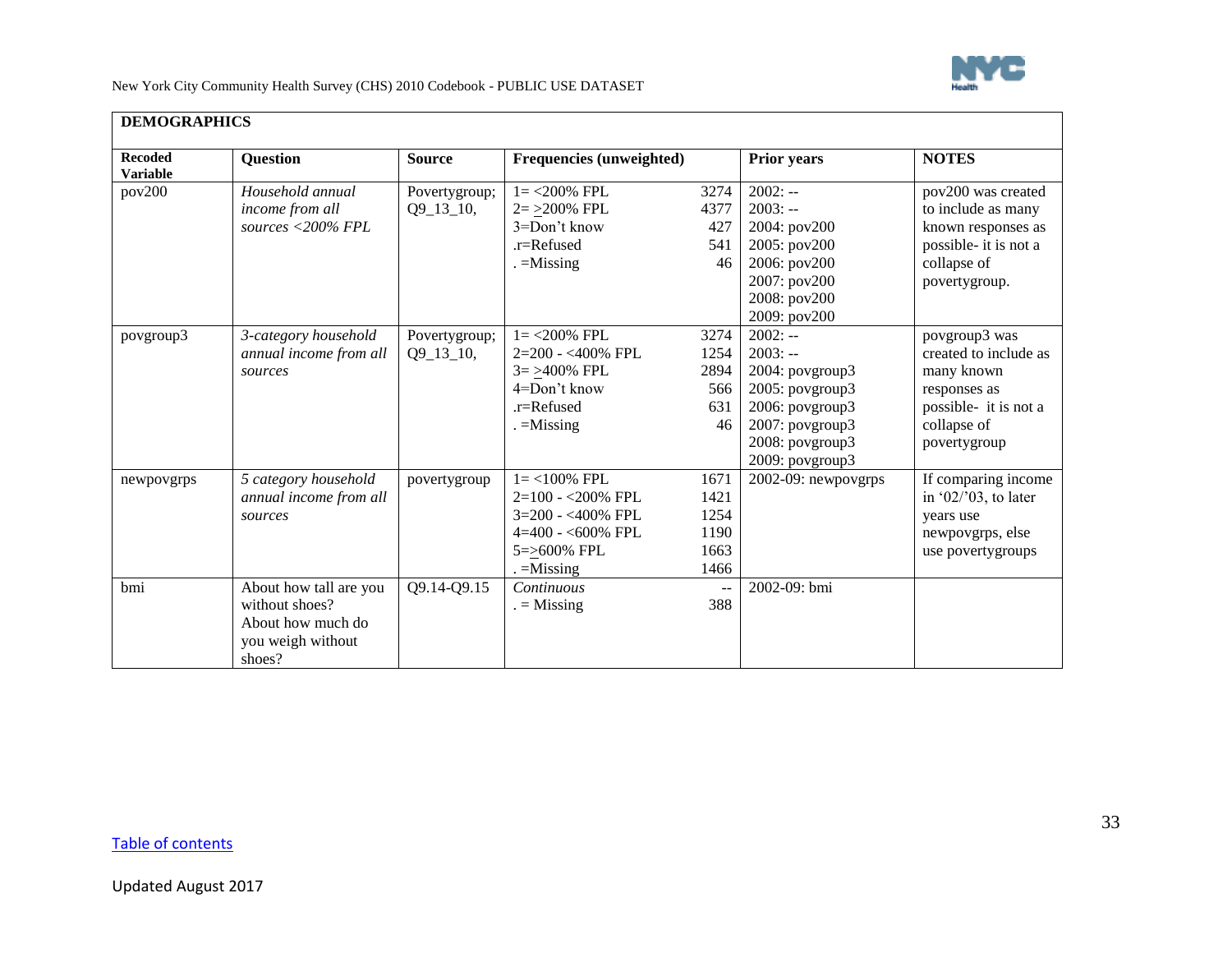

| <b>Recoded</b>                 | <b>Question</b> | <b>Source</b>                     | Frequencies (unweighted)                                                                                                                                   |                                    | <b>Prior years</b>                                                                                                                                                | <b>NOTES</b>                                                                                                                            |
|--------------------------------|-----------------|-----------------------------------|------------------------------------------------------------------------------------------------------------------------------------------------------------|------------------------------------|-------------------------------------------------------------------------------------------------------------------------------------------------------------------|-----------------------------------------------------------------------------------------------------------------------------------------|
| <b>Variable</b><br>weight10in4 | See bmi         | weightin4<br>probableweig<br>ht10 | $bmi$ <18.5<br>$l =$ Under:<br>$18.5 \leq bmi < 25$<br>$2=Normal$ :<br>$3=0$ verwt:<br>$25$ $>$ bmi $<$ 30<br>$4 = O$ bese:<br>$30$ $>$ bmi<br>$=$ Missing | 215<br>3186<br>2968<br>2086<br>210 | $2002: -$<br>$2003: -$<br>$2004: -$<br>$2005$ : weight $05$ in4<br>2006: weight06in4<br>$2007$ : weight $07$ in4<br>$2008$ : weight $08$ in4<br>2009: weight09in4 | Includes responses<br>to follow up<br>questions on wt, ht                                                                               |
| weightall                      | See bmi         | weightin3<br>probableweig<br>ht10 | $bmi$ <25<br>$1 =$ Und/norm:<br>$2=0$ verwt:<br>$25$ $>$ bmi $<$ 30<br>$3 = O$ bese:<br>$30 \leq bmi \leq 100$<br>. =Missing                               | 3401<br>2968<br>2086<br>210        | 2002-09: weightall                                                                                                                                                | **Weightall should<br>be used for analyses<br>using 3-category<br>weight **<br>Include responses to<br>follow up questions<br>on wt, ht |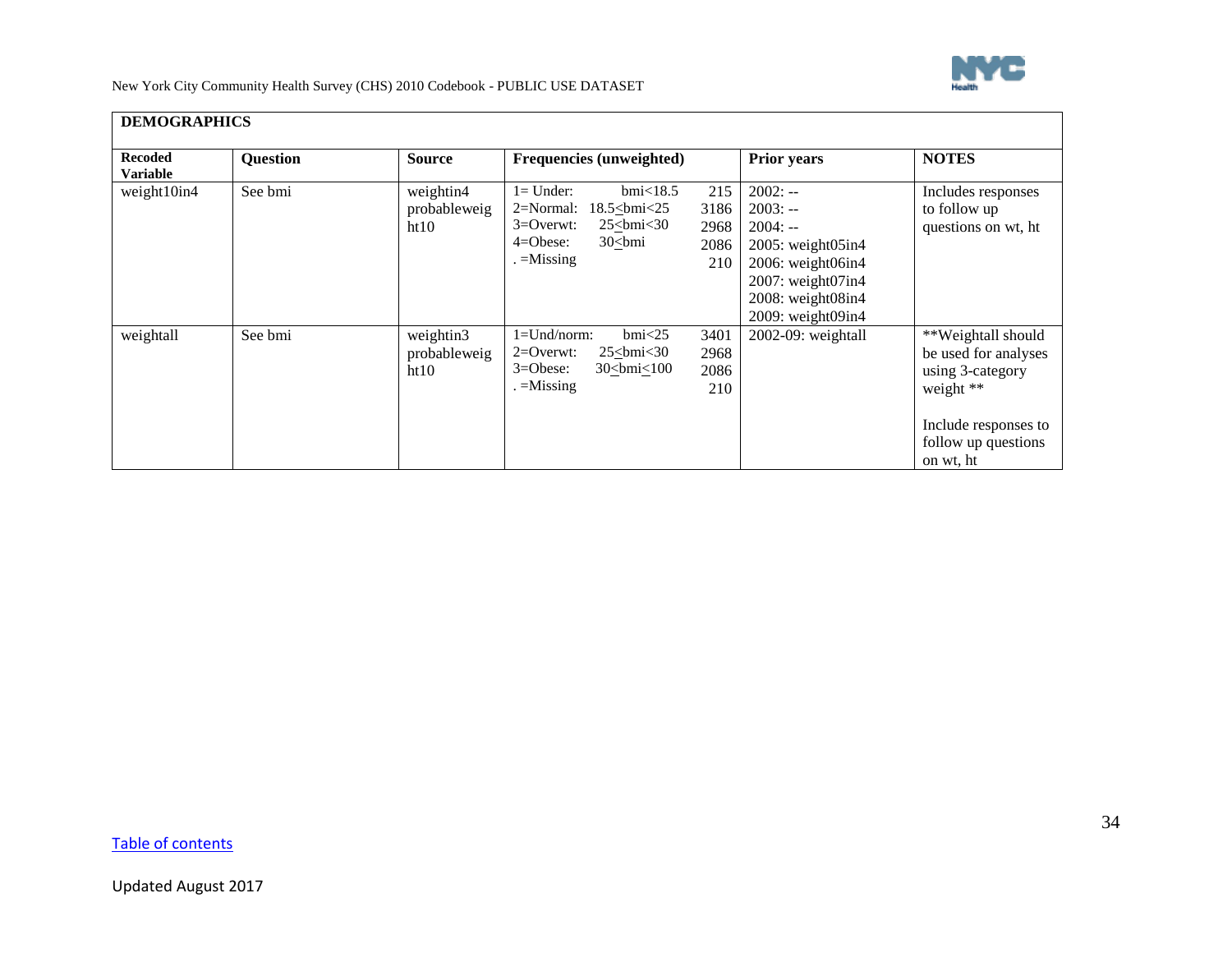

<span id="page-34-0"></span>

| <b>Recoded Variable</b> | Question                                                                                                                           | <b>Source</b> | Frequencies (unweighted)                                                                        |                                     | <b>Prior years</b>                                                          | <b>NOTES</b>                                                                                                                                                                                                                                                                                                                                                                           |
|-------------------------|------------------------------------------------------------------------------------------------------------------------------------|---------------|-------------------------------------------------------------------------------------------------|-------------------------------------|-----------------------------------------------------------------------------|----------------------------------------------------------------------------------------------------------------------------------------------------------------------------------------------------------------------------------------------------------------------------------------------------------------------------------------------------------------------------------------|
| ufh34                   | 34 United Hospital<br>Fund neighborhoods -<br>few neighborhoods are<br>combined due to the<br>survey design<br>categorized 1 to 34 | uhf           | $1 - 34$<br>$=$ . Missing<br>Frequencies not<br>reported due to large<br>number of categories   | 8636<br>29                          | 2002: uhf33*<br>2003-09: uhf34                                              | Available with a Data Use Agreement.<br>Please contact<br>EpiDataRequest@health.nyc.gov<br>*UHF34 not available in CHS<br>2002 (uhf33 available)<br>UHFs were not assigned to cell<br>respondents when information was<br>missing.                                                                                                                                                     |
| borough                 | Borough of residence<br>based on uhf<br>assignment                                                                                 | uhf42         | $1 =$ Bronx<br>2=Brooklyn<br>3=Manhattan<br>$4 =$ Queens<br>5=Staten Island                     | 1556<br>2272<br>2159<br>2089<br>589 | 2002-09: borough                                                            | Available with a Data Use Agreement.<br>Please contact<br>EpiDataRequest@health.nyc.gov<br>Borough is based first on<br>responses from UHF (from orgzip<br>or qzip1). For cell respondents<br>with missing UHF, self-reported<br>borough is used. NOTE there are<br>some cases where borough based<br>on UHF does not match self-<br>reported borough                                  |
| dphonew06               | <b>District Public Health</b><br>Offices in New York<br>City                                                                       | uhf           | $1 =$ South Bronx<br>2=East/Cen Harlem<br>3=North/Cen Bklyn<br>4=All other areas<br>$=$ Missing | 627<br>402<br>704<br>6903<br>29     | $2002: -$<br>$2003: -$<br>$2004: -$<br>$2005: -$<br>2006-2009:<br>dphonew06 | Available with a Data Use Agreement.<br>Please contact<br>EpiDataRequest@health.nyc.gov<br>DPHO areas were expanded Sept.<br>2005, therefore dphonew06 (CHS<br>06-09) not directly comparable to<br>dpho (CHS 02-05). May consider<br>manually recoding DPHO variable<br>to get a consistent geographic area.<br>For explanation of missing values,<br>see note on 'borough' variable. |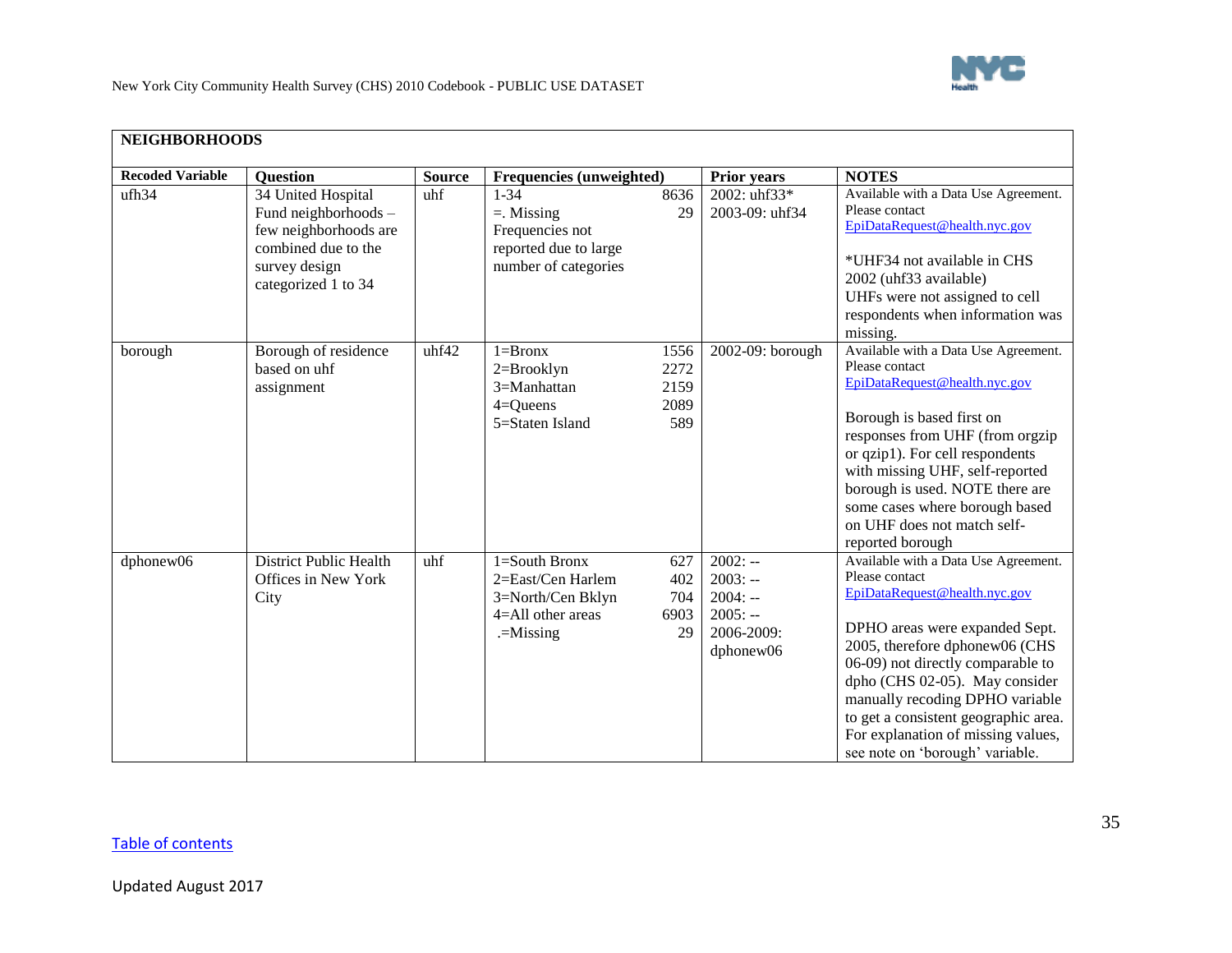

| <b>NEIGHBORHOODS</b>    |                                                                                                                                           |               |                                                                                                            |                                     |                         |                                                                                                                                                                                                                                                                                           |  |
|-------------------------|-------------------------------------------------------------------------------------------------------------------------------------------|---------------|------------------------------------------------------------------------------------------------------------|-------------------------------------|-------------------------|-------------------------------------------------------------------------------------------------------------------------------------------------------------------------------------------------------------------------------------------------------------------------------------------|--|
| <b>Recoded Variable</b> | <b>Question</b>                                                                                                                           | <b>Source</b> | Frequencies (unweighted)                                                                                   |                                     | <b>Prior years</b>      | <b>NOTES</b>                                                                                                                                                                                                                                                                              |  |
| uhf42pov                | Neighborhood poverty<br>in tertiles: percent of<br><b>UHF &lt;200% FPL.</b><br>Census 2000                                                | uhf           | $l = High$ pov=low inc<br>$2 =$ Med pov=med inc<br>$3 =$ Low pov=high inc<br>$=$ Missing                   | 2902<br>3029<br>2705<br>29          | $2002-09$ :<br>uhf42pov | New in 2008 (updated for all<br>years)<br>For explanation of missing values,<br>see note on 'borough' variable.                                                                                                                                                                           |  |
| neighpovgroup4_<br>0711 | Neighborhood poverty;<br>percent of zip code<br>population living below<br>100% FPL per<br><b>American Community</b><br>Survey, 2007-2011 | fixzip        | $1=0 - 10\%$ (low pov)<br>$2=10 - 20\%$<br>$3=20 - 30\%$<br>$4=30 - 100\%$ (very hi<br>pov)<br>$=$ Missing | 2071<br>2967<br>1928<br>1596<br>103 | $2002-09$ : --          | Standard Agency area-based<br>poverty measure, based on % of<br>population in respondent's zip<br>code living below 100% of the<br>FPL (based on the American<br>Community Survey 2007-2011)<br>Updated definition where zip<br>codes with zero poverty<br>denominator are set to missing |  |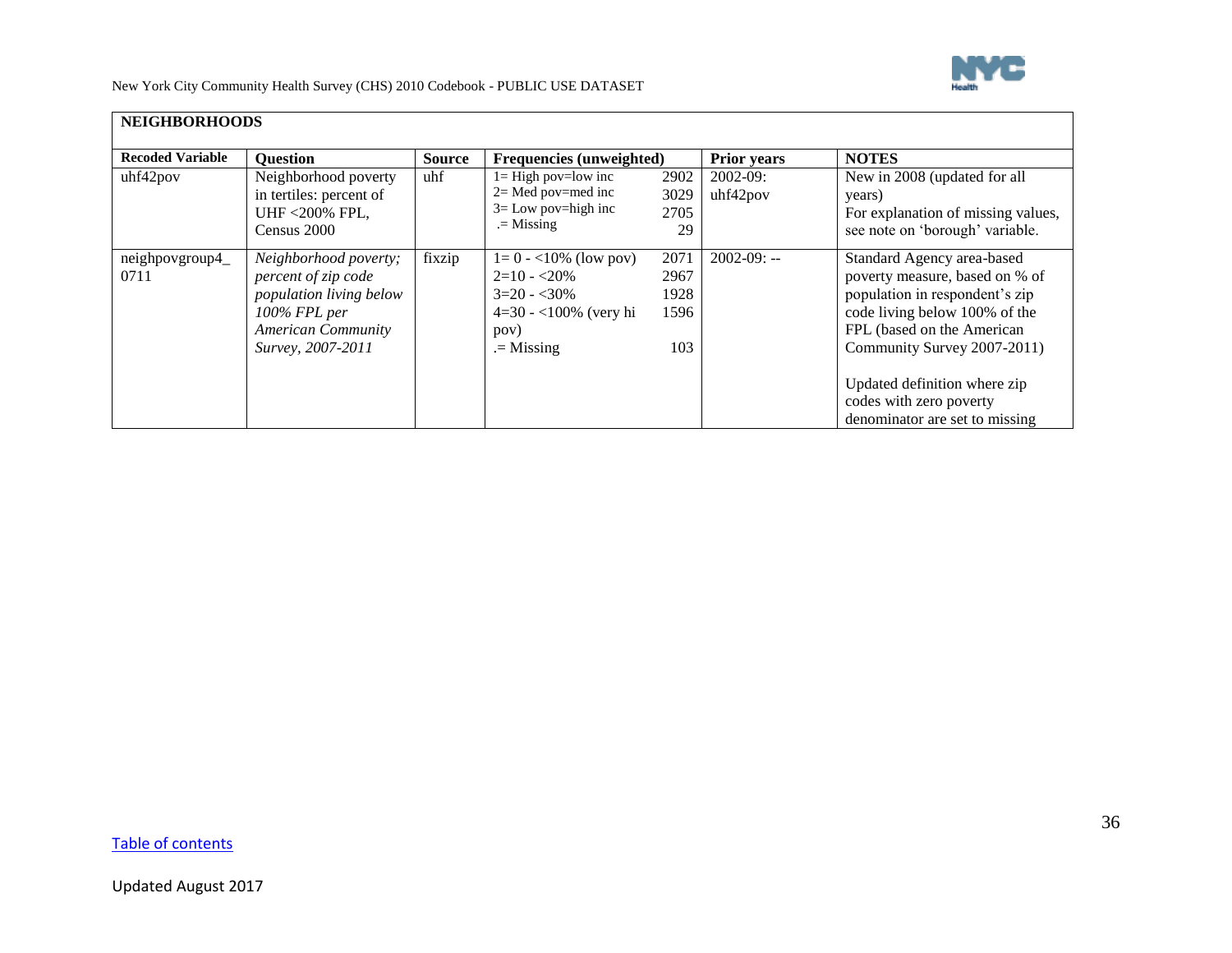

<span id="page-36-0"></span>

| <b>Recoded Variable</b> | <b>Question</b>                                                                                                                                | <b>Source</b>                           |                                                                               | Frequencies (unweighted)   |                             | <b>NOTES</b>                                                                                                                                                                   |
|-------------------------|------------------------------------------------------------------------------------------------------------------------------------------------|-----------------------------------------|-------------------------------------------------------------------------------|----------------------------|-----------------------------|--------------------------------------------------------------------------------------------------------------------------------------------------------------------------------|
| smoker                  | Have you smoked at<br>least 100 cigarettes in<br>your entire life?<br>Do you now smoke<br>cigarettes everyday,<br>some days, or not at<br>all? | Q10.1;<br>Q10.2                         | $l =$ Never<br>$2=$ Current<br>$3=$ Former<br>.d= Don't know<br>$r =$ Refused | 5191<br>1141<br>2290<br>38 | 2002-2009: smoker           |                                                                                                                                                                                |
| everyday                | Smoke every day vs<br>some days                                                                                                                | Q10.2                                   | $1 = Yes$ , every day<br>$2 = No$ , some days<br>$=$ Missing/Not asked        | 732<br>409<br>7524         | 2002-2009: everyday         | Denominator is<br>persons who<br>currently smoke<br>$(smoke1=1 \&$<br>smoke $2=1, 2$ )                                                                                         |
| numberperdaya           | $\# \text{ cigs smoked/day}$<br>every & someday<br>smokers, continuous<br>(imputed for missing)<br>& adjusted for days<br>smoked)              | Q10.3,<br>Q10.3a,<br>Q10.3 <sub>b</sub> | Continuous $(0 - 140)$<br>$=$ Missing/Not asked                               | 1141<br>7524               | 2002-2009:<br>numberperdaya | numberperdaya<br>imputes for missing<br>values of smoke3<br>and smoke72 and<br>adjusts for days<br>smoked.<br>Numberperdaya<br>sums to total every<br>and some day<br>smokers. |
|                         |                                                                                                                                                |                                         |                                                                               |                            |                             | Question wording<br>and response<br>options changed<br>over time                                                                                                               |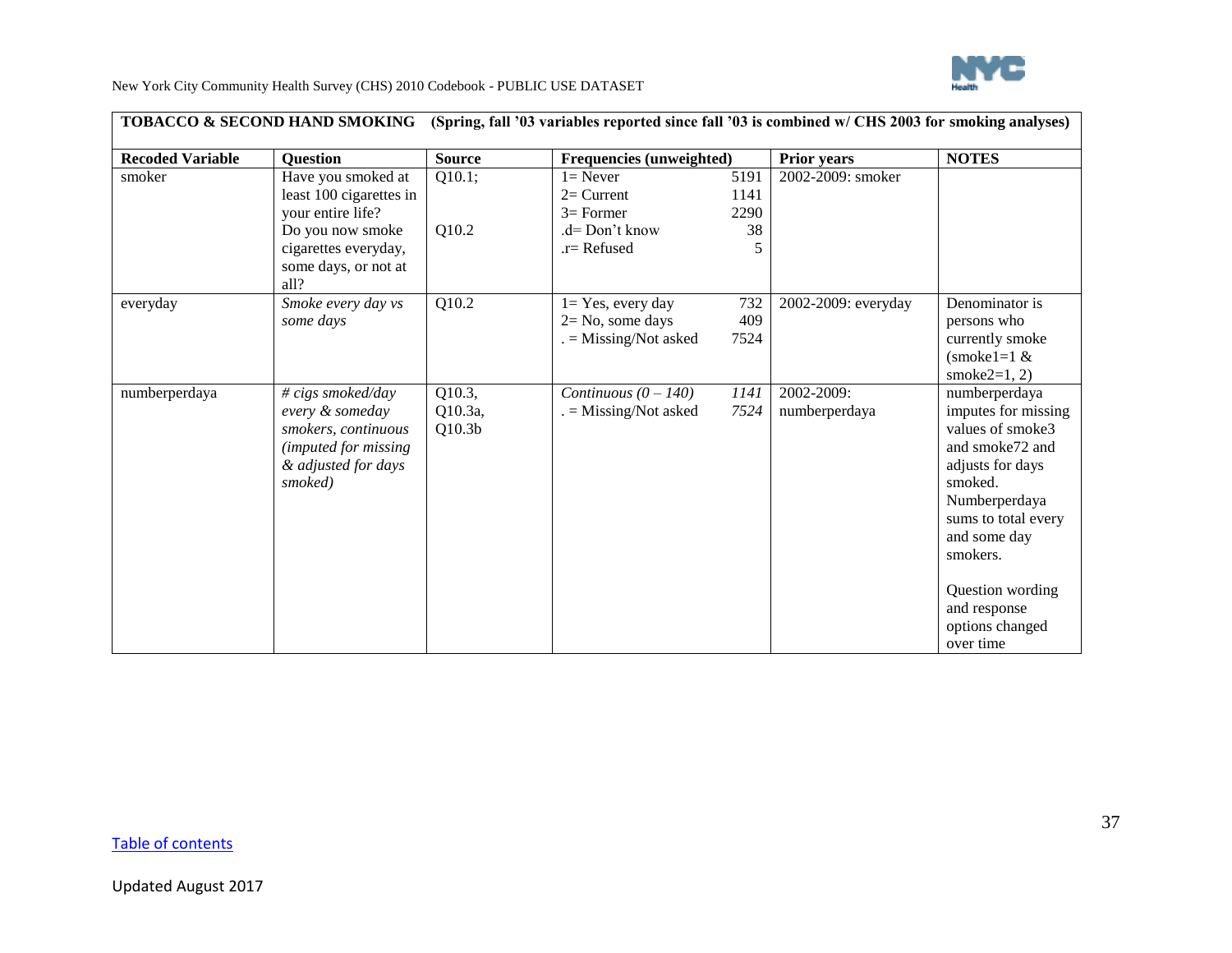

| TOBACCO & SECOND HAND SMOKING<br>(Spring, fall '03 variables reported since fall '03 is combined w/ CHS 2003 for smoking analyses) |                                                                                                                        |               |                                                                                               |                          |                                                                                                                                                                                                                                     |                                                                                                                                                                                             |  |
|------------------------------------------------------------------------------------------------------------------------------------|------------------------------------------------------------------------------------------------------------------------|---------------|-----------------------------------------------------------------------------------------------|--------------------------|-------------------------------------------------------------------------------------------------------------------------------------------------------------------------------------------------------------------------------------|---------------------------------------------------------------------------------------------------------------------------------------------------------------------------------------------|--|
| <b>Recoded Variable</b>                                                                                                            | <b>Question</b>                                                                                                        | <b>Source</b> | Frequencies (unweighted)                                                                      |                          | <b>Prior years</b>                                                                                                                                                                                                                  | <b>NOTES</b>                                                                                                                                                                                |  |
| cpd10a                                                                                                                             | # cigs smoked/day<br>every & someday<br>smokers, categorical<br>(imputed for missing<br>& adjusted for days<br>smoked) | numberperdaya | $1 = < 10$ cigs<br>$2=10 - 21$ cigs<br>$3 = 21 + cigs$<br>$=$ Missing/Not asked               | 640<br>454<br>47<br>7524 | 2002: cpd02a<br>2003 sprg: cpd03a<br>2003: cpd03a<br>2003 fall: cpd03a<br>2004: cpd04a<br>$2005: -$<br>2006: cpd06a<br>$2007: -$<br>2008: cpd08a<br>2009: cpd09a                                                                    | cpd10a is<br>categorical version<br>of numberperdaya.<br>See above for<br>description.<br>cpd replaces<br>'cigarettes' vars in<br>all yrs available                                         |  |
| everydaycpda                                                                                                                       | # cigs smoked/day<br>among every day<br>smokers ONLY<br>(imputed for missing)                                          | numberperdaya | $1 = 10$<br>$2=10 - 21$<br>$3=21+$<br>$=$ Missing/Not asked                                   | 236<br>450<br>46<br>7933 | 2002-2006:<br>everydaycpda<br>$2007: -$<br>2008-2009:<br>everydaycpda                                                                                                                                                               | everydaycpda is<br>categorical version<br>of numperdaya for<br><b>EVERY DAY</b><br>SMOKERS.<br>Only every day<br>were asked cpd in<br>$05$ ; use<br>everydaycpda for<br>cpd trend analyses. |  |
| heavysmoker10a                                                                                                                     | Heavysmoker(>10<br>cig/day) (imputed for<br>missing cigs &<br>adjusted for days<br>smoked)                             | numberperdaya | $1 = Yes (>10 cigs)$<br>$2 = No \left( \leq 10 \text{ cigs} \right)$<br>$=$ Missing/Not asked | 313<br>828<br>7524       | 2002: heavysmoker02a<br>2003spg:<br>heavysmoker03a<br>2003: heavysmoker03a<br>2003fall:<br>heavysmoker03a<br>2004: heavysmoker04a<br>$2005: -$<br>2006: heavysmoker06a<br>$2007: -$<br>2008: heavysmoker08a<br>2009: heavysmoker09a | heavysmoker10a is<br>dichotomous<br>version of<br>numberperdaya.<br>See above for<br>description.<br>HeavysmokerYY'a'<br>(NOT<br>heavysmoker)<br>should be used in<br>multi-yr analyses.    |  |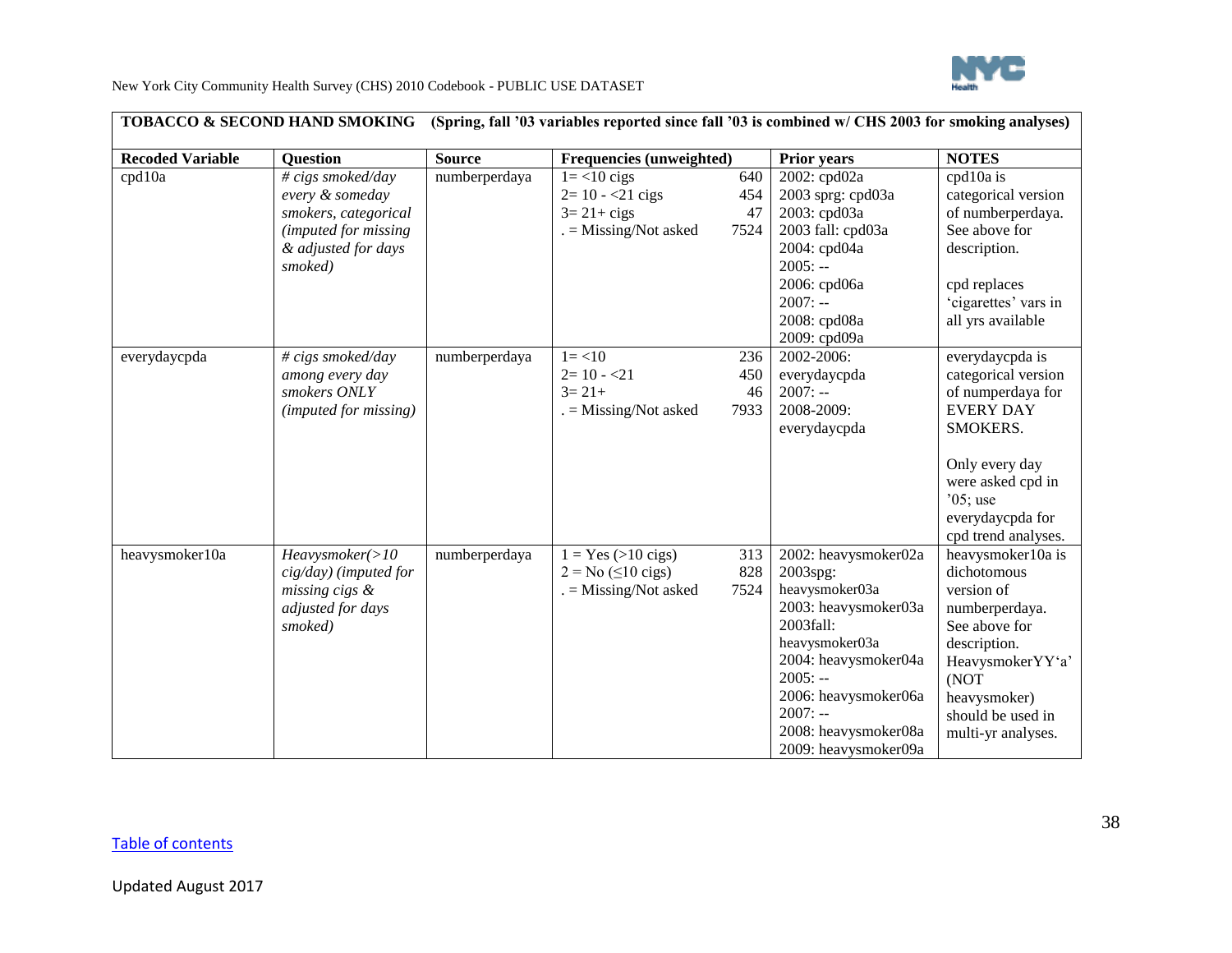

| <b>Recoded Variable</b> | <b>Question</b>        | <b>Source</b>      | Frequencies (unweighted)    |              | <b>Prior years</b>       | <b>NOTES</b>         |
|-------------------------|------------------------|--------------------|-----------------------------|--------------|--------------------------|----------------------|
| smokecat                | Type of smoker         | everyday,          | $1 = Non-daily smoker$      | 409          | 2002-2004: smokecat      |                      |
|                         |                        | heavysmoker10a     | $2 =$ Light daily smoker    | 423          | $2005:-$                 |                      |
|                         |                        |                    | $3 =$ Heavy daily           | 309          | 2006: smokecat           |                      |
|                         |                        |                    | smoker                      | 7481         | $2007: -$                |                      |
|                         |                        |                    | $4 = Non-smoker$            | 43           | 2008-2009: smokecat      |                      |
|                         |                        |                    | $=$ missing                 |              |                          |                      |
| firstcigarette10        | How soon after         | $\overline{Q10.4}$ | $l =$ Within 5 min.         | 180          | $2002: -$                | Response options     |
|                         | waking up do you       |                    | $2 =$ Within 6-30 min.      | 255          | 2003spg: firstcigarette  | differ across years  |
|                         | smoke your first       |                    | $3 =$ Within 31-60 min.     | 169          | $2003: -$                |                      |
|                         | cigarette?             |                    | $4=$ More than 1 hour       | 489          | 2003fall: firstcigarette |                      |
|                         |                        |                    | .d=Don't know               | 47           | 2004: firstcigarette     |                      |
|                         |                        |                    | .r=Refused                  |              | $2005 - 2008$ : --       |                      |
|                         |                        |                    | . = Missing/Not asked       | 7524         | 2009: firstcigarette09   |                      |
| triedtoquit             | During the past 12     | Q10.5              | $1 = Yes$                   | 873          | 2002-2009: triedtoquit   | Former smokers       |
|                         | months, have you       |                    | $2=N0$                      | 460          |                          | who quit in past     |
|                         | stopped smoking for    |                    | $. =$ Missing/Not asked     | 7332         |                          | year are included in |
|                         | 24 hours or longer     |                    |                             |              |                          | 'Yes'                |
|                         | because you were       |                    |                             |              |                          |                      |
|                         | trying to quit         |                    |                             |              |                          |                      |
|                         | smoking?               |                    |                             |              |                          |                      |
|                         |                        |                    |                             |              |                          |                      |
| smoke5a                 | About how long has     | $\overline{Q10.6}$ | $\Omega$                    |              | $2002 - 2003$ : --       | In months            |
|                         | it been since you last |                    | $0.23 - 840$                | 2176         | Fall 2003: smoke5a       |                      |
|                         | smoked cigarettes      |                    | .=Missing                   | 6488         | 2004-2009: smoke5a       |                      |
|                         | regularly?             |                    |                             |              |                          |                      |
|                         | (continuous, in        |                    |                             |              |                          |                      |
|                         | months)                |                    |                             |              |                          |                      |
| smoke5                  | About how long has     | Q10.6, smoke5a     | 1=Within past month         | 21           | 2002-2009: smoke5        | Data collected       |
|                         | it been since you last |                    | 2=More than 1-3 months      | 34           |                          | differently in 2002- |
|                         | smoked cigarettes      |                    | $3=$ More than 3-6 months   | 45           |                          | 2003                 |
|                         | regularly?             |                    | $4 =$ More than 6-12 months | 99           |                          |                      |
|                         | (categories)           |                    | 5=More than 1-5 yrs         | 317          |                          |                      |
|                         |                        |                    | 6=More than 5-10 yrs        | 348          |                          |                      |
|                         |                        |                    | 7=More than 10 yrs          | 1312<br>6489 |                          |                      |
|                         |                        |                    | .=Missing/not asked         |              |                          |                      |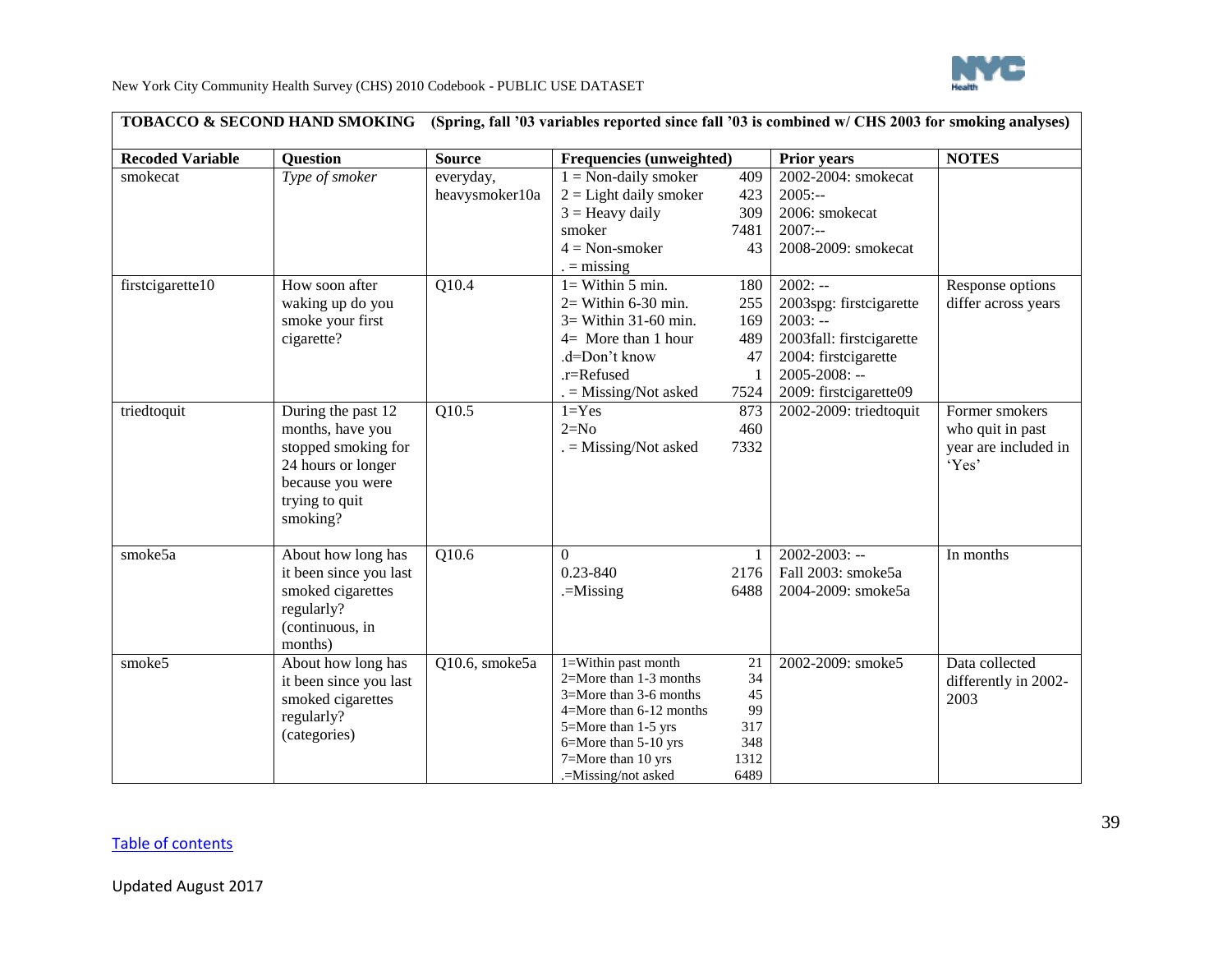

| <b>Recoded Variable</b> | <b>Question</b>                                                                                                                                                                    | <b>Source</b>                  | Frequencies (unweighted)                                                                                                                 |                                             | <b>Prior years</b>                                                                                                       | <b>NOTES</b>                                                                                                                                                                |
|-------------------------|------------------------------------------------------------------------------------------------------------------------------------------------------------------------------------|--------------------------------|------------------------------------------------------------------------------------------------------------------------------------------|---------------------------------------------|--------------------------------------------------------------------------------------------------------------------------|-----------------------------------------------------------------------------------------------------------------------------------------------------------------------------|
| recentquit              | Those who quit in the<br>past year $vs >l yr$<br>ago                                                                                                                               | Q10.5, Q10.6                   | $1=0-12$ mo ago<br>$2 = >1$ yr ago<br>$=$ Missing/Not asked                                                                              | 199<br>1977<br>6489                         | 2002-2009: recentquit                                                                                                    | Denominator is<br>persons who are<br>former smokers                                                                                                                         |
| successfulquit1         | Quit for $> 3$ months<br>among those who<br>quit last year                                                                                                                         | Q10.5, Q10.6<br>recentquit     | 1=Quit for $>3$ mo<br>2=Quit for $\leq$ 3 mo<br>$=$ Missing/Not asked                                                                    | 144<br>55<br>8466                           | 2002-2009:<br>successfulquit1                                                                                            | Denominator is<br>persons who quit<br>smoking in past<br>year                                                                                                               |
| effectsmokeless10       | In April 2009, the<br>price of cigarettes<br>went up by at least<br>"62 cents a pack".<br>Have you smoked<br>fewer cigarettes since<br>the price went up?                          | $\overline{Q10.7}$             | $1 = Yes$<br>$2 = No$<br>.d= Don't know<br>$=$ Missing/Not asked                                                                         | 571<br>552<br>18<br>7524                    | $2002 - 2009$ : --                                                                                                       | Among current<br>smokers<br>New in 2010<br><b>In CHS2008</b><br>questions were<br>asked about the<br>June 2008 cigarette<br>tax increase.                                   |
| effectquitformer10      | In April 2009, the<br>price of cigarettes<br>went up by at least<br>"62 cents a pack".<br>Did the change in<br>the price of cigarettes<br>affect your decision<br>to quit smoking? | $\overline{Q10.8}$             | $1 = Yes$<br>$2 = No$<br>$3 =$ Quit b/f 4/2009<br>.d= Don't know<br>$=$ Missing/Not asked                                                | 29<br>93<br>3<br>$\mathfrak{D}$<br>8538     | $2002 - 2009$ : --                                                                                                       | New in 2010<br><b>In CHS2008</b><br>questions were<br>asked about the<br>June 2008 cigarette<br>tax increase.<br>Denominator is<br>former smokers quit<br>$<$ 12 months ago |
| sourcelastcig           | Was the last cigarette<br>you smoked from a<br>carton, a pack, a<br>single or loosie,<br>bummed, or did you<br>roll your own?                                                      | $\overline{Q10.9}$ ;<br>smoker | $1 =$ Carton<br>$2 = Pack$<br>3=Single/loosie<br>$4 = B$ ummed<br>5=Roll own<br>.d= Don't know<br>.r= Refused<br>$. =$ Missing/Not asked | 171<br>786<br>102<br>32<br>37<br>12<br>7524 | $2002: -$<br>2003 spring: smoke39<br>2003: smoke39<br>2003 fall: smoke39<br>2005: smoke39<br>2006-2009:<br>sourcelastcig | Denominator is<br>current smokers                                                                                                                                           |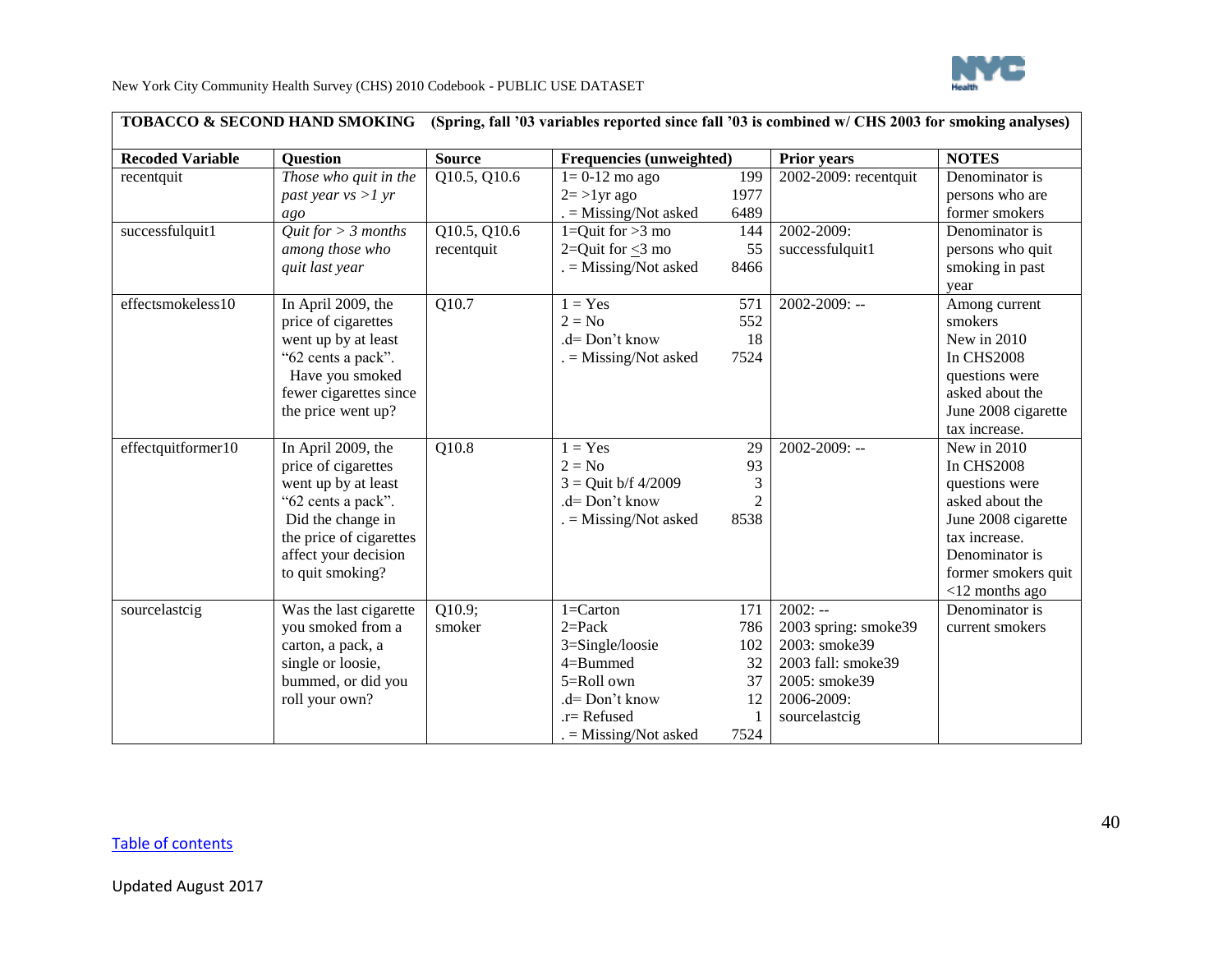

|                         | <b>TOBACCO &amp; SECOND HAND SMOKING</b>                                                                                                                                 |                           | (Spring, fall '03 variables reported since fall '03 is combined w/ CHS 2003 for smoking analyses)                                                                                                                                                                                     |                                                       |                                                                                            |                                                                                                                                                                                                                              |
|-------------------------|--------------------------------------------------------------------------------------------------------------------------------------------------------------------------|---------------------------|---------------------------------------------------------------------------------------------------------------------------------------------------------------------------------------------------------------------------------------------------------------------------------------|-------------------------------------------------------|--------------------------------------------------------------------------------------------|------------------------------------------------------------------------------------------------------------------------------------------------------------------------------------------------------------------------------|
| <b>Recoded Variable</b> | <b>Question</b>                                                                                                                                                          | <b>Source</b>             | Frequencies (unweighted)                                                                                                                                                                                                                                                              |                                                       | <b>Prior years</b>                                                                         | <b>NOTES</b>                                                                                                                                                                                                                 |
| cost20cigarettes        | How much did you<br>pay for that                                                                                                                                         | Q10.10                    | $$0.10 - $20$<br>.d= Don't know<br>.r= Refused<br>$=$ Missing/Not asked                                                                                                                                                                                                               | 77<br>15<br>7652                                      | $2002: -$<br>2003-2006:<br>cost20cigarettes<br>$2007: -$<br>2008-2009:<br>cost20cigarettes |                                                                                                                                                                                                                              |
| cigbuy10                | Where did you get<br>that? [Follows: Was<br>the last cigarette you<br>smoked from a<br>carton, a pack, a<br>single or a loosie,<br>bummed, or did you<br>roll your own?] | Q10.11<br>Q10.9<br>smoker | $1 =$ Store in NYC<br>$2 = Person/street NYC$<br>$3=In NYS$ , out NYC<br>$4=$ In other state<br>5=Internet or mail<br>6=Indian Reserv<br>$7 =$ Outside US<br>$8 = Other$<br>9=Person/street (unk)<br>loc)<br>$10 =$ Airport<br>.d= Don't know<br>.r= Refused<br>$=$ Missing/Not asked | 796<br>74<br>22<br>63<br>19<br>16<br>14<br>25<br>7606 | 2002-2009: cigbuy                                                                          | Response options<br>have changed over<br>$time - do not use$<br>this for trend<br>analysis. See<br>cigpurchase<br>Denominator is<br>current smokers<br>whose last cigarette<br>came from carton,<br>pack or<br>single/loosie |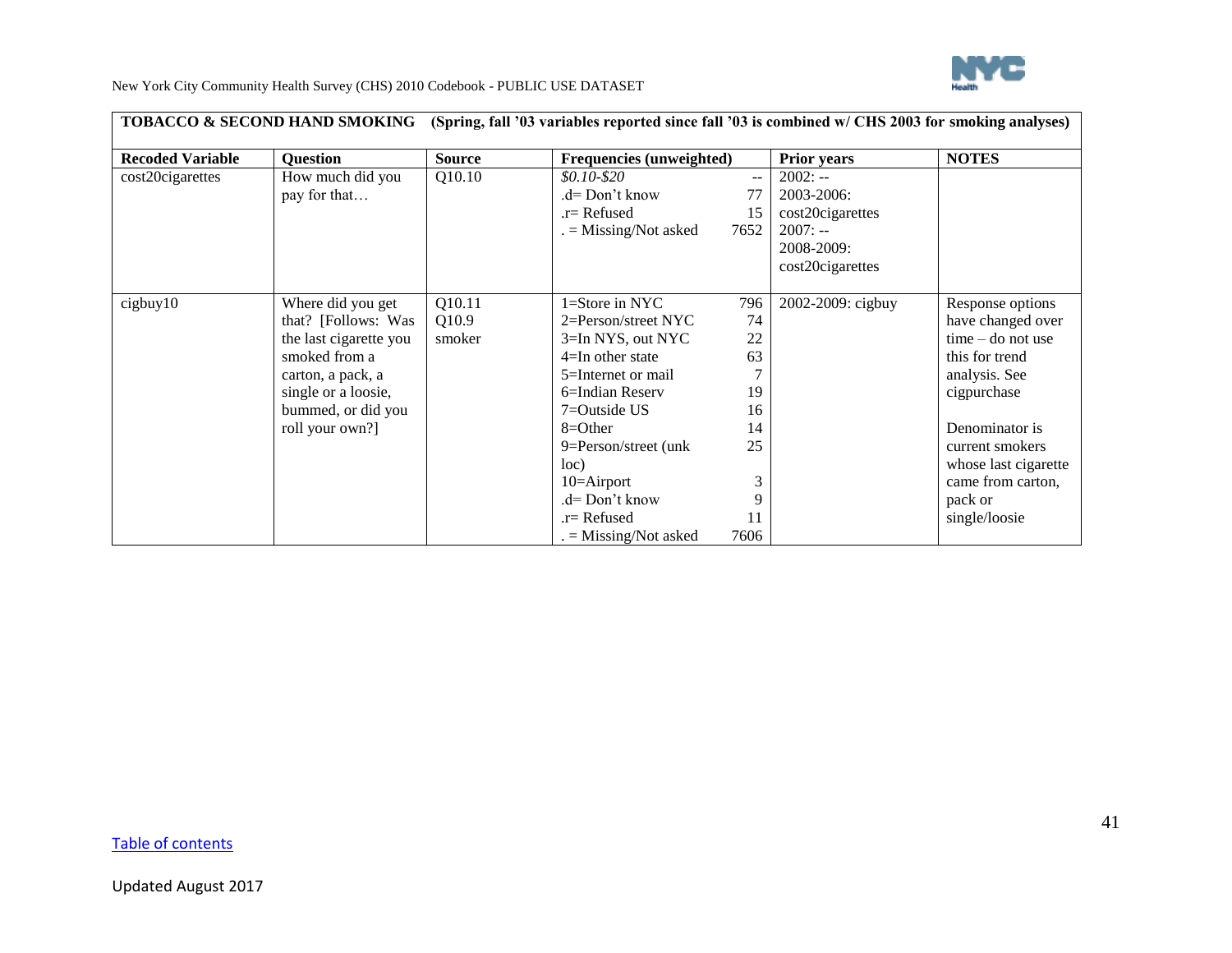

|                         | <b>TOBACCO &amp; SECOND HAND SMOKING</b> |               | (Spring, fall '03 variables reported since fall '03 is combined w/ CHS 2003 for smoking analyses) |                |                        |                      |
|-------------------------|------------------------------------------|---------------|---------------------------------------------------------------------------------------------------|----------------|------------------------|----------------------|
| <b>Recoded Variable</b> | <b>Ouestion</b>                          | <b>Source</b> | <b>Frequencies (unweighted)</b>                                                                   |                | <b>Prior years</b>     | <b>NOTES</b>         |
| cigpurchase             | Where did you get                        | Q10.11        | 1=New York City                                                                                   | $\theta$       | 2002-2009: cigpurchase | Cigpurchase          |
|                         | that? [Follows: Was                      | Q10.9         | $2=$ Store in NYC                                                                                 | 796            |                        | designed to provide  |
|                         | the last cigarette you                   | smoker        | 3=Person/street NYC                                                                               | 74             |                        | clearer distinctions |
|                         | smoked from a                            |               | $4 =$ Person/street loc                                                                           | 25             |                        | of purchase location |
|                         | carton, a pack, a                        |               | unkn                                                                                              |                |                        | than cigbuy and      |
|                         | single or a loosie,                      |               | $5 =$ Store loc unkn                                                                              | 8              |                        | wherebuy.            |
|                         | bummed, or did you                       |               | 6= In NYS, out NYC                                                                                | 22             |                        |                      |
|                         | roll your own?]                          |               | $7=$ In other state                                                                               | 63             |                        | Cigpurchase has      |
|                         |                                          |               | 8=Internet or mail                                                                                |                |                        | comparable           |
|                         |                                          |               | 9=Indian Reserv                                                                                   | 19             |                        | location categories  |
|                         |                                          |               | $10 =$ Outside US                                                                                 | 16             |                        | across all years     |
|                         |                                          |               | $11 =$ Airport                                                                                    | $\mathfrak{2}$ |                        |                      |
|                         |                                          |               | 12=Duty free                                                                                      |                |                        | Denominator is       |
|                         |                                          |               | $13 = Other$                                                                                      | 6              |                        | current smokers      |
|                         |                                          |               | .u=Unk loc cig                                                                                    | 20             |                        | whose last cigarette |
|                         |                                          |               | purchase                                                                                          | 7606           |                        | came from carton,    |
|                         |                                          |               | $=$ Missing/Not asked                                                                             |                |                        | pack or              |
|                         |                                          |               |                                                                                                   |                |                        | single/loosie        |
| taxavoid                | Tax avoidance status                     | cigpurchase   | 1=NYC tax avoidant                                                                                | 227            | 2002-2009: taxavoid    | Denominator is       |
|                         | of the cigarette                         |               | 2=Not NYC tax avoid                                                                               | 796            |                        | persons whose last   |
|                         | purchase location                        |               | 3=Cannot determine                                                                                | 16             |                        | cigarette came from  |
|                         |                                          |               | .u=Unk loc cig                                                                                    | 20             |                        | carton, pack or      |
|                         |                                          |               | purchase                                                                                          | 7606           |                        | single/loosie        |
|                         |                                          |               | $=$ Missing/Not asked                                                                             |                |                        |                      |
|                         |                                          |               |                                                                                                   |                |                        | Includes former      |
|                         |                                          |               |                                                                                                   |                |                        | smokers in '02       |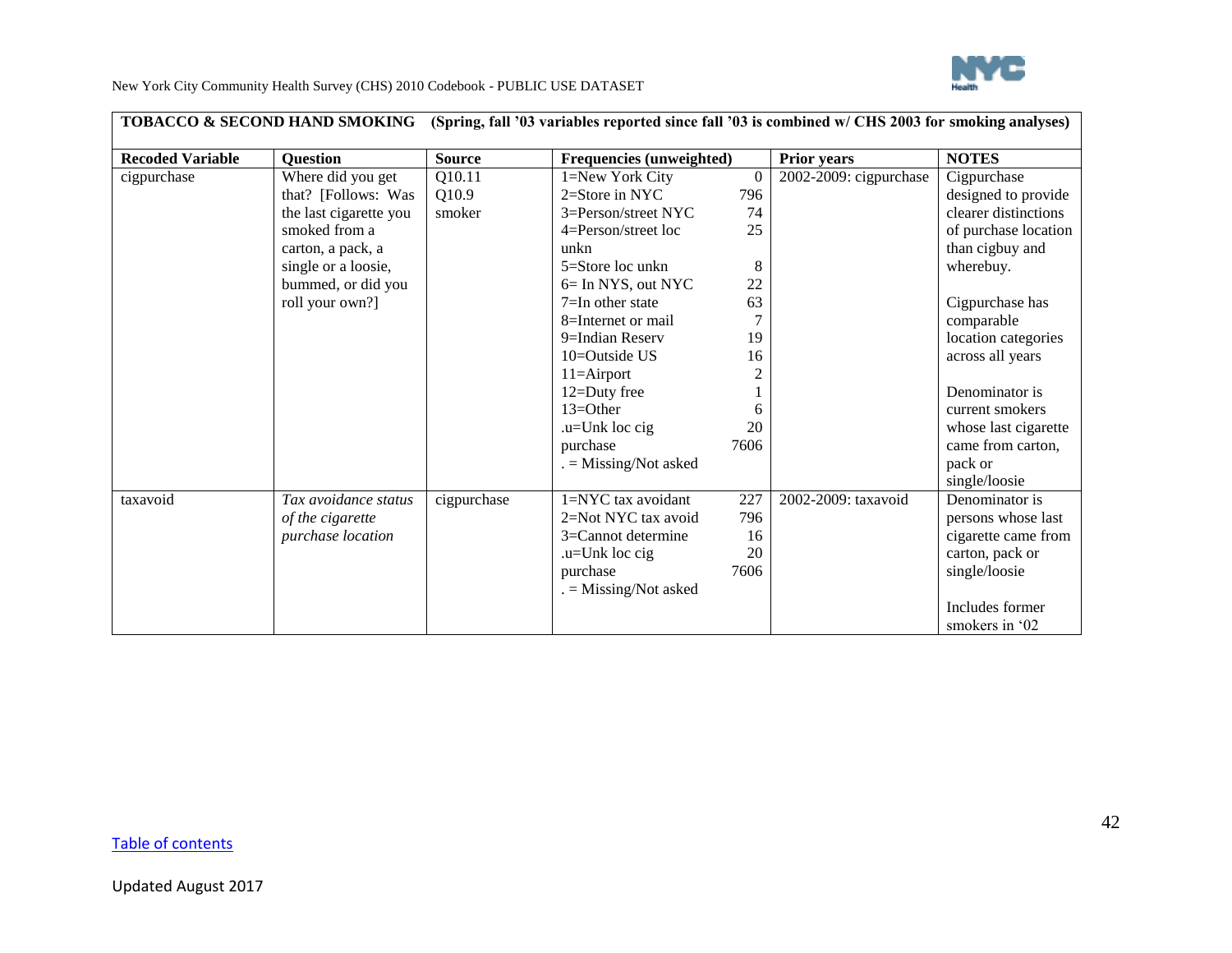

|                         | TOBACCO & SECOND HAND SMOKING                                                               |                              | (Spring, fall '03 variables reported since fall '03 is combined w/ CHS 2003 for smoking analyses)                                                                                                                                              |                                                                |                                                    |                                                                                                                                                                                                                                                                      |
|-------------------------|---------------------------------------------------------------------------------------------|------------------------------|------------------------------------------------------------------------------------------------------------------------------------------------------------------------------------------------------------------------------------------------|----------------------------------------------------------------|----------------------------------------------------|----------------------------------------------------------------------------------------------------------------------------------------------------------------------------------------------------------------------------------------------------------------------|
| <b>Recoded Variable</b> | <b>Ouestion</b>                                                                             | <b>Source</b>                | Frequencies (unweighted)                                                                                                                                                                                                                       |                                                                | <b>Prior years</b>                                 | <b>NOTES</b>                                                                                                                                                                                                                                                         |
| usenicotineaid10        | During the last 12<br>months, did you use<br>any of the following<br>aids to help you quit? | Q10.12,<br>smoke2, smoke5    | $1 = Yes$<br>$2 = No$<br>.d=Don't know<br>$=$ Missing/Not asked                                                                                                                                                                                | 273<br>990<br>7397                                             | $2002 - 2007$ : --<br>2008-2009:<br>usenicotineaid | Denominator is<br>current smokers or<br>former smokers<br>who quit $<$ 1 year<br>ago.<br>Minor wording<br>change in 2010<br>Nicotine (2002)<br>nicotine $06(2006)$<br>nrt (2002, 2003s/f,<br>2004) have slightly<br>different response<br>options and<br>populations |
| wherebuynicotineaid     | Where did you get<br>that $(nicotine aid)$ ?                                                | Q10.12b;<br>usenicotineaid10 | 1=Store/pharmacy<br>$2=Online$<br>$3=311/NYS$ smokers<br>quitline<br>4=Employer, community<br>prgm<br>5=Hospital outpatient<br>clinic<br>6=Personal doctor or HC<br>provider<br>7=Friend/family member<br>$8 = Other$<br>$=$ Missing/Not asked | 82<br>$\overline{4}$<br>97<br>2<br>29<br>39<br>4<br>16<br>8392 | 2002-2009: --                                      | New in 2010                                                                                                                                                                                                                                                          |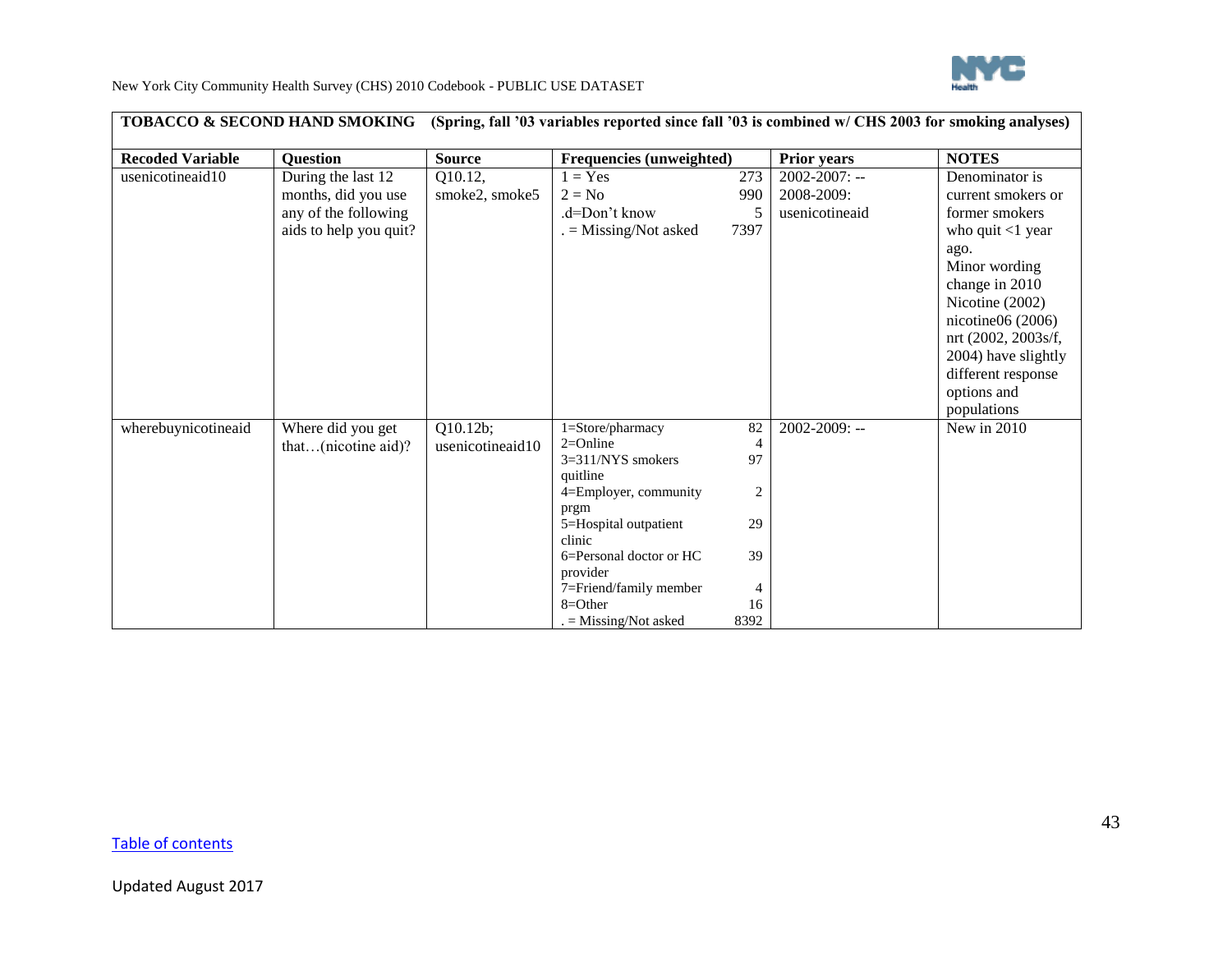

|                         | <b>TOBACCO &amp; SECOND HAND SMOKING</b>                                                                                                           |                                                        | (Spring, fall '03 variables reported since fall '03 is combined w/ CHS 2003 for smoking analyses)                                                     |                                      |                                           |                                                                                                                                                                                                                                   |
|-------------------------|----------------------------------------------------------------------------------------------------------------------------------------------------|--------------------------------------------------------|-------------------------------------------------------------------------------------------------------------------------------------------------------|--------------------------------------|-------------------------------------------|-----------------------------------------------------------------------------------------------------------------------------------------------------------------------------------------------------------------------------------|
| <b>Recoded Variable</b> | <b>Question</b>                                                                                                                                    | <b>Source</b>                                          | Frequencies (unweighted)                                                                                                                              |                                      | <b>Prior years</b>                        | <b>NOTES</b>                                                                                                                                                                                                                      |
| userxaid10              | (During the last 12)<br>months,) did you use<br>a prescription pill to<br>block the craving of<br>smoking, like Zyban,<br>Bupropion or<br>Chantix? | Q10.13,<br>smoke2, smoke5                              | $1 = Yes$<br>$2 = No$<br>.d=Don't know<br>$=$ Missing/Not asked                                                                                       | 89<br>1177<br>$\overline{c}$<br>7397 | $2002 - 2007$ : --<br>2008-2009: userxaid | Denominator is<br>current smokers or<br>former smokers<br>who quit $<$ 1 year<br>ago.<br>Minor wording<br>change in 2010.<br>Earlier med use<br>questions (2002,<br>2003s/f, 2004,<br>2006) have<br>different response<br>options |
| wherebuyrxaid           | Where did you get<br>that(prescription)?                                                                                                           | Q10.13a;<br>userxaid10                                 | 1=Personal doctor or<br><b>HCP</b><br>2= Hospital outpatient<br>clinic<br>3= Friend/family member<br>$4=Online$<br>$5=Other$<br>$=$ Missing/Not asked | 79<br>$\Omega$<br>8576               | 2002-2009: --                             | New in 2010                                                                                                                                                                                                                       |
| counseling10            | During the last 12<br>months did you use<br>individual, telephone<br>or group counseling<br>advice?                                                | Q10.14<br>Q10.2 in $(1,2)$ &<br>$Q10.6 < 1 \text{ yr}$ | $1 = Yes$<br>$2 = No$<br>.d=Don't know<br>.r=Refused<br>.=Missing/not asked                                                                           | 67<br>1199<br>2<br>$\Omega$<br>7397  | $2002 - 2009$ : --                        | NOTE: eligible<br>population differs<br>in '10 than 06,04,03<br>spring/fall                                                                                                                                                       |
| onlineinternet10        | During the last 12<br>months did you use<br>internet forums or<br>online support?                                                                  | Q10.15<br>Q10.2 in $(1,2)$ &<br>$Q10.6 < 1$ yr         | $1 = Yes$<br>$2 = No$<br>.d=Don't know<br>.r=Refused<br>$. =$ Missing/not asked                                                                       | 24<br>1242<br>2<br>$\Omega$<br>7397  | $2002 - 2009$ : --                        | NOTE: eligible<br>population differs<br>in '10 than 06,04,03<br>fall                                                                                                                                                              |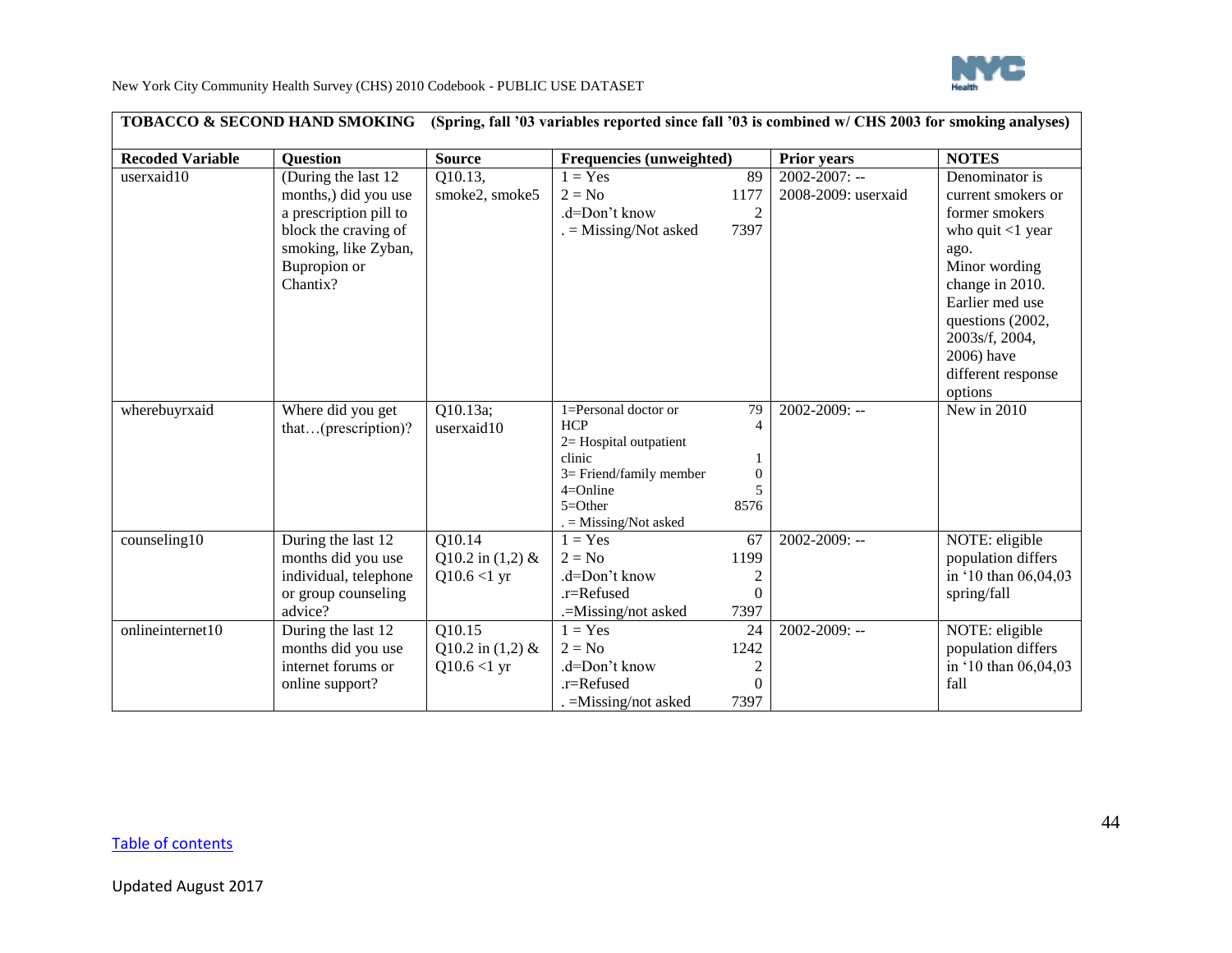

|                         | <b>TOBACCO &amp; SECOND HAND SMOKING</b>                                                                                                                             | (Spring, fall '03 variables reported since fall '03 is combined w/ CHS 2003 for smoking analyses) |                                                                                  |                         |                                                                                                                                                                                                    |                                                                                                                 |
|-------------------------|----------------------------------------------------------------------------------------------------------------------------------------------------------------------|---------------------------------------------------------------------------------------------------|----------------------------------------------------------------------------------|-------------------------|----------------------------------------------------------------------------------------------------------------------------------------------------------------------------------------------------|-----------------------------------------------------------------------------------------------------------------|
| <b>Recoded Variable</b> | <b>Ouestion</b>                                                                                                                                                      | <b>Source</b>                                                                                     | Frequencies (unweighted)                                                         |                         | <b>Prior years</b>                                                                                                                                                                                 | <b>NOTES</b>                                                                                                    |
| advisequitsmoke         | During the last 12<br>months has a doctor,<br>nurse or other health<br>professional advised<br>you to quit smoking?                                                  | Q10.16;<br>Q10.2 in $(1,2)$ &<br>$Q10.6 < 1$ yr                                                   | $1 = Yes$<br>$2 = No$<br>.d=Don't know<br>$r =$ Refused<br>$=$ Missing/not asked | 779<br>484<br>4<br>7397 | 2002-2009: --                                                                                                                                                                                      | NOTE: eligible<br>population differs<br>in '10 than 06,04,03<br>spring/fall                                     |
| shsmokerinhome          | Does anyone (READ<br>IF Q10.2 = 1 OR 2:<br>else) who lives in<br>your household<br>smoke regularly?                                                                  | $\overline{Q11.1}$                                                                                | $1 = Yes$<br>$2 = No$<br>$d=Don't know$<br>.r=Refused                            | 709<br>7940<br>10<br>6  | $2002: -$<br>2003 spring: --<br>$2003: -$<br>$2003$ fall: --<br>$2004: -$<br>$2005: -$<br>$2006: -$<br>$2007: -$<br>2008-2009:<br>shsmokerinhome                                                   | CHS 2003, 2004 do<br>not include phrase<br>'regularly'.<br>In 2006, smoke75<br>only asked of<br>former smokers. |
| shshome10               | When you are at<br>home, how often are<br>you around people<br>when they are<br>smoking? All of the<br>time, most of the<br>time, only<br>occasionally, or<br>never? | Q11.2                                                                                             | $l = All or most times$<br>$2=$ Occ. or never<br>.d=Don't know<br>.r=Refused     | 375<br>8256<br>28<br>6  | $2002$ : shshome<br>2003 spring: --<br>2003: shshome<br>2003 fall: --<br>$2004$ : shshome $04$<br>$2005: -$<br>$2006$ : shshome $06$<br>$2007: -$<br>$2008$ : shshome $08$<br>$2009:$ shshome $09$ | Question wording<br>changes over time                                                                           |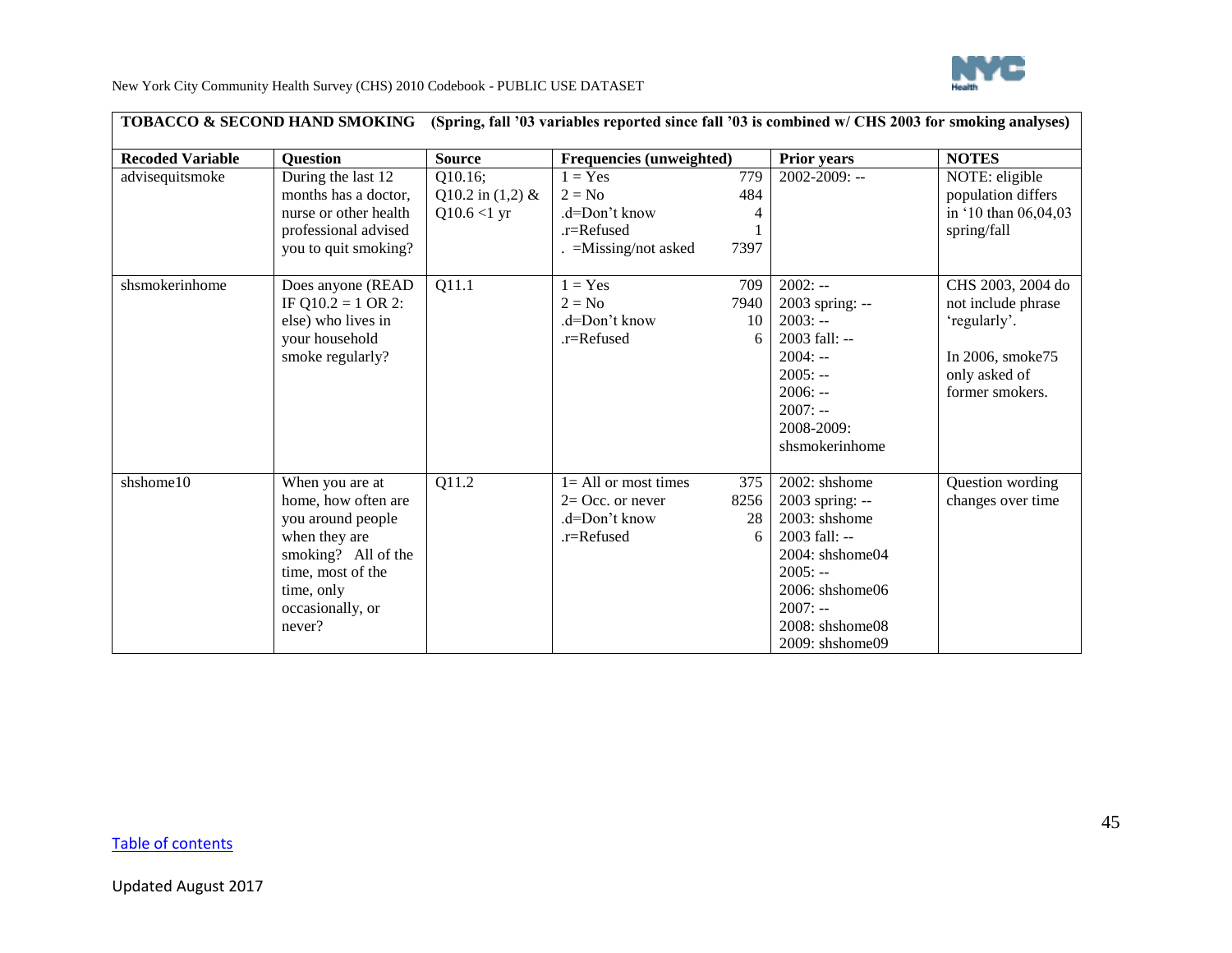

|                         | <b>TOBACCO &amp; SECOND HAND SMOKING</b> | (Spring, fall '03 variables reported since fall '03 is combined w/ CHS 2003 for smoking analyses) |                                 |       |                     |              |
|-------------------------|------------------------------------------|---------------------------------------------------------------------------------------------------|---------------------------------|-------|---------------------|--------------|
| <b>Recoded Variable</b> | <b>Ouestion</b>                          | <b>Source</b>                                                                                     | <b>Frequencies (unweighted)</b> |       | <b>Prior years</b>  | <b>NOTES</b> |
| homesmokerule           | Which statement best                     | Q11.3                                                                                             | 1=Not allow anywhere            | 6350  | 2002: smoke17       |              |
|                         | describes the rules                      |                                                                                                   | $2=$ Allowed some               | 745 I | $2003$ spring: $-$  |              |
|                         | about smoking inside                     |                                                                                                   | $3 =$ Allowed anywhere          | 156   | 2003: smoke17       |              |
|                         | your home?                               |                                                                                                   | $4 = No$ rules in home          | 1352  | $2003$ fall: --     |              |
|                         |                                          |                                                                                                   | .d=Don't know                   | 54 l  | 2004: smoke17       |              |
|                         |                                          |                                                                                                   | $r =$ Refused                   |       | $2005: -$           |              |
|                         |                                          |                                                                                                   |                                 |       | 2006: smoke17       |              |
|                         |                                          |                                                                                                   |                                 |       | $2007: -$           |              |
|                         |                                          |                                                                                                   |                                 |       | 2008: homesmokerule |              |
|                         |                                          |                                                                                                   |                                 |       | 2009: homesmokerule |              |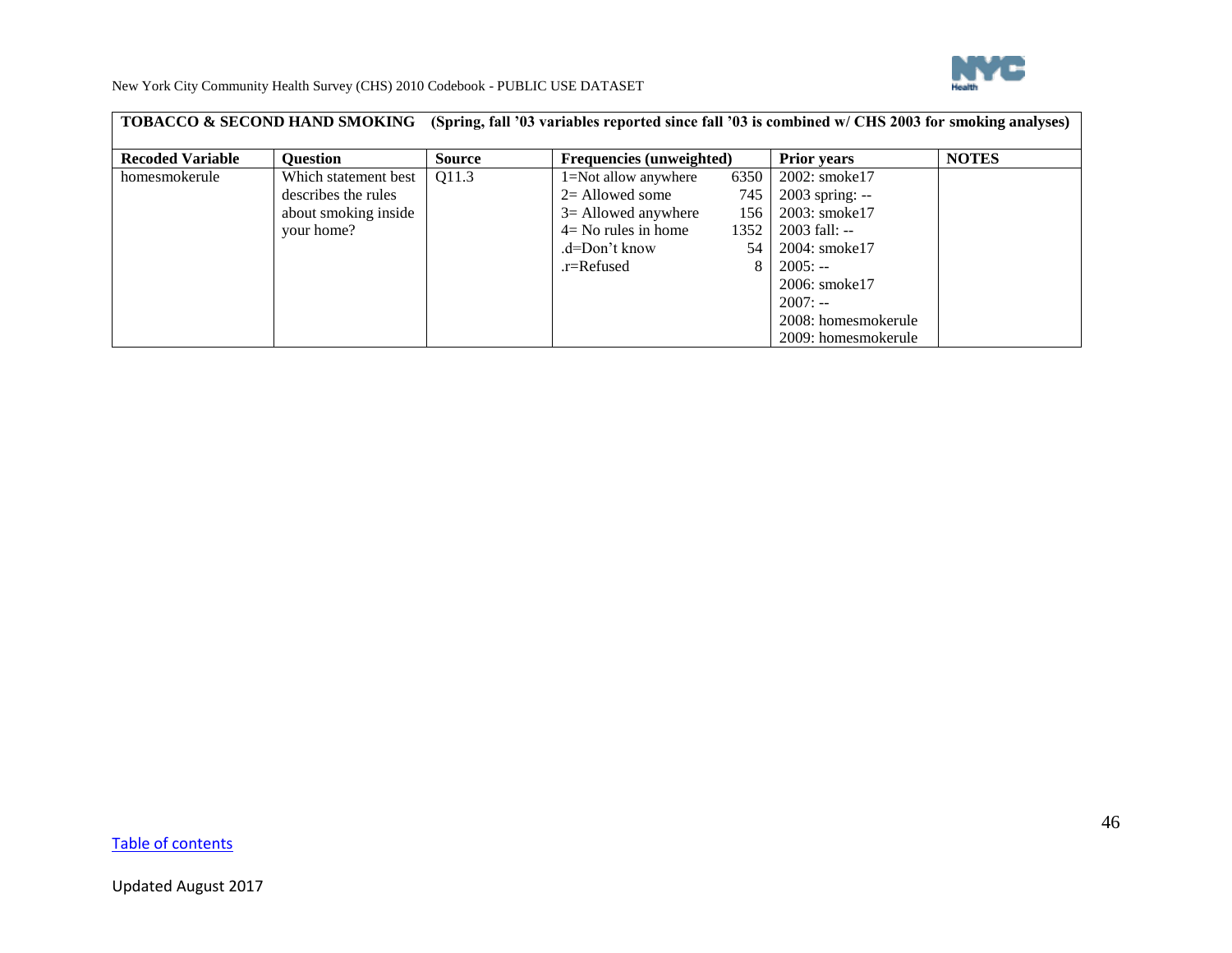

<span id="page-46-0"></span>

| <b>VACCINATIONS</b>     |                                                                                                                                                                                                |               |                                                                             |                                    |                                                                                                                                    |                                                                 |
|-------------------------|------------------------------------------------------------------------------------------------------------------------------------------------------------------------------------------------|---------------|-----------------------------------------------------------------------------|------------------------------------|------------------------------------------------------------------------------------------------------------------------------------|-----------------------------------------------------------------|
| <b>Recoded Variable</b> | <b>Question</b>                                                                                                                                                                                | <b>Source</b> | <b>Frequencies (unweighted)</b>                                             |                                    | <b>Prior years</b>                                                                                                                 | <b>NOTES</b>                                                    |
| fluvaccineshot          | During the past 12 months,<br>have you had a flu shot in<br>your arm or a flu vaccine that<br>was sprayed in your nose?                                                                        | Q12.1         | $1 = Yes$<br>$2=N0$<br>.d=Don't know<br>.r=Refused                          | 3824<br>4758<br>74<br>9            | 2002-2005: flushot<br>2006-2009:<br>fluvaccineshot                                                                                 | Question<br>wording<br>changed<br>over time                     |
| fluvaccineshot0910      | Did you have a flu shot in<br>your arm or a flu vaccine that<br>was sprayed in your nose<br>during last years flu season,<br>between the dates of<br>September 1, 2009, and<br>March 31, 2010? | Q12.2         | $1 = Yes$<br>$2=N0$<br>.d=Don't know<br>.r=Refused                          | 3371<br>5074<br>211<br>$\mathbf Q$ | $2002 - 2005$ : --<br>2006: fluvaccineshot0506<br>2007: fluvaccineshot0607<br>2008: fluvaccineshot0708<br>2009: fluvaccineshot0809 | Question<br>wording<br>changed<br>over time                     |
| h1n1vaccineshot         | Since October 2009, have you<br>been vaccinated against<br>H1N1, also called Swine Flu,<br>by getting a shot in your arm<br>or having a vaccine that was<br>sprayed in your nose?              | Q12.3         | $1 = Yes$<br>$2=N0$<br>.d=Don't know<br>.r=Refused                          | 1609<br>6841<br>205<br>10          | 2002-2009: --                                                                                                                      | New in 2010                                                     |
| h1n1notavailable        | Did you try to get a<br>vaccination for H1N1 but<br>could not get it because it was<br>not available?                                                                                          | Q12.4         | $1 = Yes$ (not available)<br>$2=N0$<br>.d=Don't know<br>.=Missing/not asked | 628<br>6155<br>58<br>1824          | $2002 - 2009$ : --                                                                                                                 | New in $2010$<br>Among<br>those who<br>did not get<br>H1N1 shot |
| pneumoniashot           | Have you ever had a<br>pneumonia shot?                                                                                                                                                         | Q12.5         | $1 = Yes$<br>$2=N0$<br>.d=Don't know<br>.r=Refused                          | 2407<br>5200<br>1051               | 2002-2004:<br>pneumoniashot<br>$2005: -$<br>2006: pneumoniashot<br>$2007: -$<br>2008: pneumoniashot<br>$2009: -$                   | Note the<br>high<br>percentage<br>of DK<br>responses            |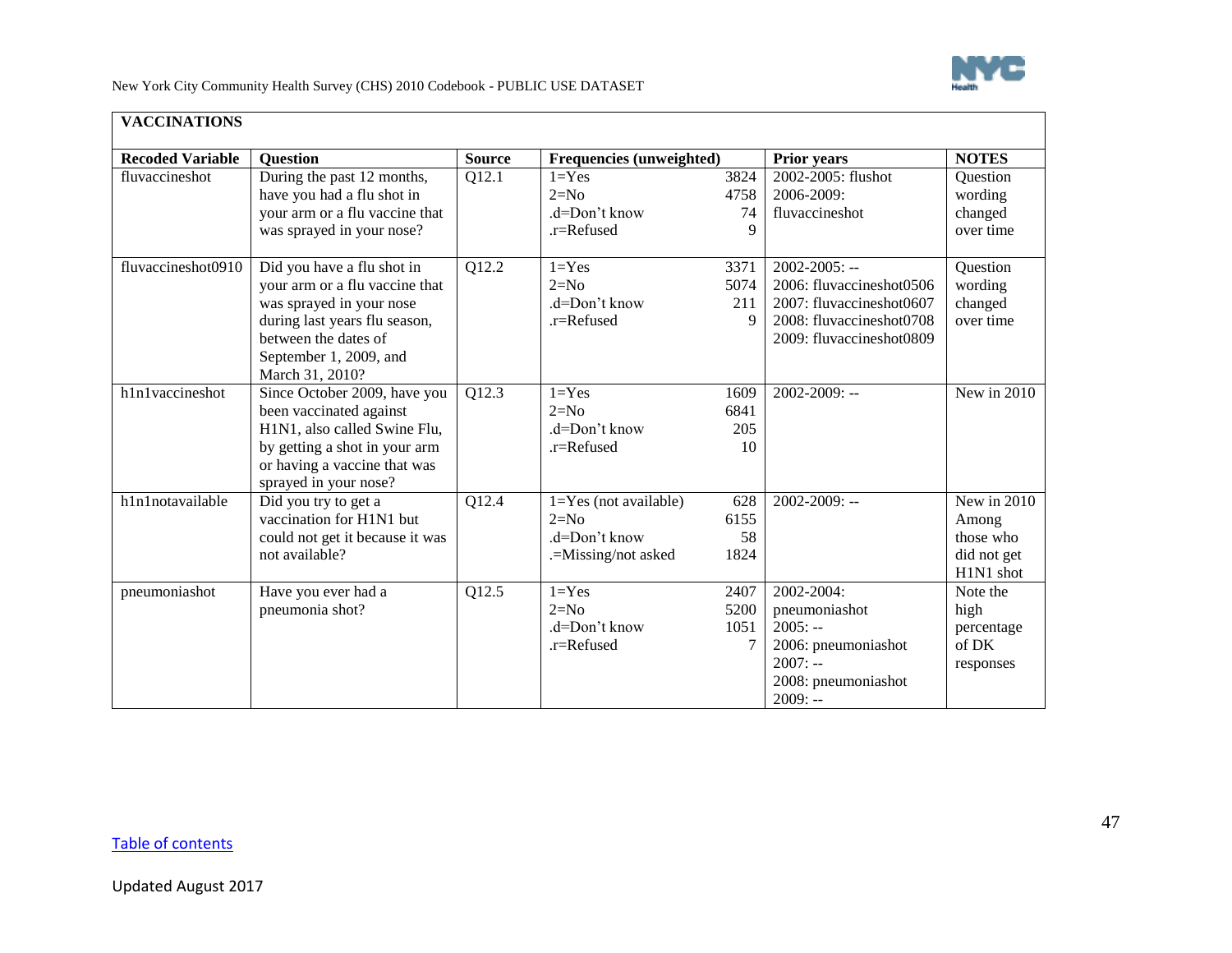

<span id="page-47-0"></span>

| <b>CANCER SCREENING</b> |                                                                                                   |                         |                                                                                                                                                                                               |                                                            |                                                                                                                                                                                      |                                                    |
|-------------------------|---------------------------------------------------------------------------------------------------|-------------------------|-----------------------------------------------------------------------------------------------------------------------------------------------------------------------------------------------|------------------------------------------------------------|--------------------------------------------------------------------------------------------------------------------------------------------------------------------------------------|----------------------------------------------------|
| <b>Recoded Variable</b> | <b>Question</b>                                                                                   | <b>Source</b>           | Frequencies (unweighted)                                                                                                                                                                      |                                                            | <b>Prior years</b>                                                                                                                                                                   | <b>NOTES</b>                                       |
| hadmammogram            | A mammogram is an<br>X-ray of each breast<br>to look for breast<br>cancer. Have you<br>ever had a | Q13.1                   | $1 = Yes$<br>$2=N0$<br>.d=Don't know<br>.r=Refused<br>$=$ Missing/Not asked                                                                                                                   | 3603<br>277<br>10<br>5<br>4770                             | 2002: hadmammogram<br>$2003: -$<br>2004-2009:<br>hadmammogram                                                                                                                        | Denominator:<br>women $40+$<br>Weight: age40new    |
| timemammogram10         | mammogram?<br>How long has it been<br>since your last<br>mammogram?                               | Q13.2;<br>hadmammogram, | $1 =$ Never<br>$2 = < 12$ mo ago<br>$3=1$ yr to $<2$ yrs ago<br>$4=2$ yrs to <3 yrs ago<br>5=3 yrs to $<$ 5 yrs ago<br>$6=5+$ yrs ago<br>.d=Don't know<br>.r=Refused<br>$=$ Missing/Not asked | 277<br>2248<br>703<br>262<br>140<br>214<br>33<br>3<br>4785 | 2002: timemammogram<br>$2003: -$<br>2004: timemammogram<br>2005: timemammogram05<br>2006: timemammogram06<br>2007: timemammogram07<br>2008: timemammogram08<br>2009: timemammogram09 | Denominator:<br>women $40+$<br>Weight: age40new    |
| mammogram1yr10          | Had mammogram<br>less than one year<br>ago?                                                       | Q13.2;<br>hadmammogram, | $1 = Yes$<br>$2=N0$<br>.d=Don't know<br>.r=Refused<br>$=$ Missing/Not asked                                                                                                                   | 2248<br>1596<br>43<br>4770                                 | 2002: mammogram1yr<br>$2003: -$<br>2004: mammogram1yr<br>2005: mammogram1yr05<br>2006: mammogram1yr06<br>2007: mammogram1yr07<br>2008: mammogram1yr08<br>2009: mammogram1yr09        | Denominator:<br>women $40+$<br>Weight: age40new    |
| mammogram2yr10          | Had mammogram<br>less than two years<br>ago?                                                      | Q13.2;<br>hadmammogram, | $1 = Yes$<br>$2=N0$<br>.d=Don't know<br>$r =$ Refused<br>$=$ Missing/Not asked                                                                                                                | 2951<br>893<br>43<br>8<br>4770                             | 2002: mammogram2yr<br>$2003: -$<br>2004: mammogram2yr<br>2005: mammogram2yr05<br>2006: mammogram2yr06<br>2007: mammogram2yr07<br>2008: mammogram2yr08<br>2009: mammogram2yr09        | Denominator:<br>women 40+ demo<br>Weight: age40new |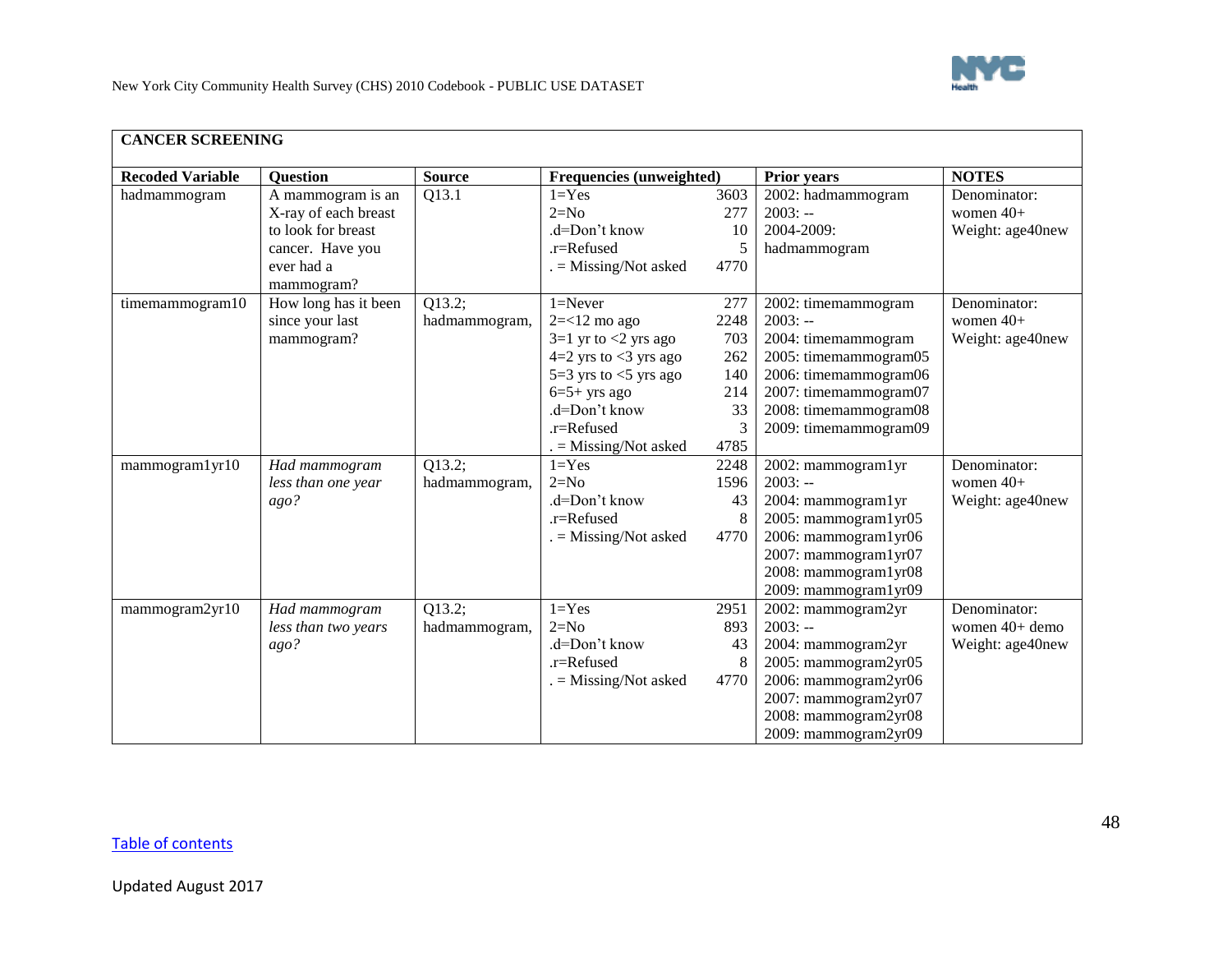

| <b>CANCER SCREENING</b> |                                                                                                                                                                                           |                    |                                                                                                                                                                                                  |                                                                         |                                                                                                                                                                                      |                                                                                                                                                            |
|-------------------------|-------------------------------------------------------------------------------------------------------------------------------------------------------------------------------------------|--------------------|--------------------------------------------------------------------------------------------------------------------------------------------------------------------------------------------------|-------------------------------------------------------------------------|--------------------------------------------------------------------------------------------------------------------------------------------------------------------------------------|------------------------------------------------------------------------------------------------------------------------------------------------------------|
| <b>Recoded Variable</b> | <b>Question</b>                                                                                                                                                                           | <b>Source</b>      | Frequencies (unweighted)                                                                                                                                                                         |                                                                         | <b>Prior years</b>                                                                                                                                                                   | <b>NOTES</b>                                                                                                                                               |
| paptestall              | A pap smear is a test<br>for cancer of the<br>cervix. Have you<br>ever had a Pap<br>smear?                                                                                                | $Q1\overline{3.3}$ | $1 = Yes$<br>$2=N0$<br>.d=Don't know<br>.r=Refused<br>$=$ Missing/Not asked                                                                                                                      | 4829<br>384<br>35<br>8<br>3409                                          | 2002: paptestall<br>$2003: -$<br>2004-2009: paptestall                                                                                                                               | Denominator is<br>women, with or<br>without<br>hysterectomy                                                                                                |
| timepaptest10           | How long has it been<br>since your last Pap<br>smear?                                                                                                                                     | $\overline{Q13.4}$ | $1 =$ Never<br>$2 = < 12$ mo ago<br>$3=1$ yr to $<2$ yrs ago<br>$4=2$ yrs to $<$ 3 yrs ago<br>5=3 yrs to $<$ 5 yrs ago<br>$6=5+$ yrs ago<br>.d=Don't know<br>.r=Refused<br>$=$ Missing/Not asked | 384<br>2798<br>933<br>345<br>246<br>437<br>68<br>$\overline{2}$<br>3452 | 2002:<br>2003:<br>2004:<br>2005: timepaptest05<br>2006: timepaptest06<br>2007: timepaptest07<br>2008: timepaptest08<br>2009: timepaptest09                                           | Denominator is<br>women, with or<br>without<br>hysterectomy<br>Response options<br>in '06-'09 differ<br>from earlier yrs                                   |
| paptest3yrall10         | See paptestall,<br>timepaptest09                                                                                                                                                          | paptestall         | $1 = Yes$<br>$2=N0$<br>.d=Don't know<br>.r=Refused<br>$=$ Missing/Not asked                                                                                                                      | 4076<br>1067<br>103<br>10<br>3409                                       | 2002: paptest3yrall<br>$2003: -$<br>2004: paptest3yrall<br>2005: paptest3yrall05<br>2006: paptest3yrall06<br>2007: paptest3yrall07<br>2008: paptest3yrall08<br>2009: paptest3yrall09 | Denominator is<br>women, with or<br>without<br>hysterectomy<br>Questions wording<br>changed over time                                                      |
| evercolon10             | Colonoscopy is an<br>exam in which a tube<br>is inserted in the<br>rectum to view the<br>bowel for signs of<br>cancer or other health<br>problems. Have you<br>ever had a<br>colonoscopy? | Q13.5              | $1 = Yes$<br>$2=N0$<br>.d=Don't know<br>$r =$ Refused<br>. = Missing/Not asked                                                                                                                   | 3374<br>1361<br>17<br>5<br>3908                                         | $2002: -$<br>2003: evercolon03<br>2004: evercolon04<br>2005: evercolon05<br>2006: evercolon06<br>2007: evercolon07<br>2008: evercolon08<br>2009: evercolon09                         | Denominator is<br>adults $50+$ yrs<br>Question wording<br>modified from '03;<br>using caution when<br>comparing '03 vs.<br>$^{\circ}08$<br>Weight: age50up |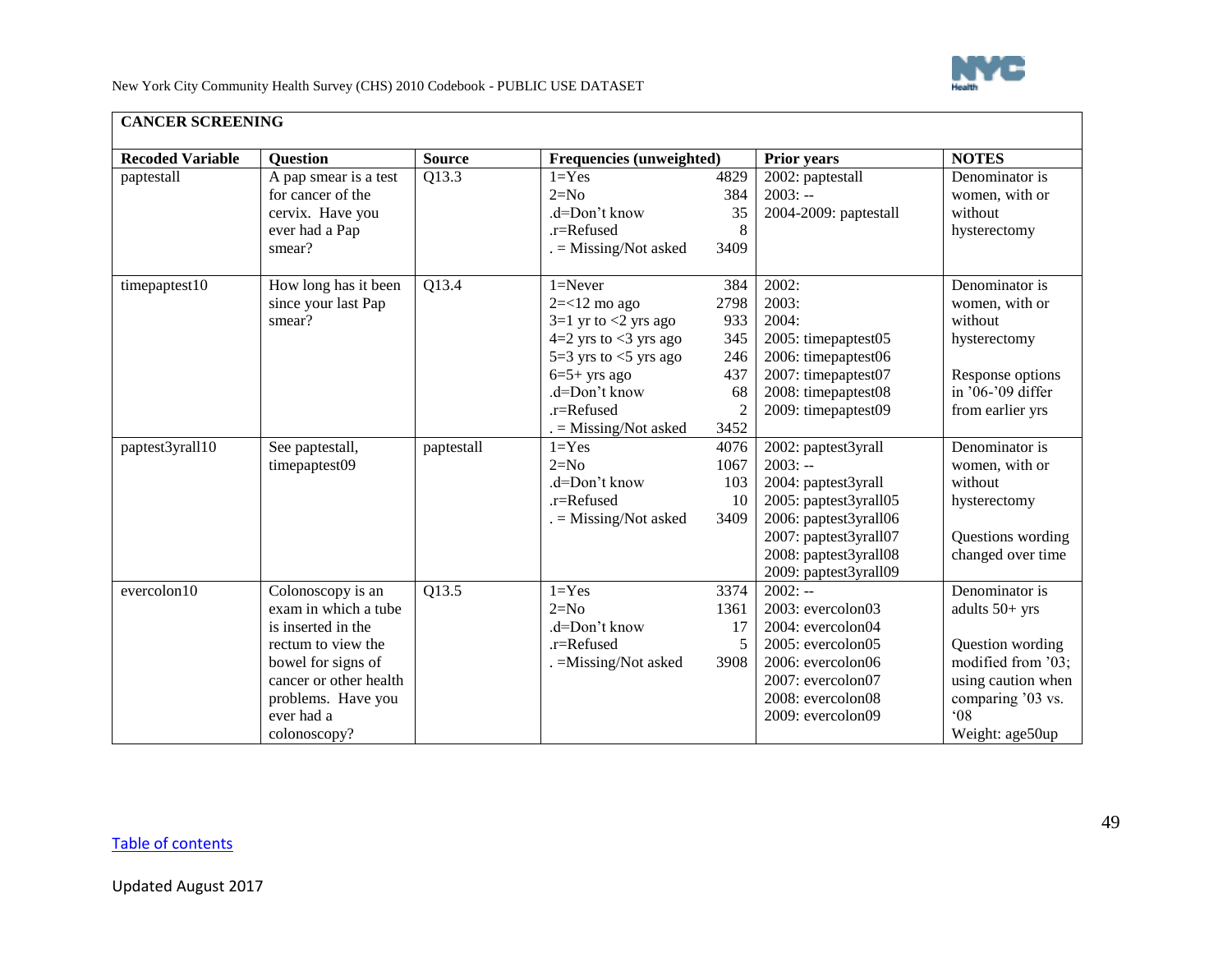

| <b>CANCER SCREENING</b> |                    |               |                                 |      |                                   |                   |
|-------------------------|--------------------|---------------|---------------------------------|------|-----------------------------------|-------------------|
| <b>Recoded Variable</b> | <b>Question</b>    | <b>Source</b> | <b>Frequencies (unweighted)</b> |      | <b>Prior years</b>                | <b>NOTES</b>      |
| colonoscopy10yr10       | When was your most | Q13.6         | $1 =$ Less than 10 yrs          | 3182 | $2002$ : colonoscopy $10yr$       | Denominator is    |
|                         | recent colonoscopy |               | ago                             |      | 2003: colonoscopy10yr             | persons $50+$ yrs |
|                         | performed?         |               | 2=Never or $>10$ yr             | 1509 | 2004: colonoscopy10yr             |                   |
|                         |                    |               | $d=Don't know$                  | 60   | 2005: colonoscopy10yr05i          | Weight: age50up   |
|                         |                    |               | $r =$ Refused                   | 6    | 2006: colonoscopy10yr             |                   |
|                         |                    |               | $=$ Missing/Not asked           | 3908 | $2007$ : colonoscopy $10$ yr $07$ |                   |
|                         |                    |               |                                 |      | 2008: colonoscopy10yr08           |                   |
|                         |                    |               |                                 |      | 2009: colonoscopy10yr09           |                   |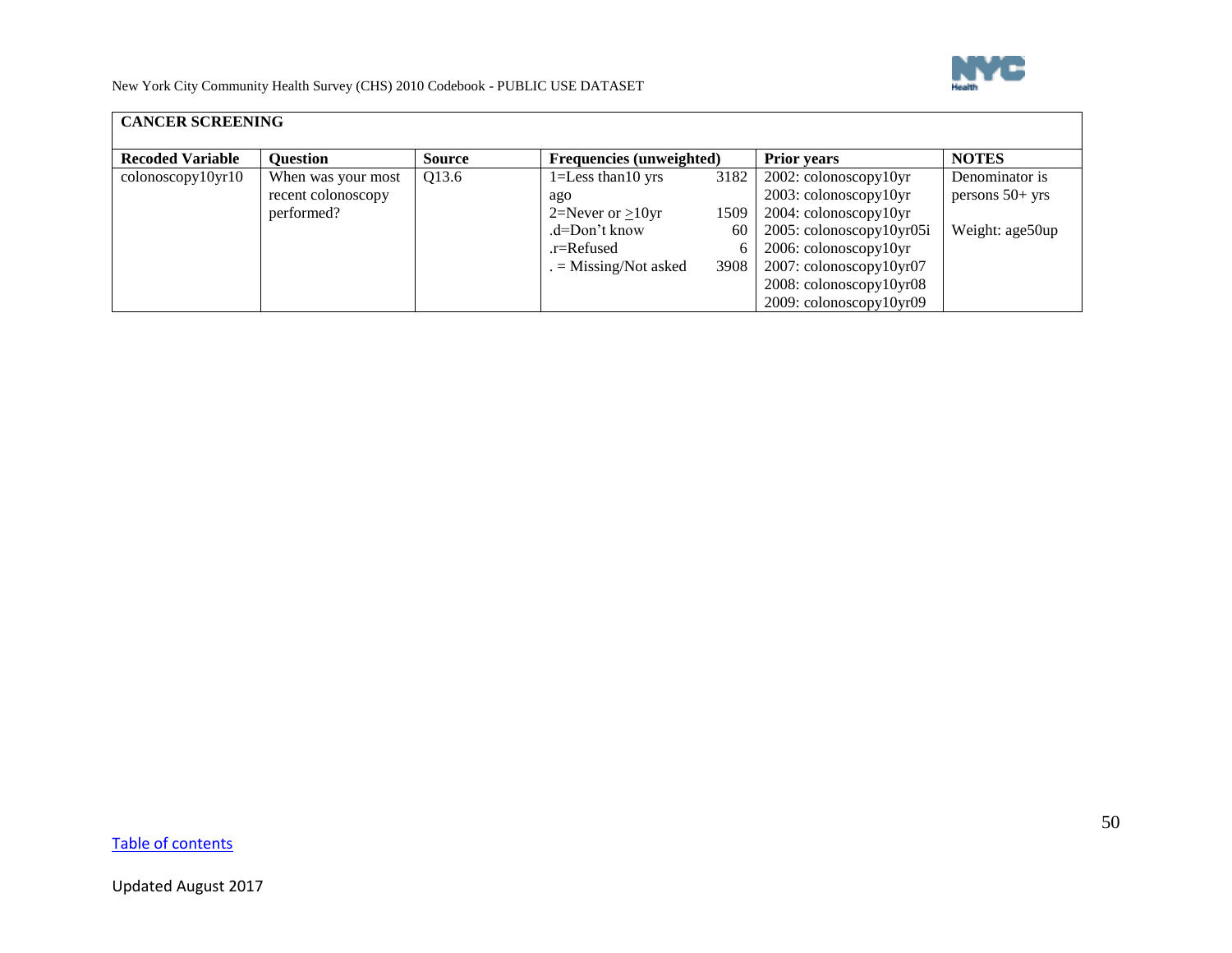

<span id="page-50-0"></span>

| <b>HIV</b>              |                        |               |                        |      |                          |                           |
|-------------------------|------------------------|---------------|------------------------|------|--------------------------|---------------------------|
| <b>Recoded Variable</b> | <b>Question</b>        | <b>Source</b> | Frequency (unweighted) |      | <b>Prior years</b>       | <b>NOTES</b>              |
| hiv12months10           | Have you had an HIV    | Q14.1         | $1 = Yes$              | 2271 | $2002: -$                | Question wording differs  |
|                         | test in the last 12    |               | $2=N0$                 | 6204 | 2003: hiv6               | in '05/'06 v. '07-'09     |
|                         | months?                |               | $d=Don't know$         | 168  | $2004: -$                |                           |
|                         |                        |               | .r=Refused             | 22   | 2005: hiv12months05      |                           |
|                         |                        |               |                        |      | $2006$ : hiv12months06   |                           |
|                         |                        |               |                        |      | 2007: hiv12months07      |                           |
|                         |                        |               |                        |      | 2008: hiv12months08      |                           |
|                         |                        |               |                        |      | $2009$ : hiv12months09   |                           |
|                         |                        |               |                        |      |                          |                           |
|                         |                        |               |                        |      |                          |                           |
| everhivtest10           | Have you ever had an   | Q14.2;        | $1 = Yes$              | 4660 | $2002: -$                | Question wording changed  |
|                         | HIV test?              | hiv18         | $2=N0$                 | 3702 | $2003: -$                | over time and response    |
|                         |                        |               | $d=Don't know$         | 278  | $2004: -$                | coding/level changed.     |
|                         |                        |               | .r=Refused             | 25   | 2005: everhivtest05      |                           |
|                         |                        |               |                        |      | $2006: -$                | In 2002 and 2004 question |
|                         |                        |               |                        |      | 2007: everhivtest07      | restricted to 18-64 year  |
|                         |                        |               |                        |      | 2008: everhivtest08      | olds.                     |
|                         |                        |               |                        |      | 2009: everhivtest09      |                           |
| recommendedhivtest10    | In the past 12 months  | Q14.3         | $1 = Yes$              | 824  | $2002: -$                | Question wording changed  |
|                         | has a doctor, nurse or |               | $2=N0$                 | 7767 | $2003: -$                | from 2006.                |
|                         | other health           |               | $d=Don't know$         | 54   | $2004: -$                |                           |
|                         | professional           |               | $r =$ Refused          | 20   | $2005: -$                |                           |
|                         | recommended you        |               |                        |      | 2006: recommendhivtest   |                           |
|                         | have an HIV test?      |               |                        |      | 2007: recommendhivtest07 |                           |
|                         |                        |               |                        |      | $2008: -$                |                           |
|                         |                        |               |                        |      | $2009: -$                |                           |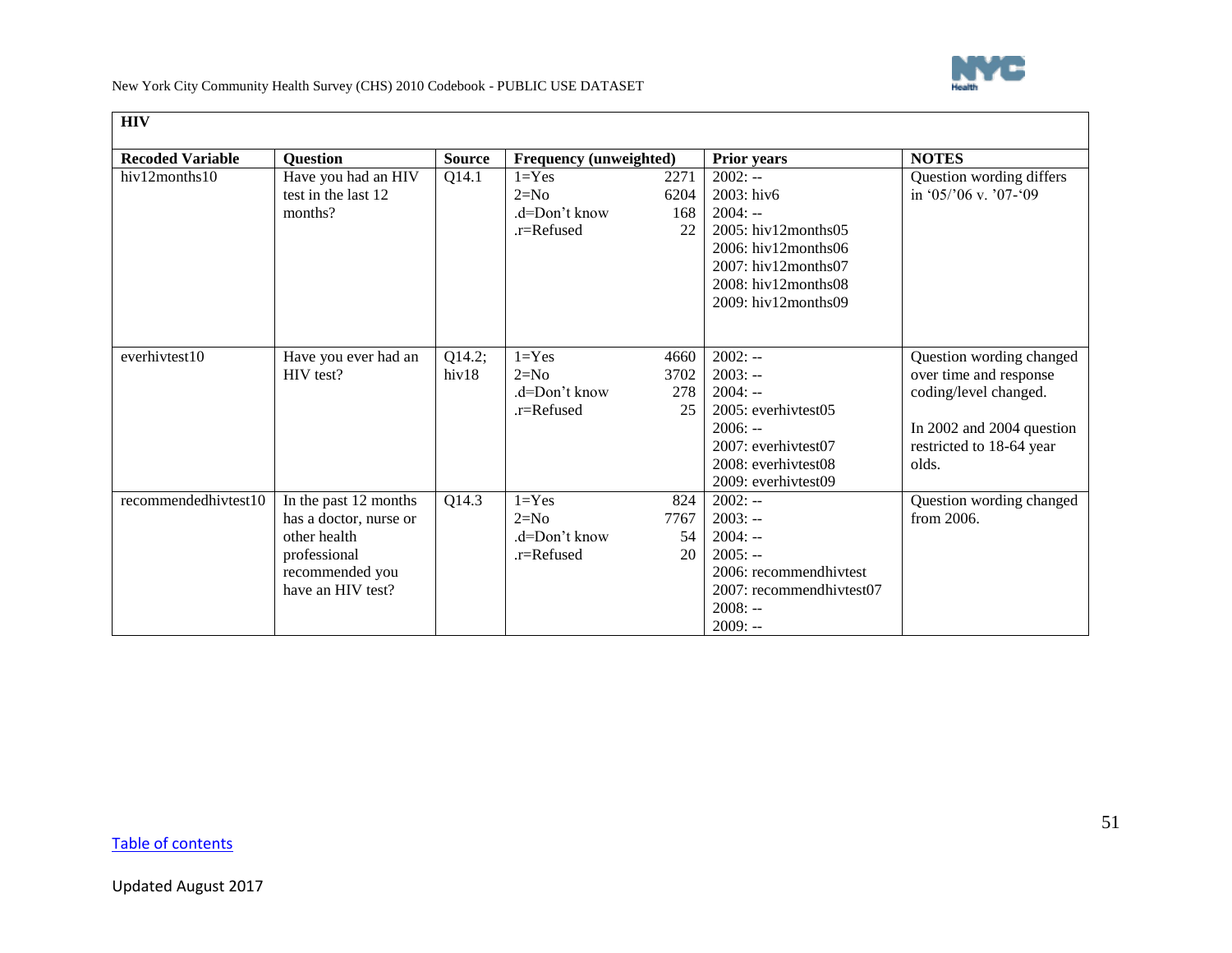

<span id="page-51-0"></span>

| <b>SEXUAL BEHAVIOR</b>  |                                                                       |                                              |                                                                                |                                    |                                                                                                                                                   |                                                                                                      |
|-------------------------|-----------------------------------------------------------------------|----------------------------------------------|--------------------------------------------------------------------------------|------------------------------------|---------------------------------------------------------------------------------------------------------------------------------------------------|------------------------------------------------------------------------------------------------------|
| <b>Recoded Variable</b> | <b>Question</b>                                                       | <b>Source</b>                                | <b>Frequencies (unweighted)</b>                                                |                                    | <b>Prior years</b>                                                                                                                                | <b>NOTES</b>                                                                                         |
| sexbehav active10       | Sexual behavior,<br>past 12 months                                    | Q15.1f, Q15.3f,<br>Q15.1m,<br>Q15.3m, Q14.2m | 1=Homosexual<br>$2 = Bisexual$<br>3=Heterosexual                               | 173<br>60<br>4511                  | $2002: -$<br>2003-2006:<br>sexbehav_active                                                                                                        | Denominator is all<br>sexually active                                                                |
|                         |                                                                       |                                              | $4 =$ Unknown<br>. = Missing/Not asked                                         | 25<br>3896                         | 2007: sexbehav_active07<br>2008: sexbehav_active08                                                                                                |                                                                                                      |
| sexuallyactive10        | Sexually active in<br>past 12 months                                  | sexbehav_active<br>10                        | $1 = Yes$<br>$2=N0$<br>. = Missing/Not asked                                   | 4769<br>2846<br>1050               | $2002: -$<br>2003-2005:<br>sexuallyactive<br>2006: sexuallyactive06<br>2007: sexuallyactive07<br>2008: sexuallyactive08<br>2009: sexuallyactive09 | Question wording<br>modified across<br>years<br>In 2002 question<br>restricted to 18-<br>64yrs       |
| sexpartner              | Number of male<br>and female sex<br>partners in the past<br>12 months | Q15.1f, Q15.3f,<br>Q15.1m, Q15.2m            | $1 = None$<br>$2=One$<br>$3 = Two$<br>4=Three or more<br>. = Missing/Not asked | 2846<br>4038<br>313<br>418<br>1050 | $2002: -$<br>2003-2009: sexpartner                                                                                                                | Question wording<br>modified across<br>years<br>In 2002 question<br>restricted to 18-<br>64yrs       |
| <b>WSW</b>              | Women who have<br>sex with women,<br>past 12 months                   | Q15.3f<br>demog72                            | $1 = Yes$<br>$2=N0$<br>$. =$ Missing/Not asked                                 | 81<br>2407<br>6177                 | $2002: -$<br>2003-2009: wsw                                                                                                                       | WSW:<br>denominator is<br>sexually active<br>women<br>In 2002 question<br>restricted to 18-<br>64yrs |
| wswexclusive            | Women who have<br>sex with women,<br>exclusively in past<br>12 months | Q15.3f,<br>Q15.1f,<br>demog72                | $1 = Yes$<br>$2=N0$<br>. = Missing/Not asked                                   | 46<br>2452<br>6167                 | $2002: -$<br>2003-2009:<br>wswexclusive                                                                                                           | Denominator is<br>sexually active<br>women<br>In 2002 question<br>restricted to 18-<br>64yrs         |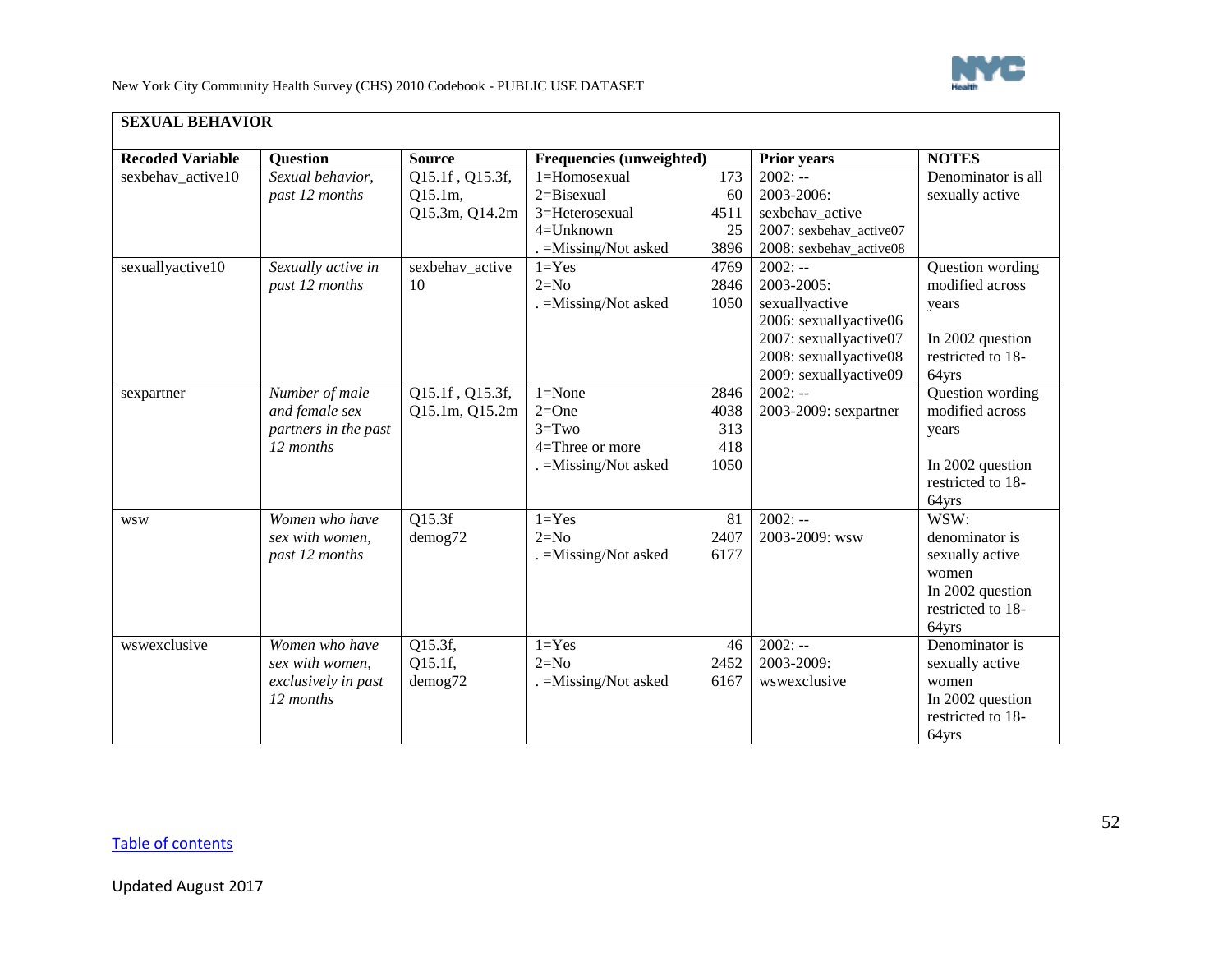

| <b>SEXUAL BEHAVIOR</b>  |                                                                   |                                     |                                                                                |                                  |                                                                                                                                                    |                                                                                                                                                                                                                                                    |
|-------------------------|-------------------------------------------------------------------|-------------------------------------|--------------------------------------------------------------------------------|----------------------------------|----------------------------------------------------------------------------------------------------------------------------------------------------|----------------------------------------------------------------------------------------------------------------------------------------------------------------------------------------------------------------------------------------------------|
| <b>Recoded Variable</b> | <b>Question</b>                                                   | <b>Source</b>                       | Frequencies (unweighted)                                                       |                                  | <b>Prior years</b>                                                                                                                                 | <b>NOTES</b>                                                                                                                                                                                                                                       |
| msm                     | Men who have sex<br>with men, past 12<br>months                   | Q15.2m<br>$d$ emog $72$             | $1 = Yes$<br>$2=N0$<br>. = Missing/Not asked                                   | 156<br>2104<br>6405              | $2002: -$<br>2003-2009: msm                                                                                                                        | MSM: denominator<br>is sexually active<br>men<br>In 2002 question<br>restricted to 18-<br>64yrs                                                                                                                                                    |
| msmexclusive            | Men who have sex<br>with men.<br>exclusively in past<br>12 months | Q15.2m,<br>Q15.1m<br>$d$ emog $72$  | $1 = Yes$<br>$2=N0$<br>$. =$ Missing/Not asked                                 | 127<br>2140<br>6398              | $2002: -$<br>2003-2009:<br>msmexclusive                                                                                                            | Question wording<br>modified across<br>years<br>Denominator is<br>sexually active<br>men<br>In 2002 question<br>restricted to 18-<br>64yrs                                                                                                         |
| condom10                | The last time you<br>had sex, did you<br>use a condom?            | Q15.2f<br>Q15.4m,<br>Q15.5m, Q15.6m | $1 = Yes$<br>$2=N0$<br>.d=Don't know<br>$r =$ Refused<br>. = Missing/Not asked | 1394<br>3276<br>19<br>33<br>3943 | $2002: -$<br>$2003$ : condom $03$<br>2004: condomNOToral<br>$2005:$ condom $05$<br>2006: condom06<br>$2007: -$<br>2008: condom08<br>2009: condom09 | Among those<br>sexually active in<br>last 12 months<br>In 2007 condom<br>use question was<br>not asked of MSM<br>exclusive so<br>condomuse07 not<br>directly<br>comparable to any<br>other years<br>In 2002 question<br>restricted to 18-<br>64yrs |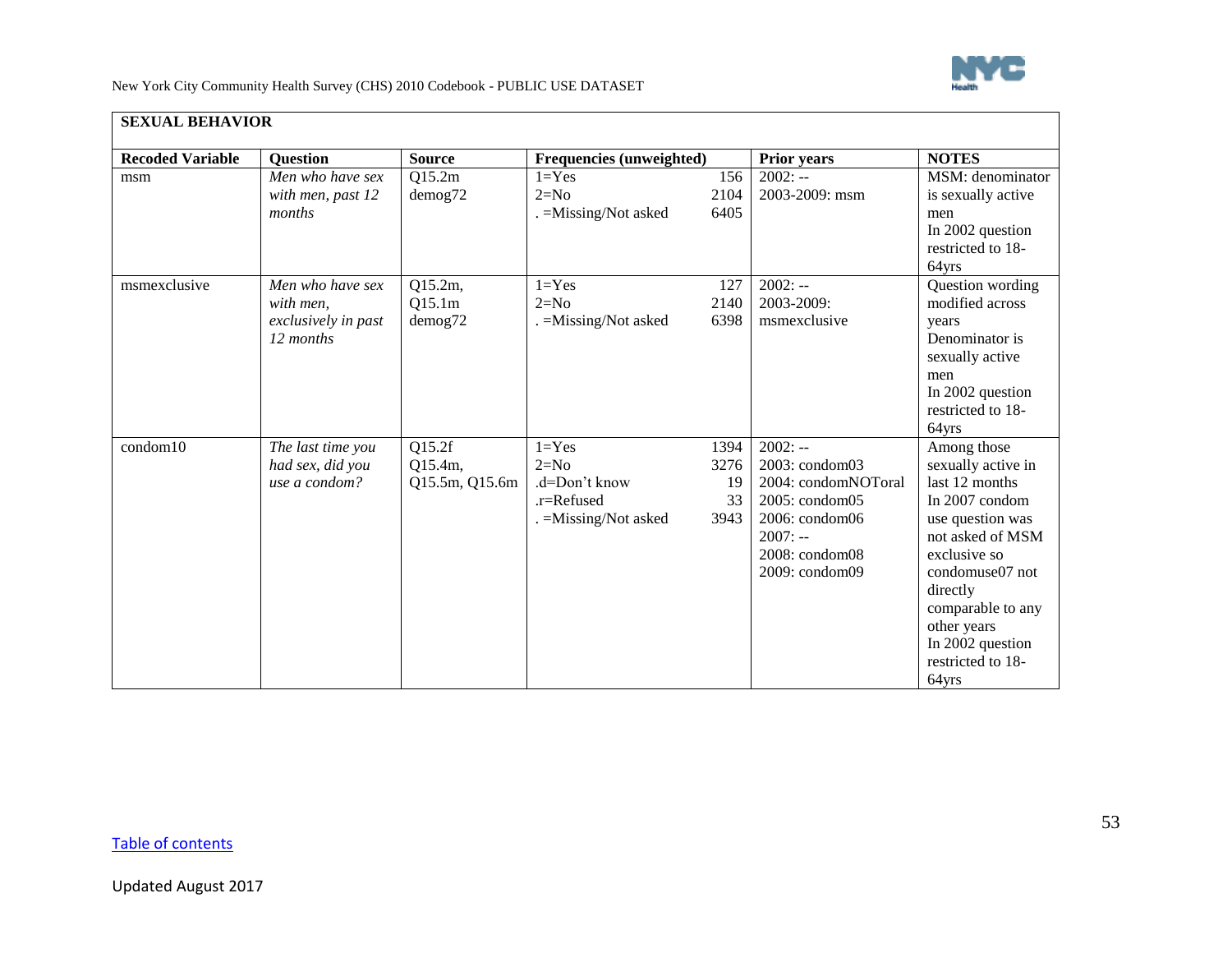

| <b>Recoded Variable</b> | Question                                                                                                 | <b>Source</b>                                                           | Frequencies (unweighted)                                                                                                                                     |                                                   | <b>Prior years</b>                                                                  | <b>NOTES</b>                                                                                                                            |
|-------------------------|----------------------------------------------------------------------------------------------------------|-------------------------------------------------------------------------|--------------------------------------------------------------------------------------------------------------------------------------------------------------|---------------------------------------------------|-------------------------------------------------------------------------------------|-----------------------------------------------------------------------------------------------------------------------------------------|
| condomusetrend          | see condom10                                                                                             | sex60,<br>$sex45$ , $sex46$ ,<br>sex44;<br>msmexclusive                 | $1 = Yes$<br>$2=N0$<br>$d=Don't know$<br>.r=Refused<br>. = Missing/Not asked                                                                                 | 1278<br>2751<br>15<br>26<br>4595                  | 2002-2009:<br>condomusetrend                                                        | Denominator is<br>persons 18-64 yrs<br>who had sex with<br>$\geq$ 1 partner of<br>opposite sex in past<br>12 months                     |
| condombrand             | What brand of<br>condom did you<br>use?                                                                  | Q15.2af<br>(condom10);<br>Q15.4am,<br>Q15.5am,<br>Q15.6am<br>(condom10) | 1=NYC condom<br>$2 = Durex$<br>$3 = Trojan$<br>4=Lifestyles<br>5=Another brand<br>6=Female condom<br>7=Don't know<br>$.r =$ Refused<br>. = Missing/Not asked | 126<br>89<br>539<br>99<br>96<br>432<br>11<br>7270 | 2002-2009: --                                                                       | New in 2010<br>Among sexually<br>active who used a<br>condom at last sex<br>DK reported as<br>separate category<br>because high %<br>DK |
| analsex                 | In the past 12<br>months, have you<br>had anal sex?                                                      | Q15.5f, sex21;<br>Q15.7m, sex40,<br>sex <sub>43</sub>                   | $1 = Yes$<br>$2=N0$<br>.d=Don't know<br>.r=Refused<br>. = Missing/Not asked                                                                                  | 314<br>4318<br>39<br>51<br>3943                   | 2002-2006: --<br>2007: analsex<br>$2008: -$<br>2009: analsex                        |                                                                                                                                         |
| analsexcondomuse        | In the past 12<br>months, when you<br>have had anal sex<br>have you or your<br>partner used a<br>condom? | $Q15.6f$ (sex61),<br>$Q15.8m$ (sex68)                                   | 1=Every time<br>2=Some of the time<br>$3 =$ Never<br>. = Missing/Not asked                                                                                   | 93<br>59<br>162<br>8351                           | $2002 - 2006$ : --<br>2007: analsexcondomuse<br>$2008: -$<br>2009: analsexcondomuse |                                                                                                                                         |

### **SEXUAL BEHAVIOR**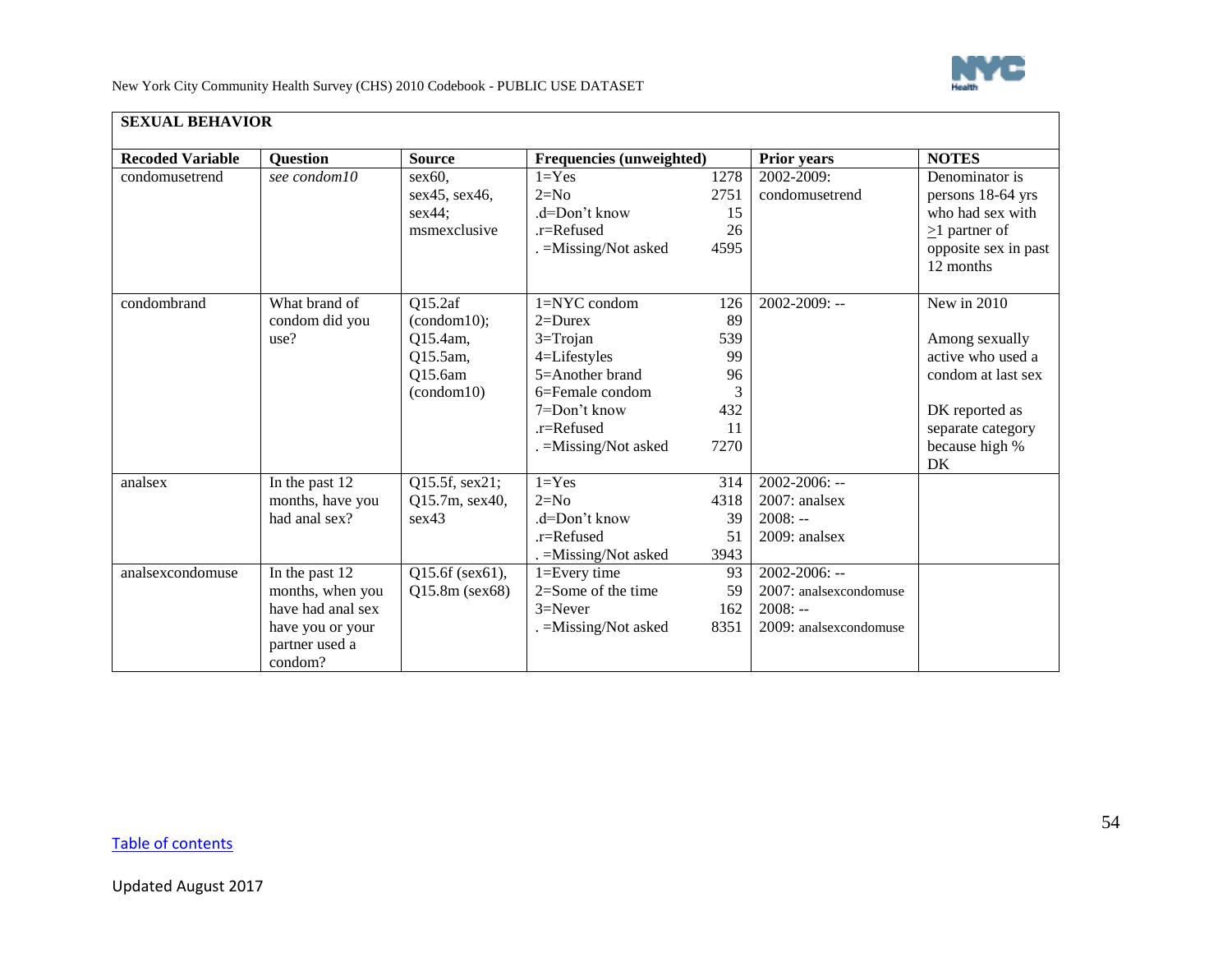

<span id="page-54-0"></span>

| <b>ALCOHOL</b>                    |                                                                                                                                                                                                                                                                                                                       |                    |                                                                                         |                                                                                                                                         |                                                            |
|-----------------------------------|-----------------------------------------------------------------------------------------------------------------------------------------------------------------------------------------------------------------------------------------------------------------------------------------------------------------------|--------------------|-----------------------------------------------------------------------------------------|-----------------------------------------------------------------------------------------------------------------------------------------|------------------------------------------------------------|
| <b>Recoded</b><br><b>Variable</b> | <b>Question</b>                                                                                                                                                                                                                                                                                                       | <b>Source</b>      | <b>Frequencies (unweighted)</b>                                                         | Prior years                                                                                                                             | <b>NOTES</b>                                               |
| drinker                           | A drink of alcohol is 1 can<br>or bottle of beer, 1 glass of<br>wine, 1 can or bottle of wine<br>cooler, 1 cocktail, or 1 shot<br>of liquor. During the past 30<br>days, how many days per<br>week or per month did you<br>have at least 1 drink of any<br>alcoholic beverage?                                        | $\overline{Q16.1}$ | $1 = Yes$<br>4541<br>$2=N0$<br>4023<br>.d=Don't know<br>47<br>.r=Refused<br>54          | 2002-2005: drinker<br>$2006: -$<br>2007-2009: drinker                                                                                   | Values for none/<br>no drinks have<br>changed over time    |
| daysalc30                         | A drink of alcohol is 1 can<br>or bottle of beer, 1 glass of<br>wine, 1 can or bottle of wine<br>cooler, 1 cocktail, or 1 shot<br>of liquor. During the past 30<br>days, how many days per<br>week or per month did you<br>have at least 1 drink of any<br>alcoholic beverage?<br>STANDARDIZED TO PER<br><b>MONTH</b> | Q16.1              | $0 - 30.1$<br>8564<br>d=Don't know<br>47<br>54<br>.r=Refused<br>$=$ Missing<br>$\Omega$ | 2002-2005: daysalc30<br>$2006: -$<br>2007-2009: daysalc30                                                                               | Continuous<br>measure<br>standardized to<br>days per month |
| averagedrink10                    | On the days when you<br>drank, about how many<br>drinks did you drink on<br>average? Standardized to<br>average number of drinks<br>per day in last 30 days)                                                                                                                                                          | Q16.2;<br>drink9   | $0 - 30$<br>8510<br>.d=Don't know<br>46<br>.r=Refused<br>8<br>$=$ Missing<br>101        | 2002-2004:<br>averagedrink<br>2005: averagedrink05<br>$2006: -$<br>2007: averagedrink07<br>2008: averagedrink08<br>2009: averagedrink09 |                                                            |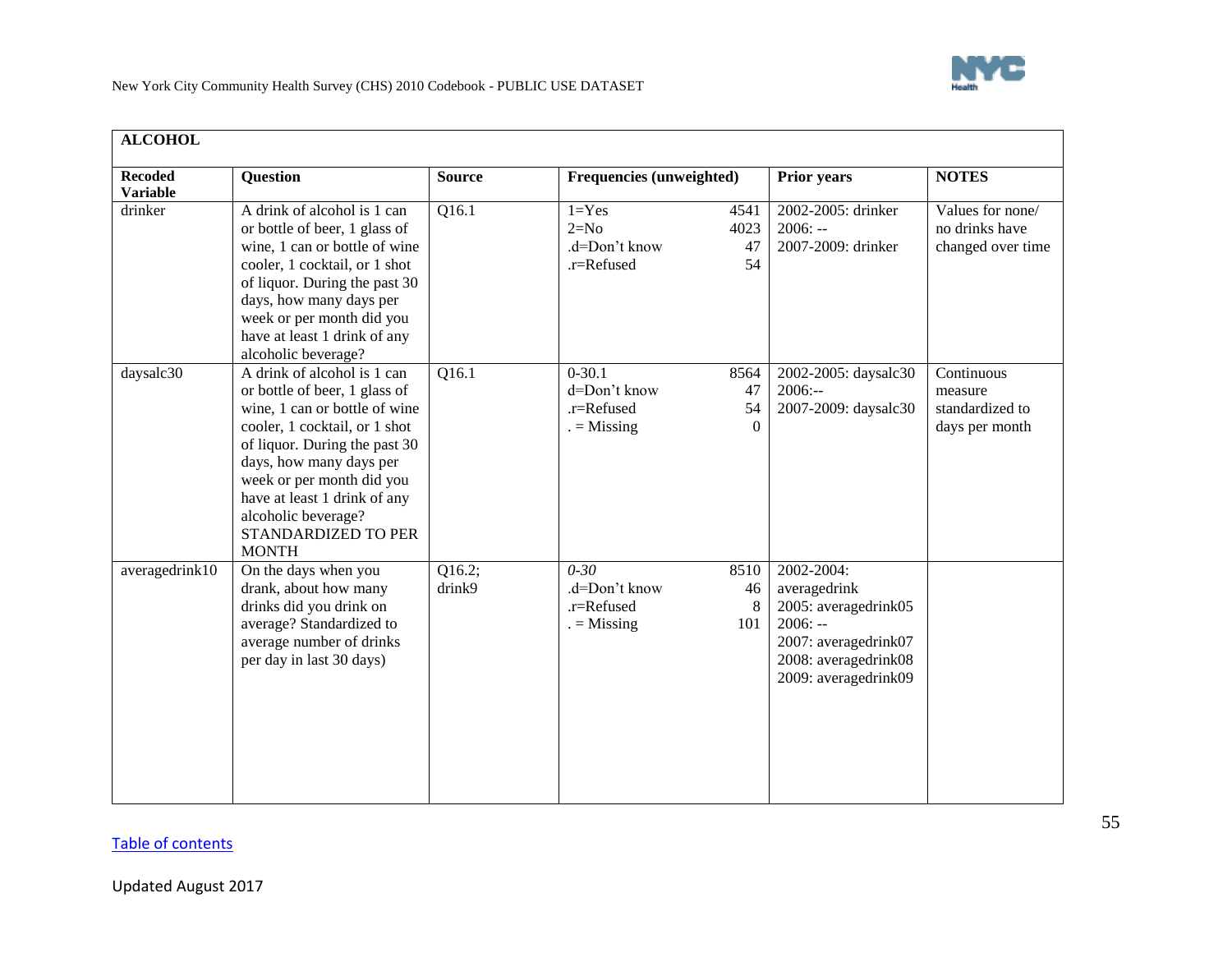

| <b>ALCOHOL</b>                    |                                                                                                                                                    |                            |                                                                   |                                |                                                                                                                               |                                                                                                                       |
|-----------------------------------|----------------------------------------------------------------------------------------------------------------------------------------------------|----------------------------|-------------------------------------------------------------------|--------------------------------|-------------------------------------------------------------------------------------------------------------------------------|-----------------------------------------------------------------------------------------------------------------------|
| <b>Recoded</b><br><b>Variable</b> | <b>Question</b>                                                                                                                                    | <b>Source</b>              | <b>Frequencies (unweighted)</b>                                   |                                | <b>Prior years</b>                                                                                                            | <b>NOTES</b>                                                                                                          |
| heavydrink10                      | Heavy drinking defined as<br>men having $>2$ drinks per<br>day or women having $>1$<br>drink per day                                               | averagedrink10;<br>drinker | $1 = Yes$<br>$2=N0$<br>$=$ Missing                                | 404<br>8106<br>155             | 2002-2004:<br>heavydrink<br>2005: heavydrink05<br>$2006: -$<br>2007: heavydrink07<br>2008: heavydrink08<br>2009: heavydrink09 |                                                                                                                       |
| binge10                           | Considering all types of<br>alcoholic beverages, how<br>many times during the past<br>30 days did you have 5 or<br>more drinks on one<br>occasion? | Q16.3;<br>drinker          | $1 = Yes$<br>$2=N0$<br>.d=Don't know<br>.r=Refused<br>$=$ Missing | 947<br>7546<br>55<br>16<br>101 | 2002-2004: binge<br>$2005$ : binge $05$<br>$2006: -$<br>2007: binge07<br>2008: binge08<br>2009: binge09                       | Question wording<br>is similar' $05$ -' $09$ ;<br>use caution when<br>combining/<br>comparing w/ '02-<br>$^{\circ}04$ |